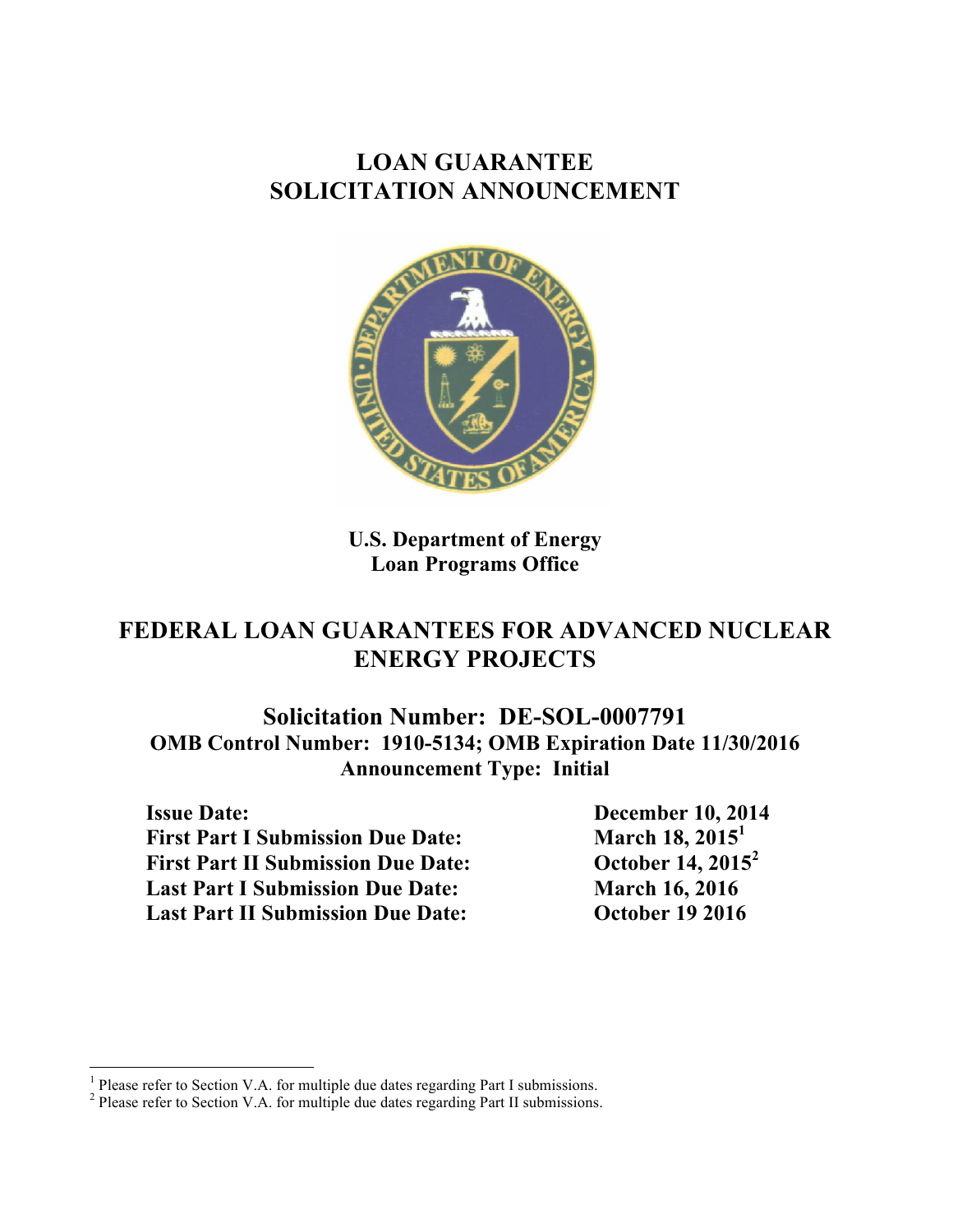# **TABLE OF CONTENTS**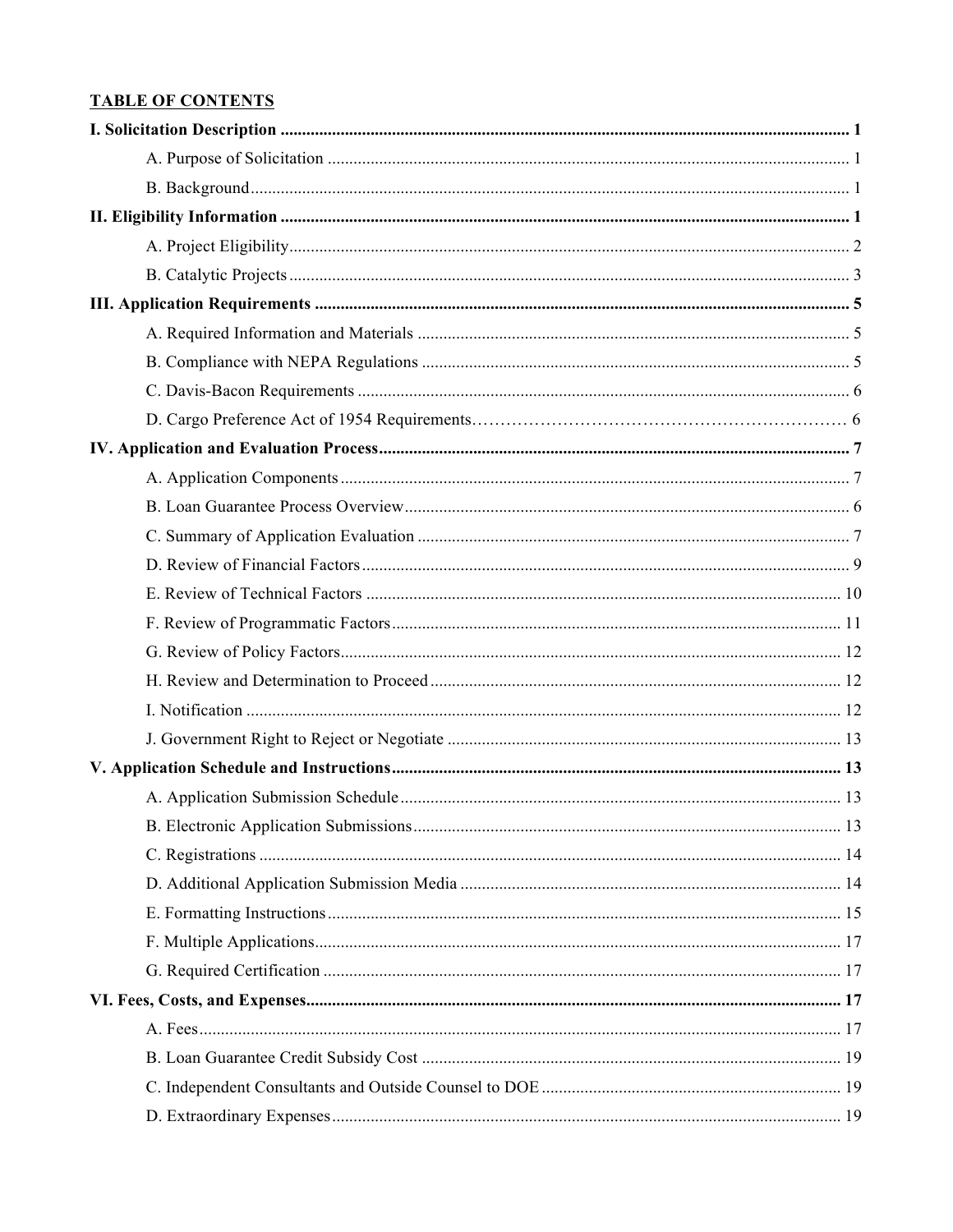ATTACHMENT C - Summary Lifecycle GHG Emissions Data Worksheet................................. 45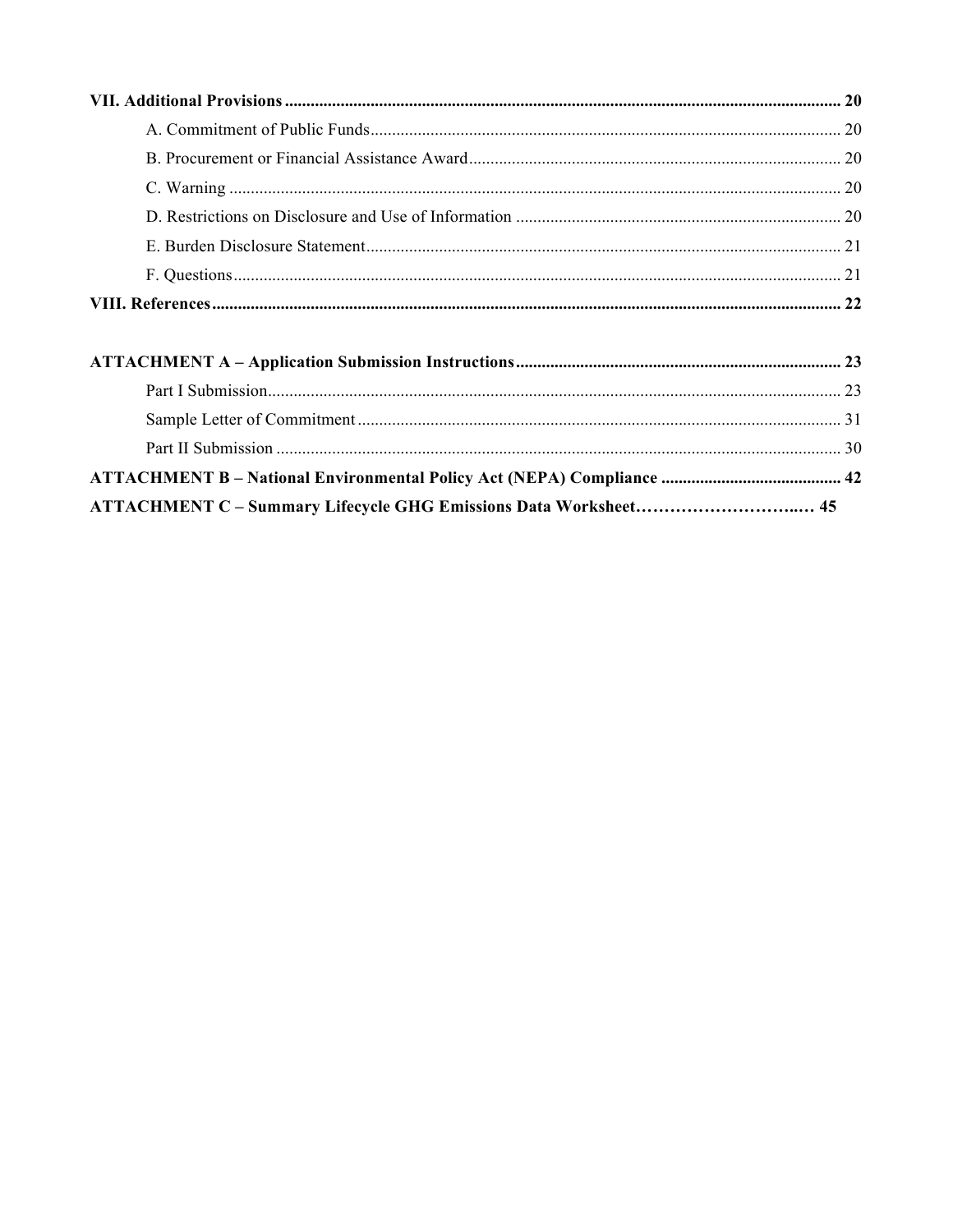#### **UNITED STATES DEPARTMENT OF ENERGY**

#### **FULL ANNOUNCMENT**

#### **Loan Guarantee Solicitation for Applications for Advanced Nuclear Energy Projects**

**Solicitation Number: DE-SOL-0007791**

#### **I. Solicitation Description**

#### **A. Purpose of Solicitation**

Applicants are invited to apply for loan guarantees from the United States Department of Energy ("**DOE**") under Title XVII of the Energy Policy Act of 2005, as amended, 42 U.S.C. §§16511-16516 ("**Title XVII**"). Under this Solicitation ("**Solicitation**"), DOE seeks Applications for loan guarantees to finance projects located in the United States that employ innovative advanced nuclear energy technologies that avoid, reduce, or sequester anthropogenic emission of greenhouse gases ("**Advanced Nuclear Energy Facilities**").

#### **B. Background**

This Solicitation is issued under Title XVII and the implementing regulations set forth in Part 609 under Chapter II of Title 10 of the Code of Federal Regulations (the "**1703 Regulations**"), and is subject to all of the terms and conditions thereof. Copies of the authorities cited herein may be found at **http://loanprograms.energy.gov** (the "**Program Website**"). Applicants should familiarize themselves with this guidance before submitting an Application. Capitalized terms defined herein have the meanings ascribed to them in this Solicitation. Capitalized terms used but not defined herein have the meaning ascribed to them by the 1703 Regulations.

Under this Solicitation DOE will make available up to Twelve Billion Five Hundred Million Dollars (\$12,500,000,000) in loan guarantee authority.

DOE's authority to issue this amount of loan guarantees was provided by the Omnibus Appropriations Act, 2009, P.L. 111-8, as amended by Section 408 of the Supplemental Appropriations Act, 2009, P.L. No. 111-32 (the "**2009 Appropriations Act**"). DOE's authority to issue this amount of loan guarantees remains available until committed. The loan shall be senior secured debt.

Applicants must submit Applications in response to this Solicitation in accordance with the detailed instructions provided in Section V, Attachment A, and Attachment B.

#### **II. Eligibility Information**

#### **A. Project Eligibility**

Before seeking a loan guarantee, an Applicant is strongly encouraged to verify that its project (the "**Project**") is not eliminated by the threshold determinations set forth in Section 609.7(a) of the 1703 Regulations and that all of the eligibility requirements of Title XVII, the 1703 Regulations, and this Solicitation are met.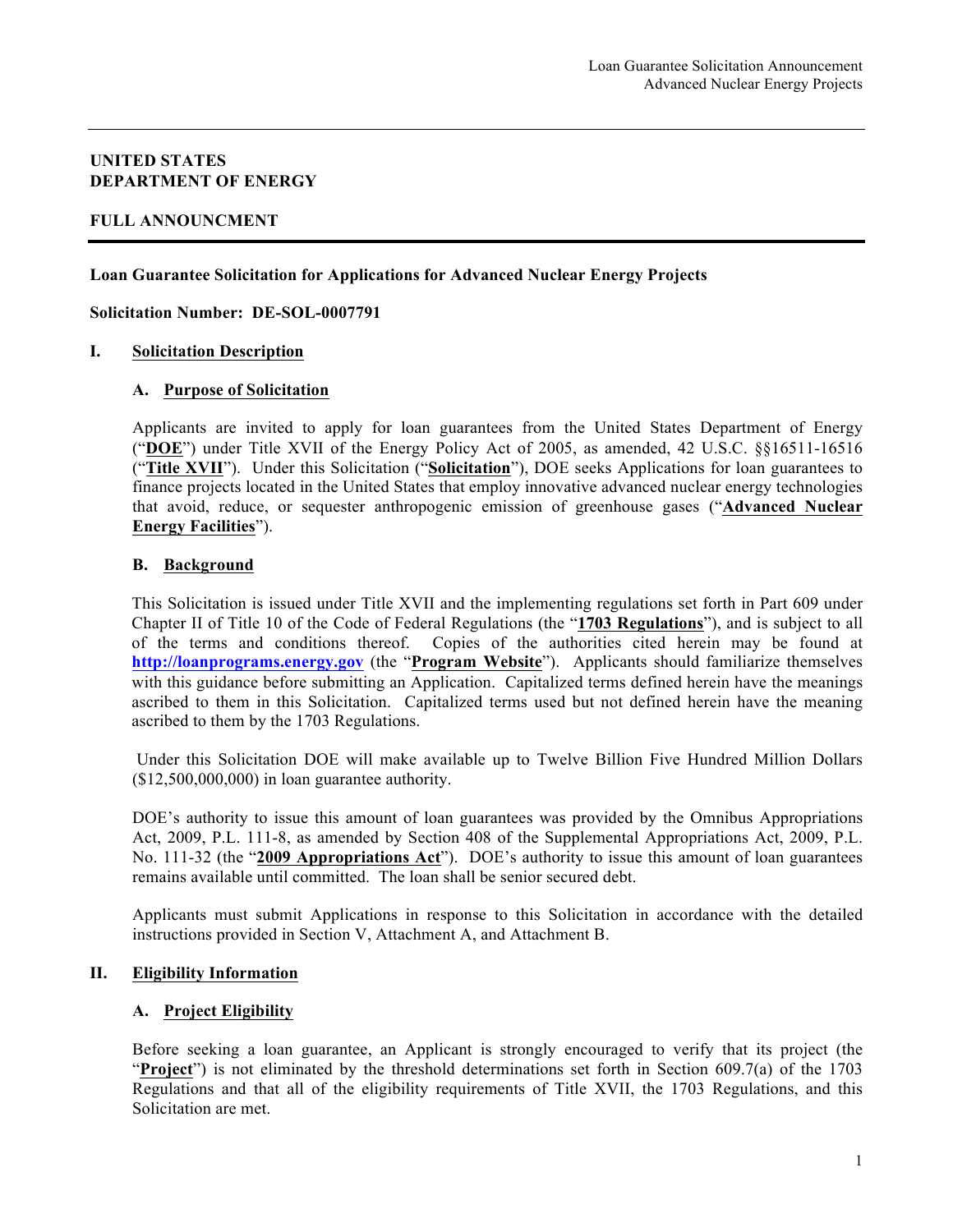An "**Eligible Project**" under this Solicitation is a Project located in the United States that is an Advanced Nuclear Energy Facility (within the meaning of that term in Section 1703(b)(4) of Title XVII); and meets both of the following requirements:

a) Avoids, reduces, or sequesters anthropogenic emission of greenhouse gases; **and**

b) Employs New or Significantly Improved Technology as compared to Commercial Technology in service in the United State at the time the Term Sheet is issued.

The amount of funds available under the 2009 Appropriations Act is \$12,500,000,000. Of that amount, \$2,000,000,000 is available exclusively for advanced nuclear facilities for the "front-end" of the nuclear fuel cycle. The remaining \$10,500,000,000 is available for nuclear power facilities.

Advanced nuclear facilities for the "front-end" of the nuclear fuel cycle include:

a) Uranium Conversion. Projects that economically convert U3O8 powder into a gaseous form of uranium hexafluoride;

b) Uranium Enrichment. Projects or facilities that transform natural uranium or uranium tails to a higher isotopic content of U235 including by (1) gas centrifuge or (2) laser isotope separation; and

c) Nuclear Fuel Fabrication. Projects that fabricate nuclear fuel including (1) production of UO2 powder that is "reconverted" from enriched UF6 gas from enrichment plants; (2) formation of UO2 pellets from UO2 powder through compaction and sintering; and (3) fuel assembly (i.e. insertion of pellets into zircaloy tubes and formation of a fuel assembly using fasteners).

Nuclear power facilities include:

a) Nuclear reactors. Projects with state-of-the-art design improvements. These improvements are in the areas of fuel technology, thermal efficiency, modularized construction, safety systems, and standardized design;

b) Small Modular Reactors. Projects with state-of-the-art design improvements. These improvements are in the areas of fuel technology, thermal efficiency, modularized construction, safety systems, and standardized design and are nominally 300 MWe or smaller in size;

c) Uprates. Projects consisting of improvements and/or modifications to an existing reactor that is operating but that due to such improvements and/or modifications will operate more efficiently; and

d) Upgrades. Projects consisting of improvements and/or modifications to an existing reactor that is not operating and cannot operate without such improvements and/or modifications or an existing reactor that is operating but would be required to cease operating unless such improvements and/or modifications are made;

Nuclear power facilities include nuclear power projects and the associated nuclear reactor designs currently under Nuclear Regulatory Commission ("**NRC**") licensing review, as well nuclear power projects and associated nuclear reactor designs that are under the NRC pre-application phase for certification, construction permit, or combined construction and operating license ("**COL**") review.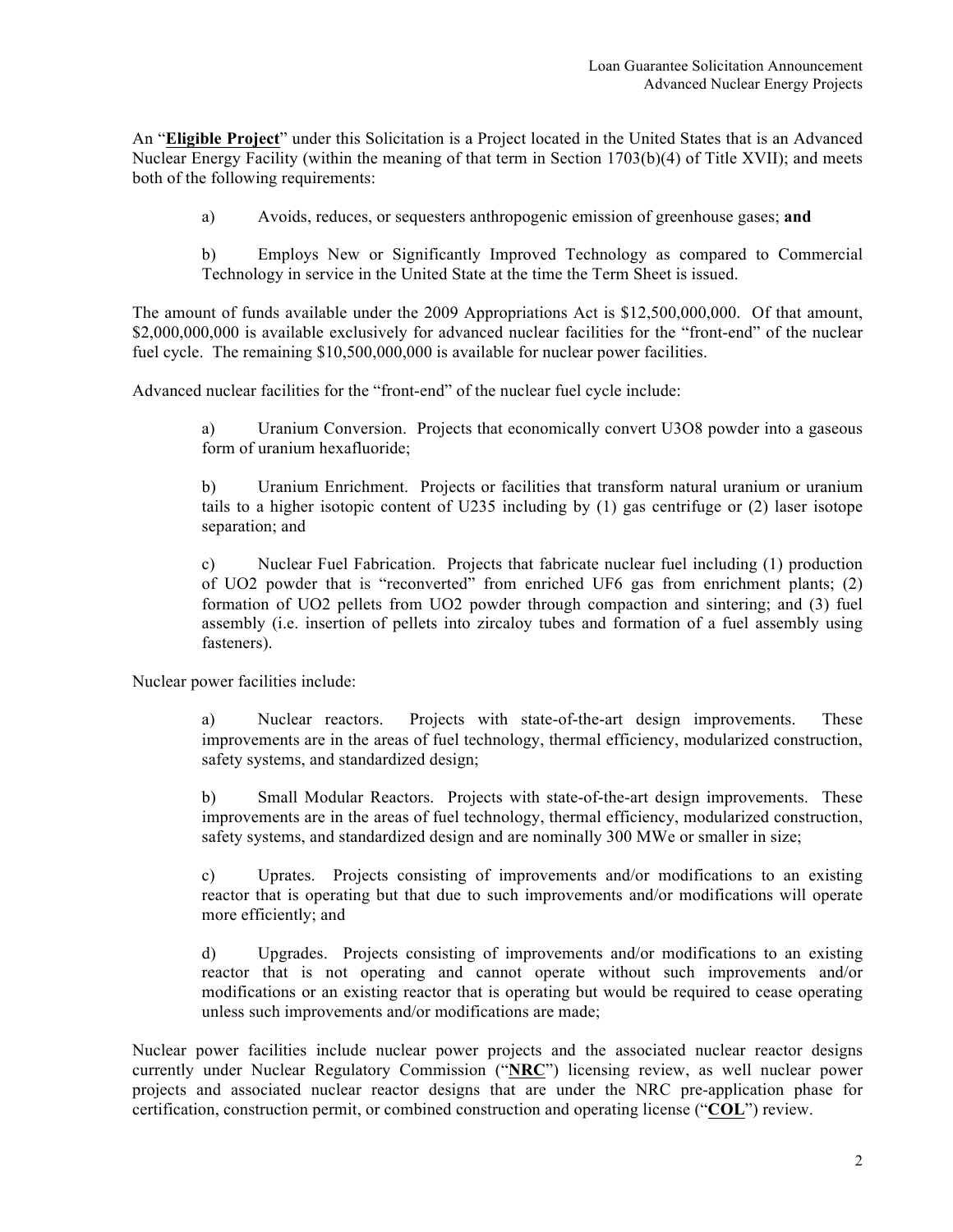Subject to limited exceptions that are set forth in the 2009 Appropriations Act, DOE may not be able to issue loan guarantees to projects using funds appropriated under that act that will benefit directly or indirectly from certain other forms of federal support, such as grants or other loan guarantees from federal agencies or entities, including DOE, federal agencies or entities as a customer or off-taker of the Project's products or services, or other federal contracts, including acquisitions, leases and other arrangements, that support the Project.

Whether an Application for a loan guarantee for a project could be fully financed on a long-term basis by commercial banks, internally generated corporate funds, or other commercial means without a federal loan guarantee will be considered as an evaluation factor. Evaluation of this factor may occur prior to issuance of a Conditional Commitment or when a Conditional Commitment is issued and may be among the factors considered if a request is made to extend the termination date of a Conditional Commitment. If there is a material change in circumstances that might affect evaluation of this factor, final evaluation of this factor will occur at or shortly prior to closing. While DOE will gather information regarding the expected rates of return for investors and developers, given the significant importance of motivated equity sponsors in a transaction, DOE does not anticipate establishing requirements regarding such metrics.

Mandatory criteria that DOE will use during each round of Part I and Part II reviews in determining which Project Applications will proceed to the next stage are (1) whether the Project provides a reasonable prospect of repayment of the principal and interest on the Guaranteed Obligation and other Project debt, and (2) whether the Guaranteed Obligation, when combined with amounts available from other sources, will be sufficient to carry out the Project. If these mandatory requirements are not validated in any given round of Part I or Part II reviews, or, at DOE's discretion, cannot be validated if required changes to the Project and the financing proposal are made, such Application will not receive further consideration. Additionally, at closing the Applicant must demonstrate to DOE's satisfaction that the answers to both of these criteria are met.

Projects that do not meet the criteria set forth in this Section II.A may be eligible to apply for a loan guarantee under other solicitations. Please visit the Program Website for guidance regarding other solicitations.

# **B. Catalytic Projects**

This Solicitation is designed to provide loan guarantees under Title XVII to support those projects that have the most promising advanced nuclear energy facility technologies. DOE will look favorably on Eligible Projects that will have a catalytic effect on the commercial deployment of future Advanced Nuclear Energy Projects that replicate or extend the innovative feature of the Eligible Project.

In addition to projects that incorporate advanced nuclear reactor designs, this Solicitation also makes eligible fuel fabrication facilities that employ innovative fabrication techniques and/or processes, or fabricate nuclear fuel for advanced nuclear power facilities.

Prior to the execution by DOE of a Loan Guarantee Agreement, the prospective borrower must have filed for, or have obtained any required regulatory approvals for the Project. Any specific NRC licensing requirements deemed necessary for Eligible Projects will be addressed by conditions precedent to be incorporated in the project's loan guarantee agreement. This Solicitation opens LPO's remaining available nuclear-related authority to certain segments of front-end nuclear facility projects including advanced nuclear fuel fabrication facilities, provides a broad range of eligible reactor technologies, and offers flexibility regarding reactor technology and site location.

#### **III. Application Requirements**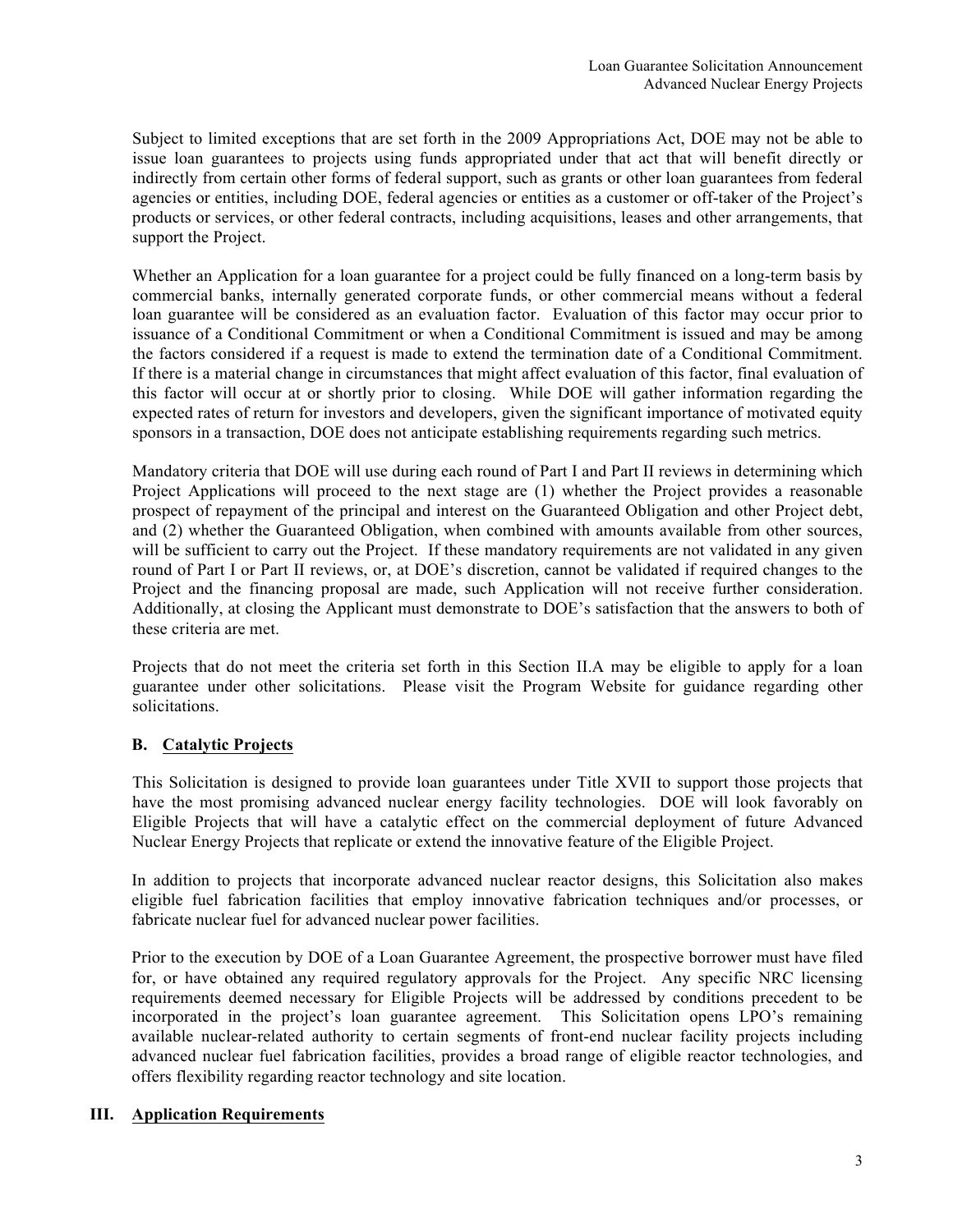In accordance with Title XVII and the 1703 Regulations, this Solicitation requires Applicants to submit timely information in sufficient detail to support a thorough analysis of the Project's compliance with the objectives and requirements established by Title XVII, the 1703 Regulations, and this Solicitation, as well as the rigorous underwriting criteria appropriate for projects of this scale. All information that DOE collects will be used and stored in accordance with DOE policies and procedures.

### **A. Required Information and Materials**

- 1. **Required Materials**: Attachment A and Attachment B set forth the information and materials DOE requires from an applicant for the applicant to demonstrate compliance with the information collection requirements of 10 CFR Part 609.
- 2. **Additional Requested Information**: In addition to information requested in this Solicitation, each Applicant may also be required to submit additional information subsequently requested by DOE in order to clarify an Application.

# **B. Compliance with NEPA Regulations**

The National Environmental Policy Act ("**NEPA**") requires federal agencies to consider the potential environmental impacts of their proposed actions. DOE must complete NEPA review before it makes a decision to provide a loan guarantee. Therefore NEPA compliance is integrated into DOE's Loan Guarantee Program decision-making procedures to ensure that a project's environmental impacts are properly considered.

- 1. There are three possible levels of NEPA for an Applicant's Project:
	- a) Environmental Impact Statement ("**EIS**"): For projects expected to have significant effects on the quality of the human environment (biological, physical, and socio-cultural resources);
	- b) Environmental Assessment ("**EA**"): For projects with the potential to significantly impact biological, physical, and socio-cultural resources; and
	- c) Categorical Exclusion ("**CX**"): For projects that meet the conditions for excluding the requirement to prepare an EA or EIS because analysis of similar actions has determined such actions will not have significant impacts (e.g., re-equipping and retooling within existing facilities).
- 2. The NEPA review process begins once the Project has been accepted into the continued due diligence phase following Part II review. If DOE invites a Project Sponsor to begin negotiations for a loan guarantee, unless an EA or EIS has been prepared for the Project by another federal agency, DOE will evaluate the Project to determine the appropriate level of NEPA review required.
- 3. The Applicant, with DOE oversight, is responsible for providing all necessary analysis and documentation to comply with NEPA and the applicable implementing regulations in the Code of Federal Regulations ("**CFR**") (40 CFR 1500-1508 and 10 CFR 1021).
- 4. An EIS typically requires an 18-24 month processing time, and an EA typically requires 6-9 months. Examples of projects normally requiring an EA or an EIS can be found in the DOE NEPA implementing regulations at 10 CFR 1021, Appendices C and D to Subpart D,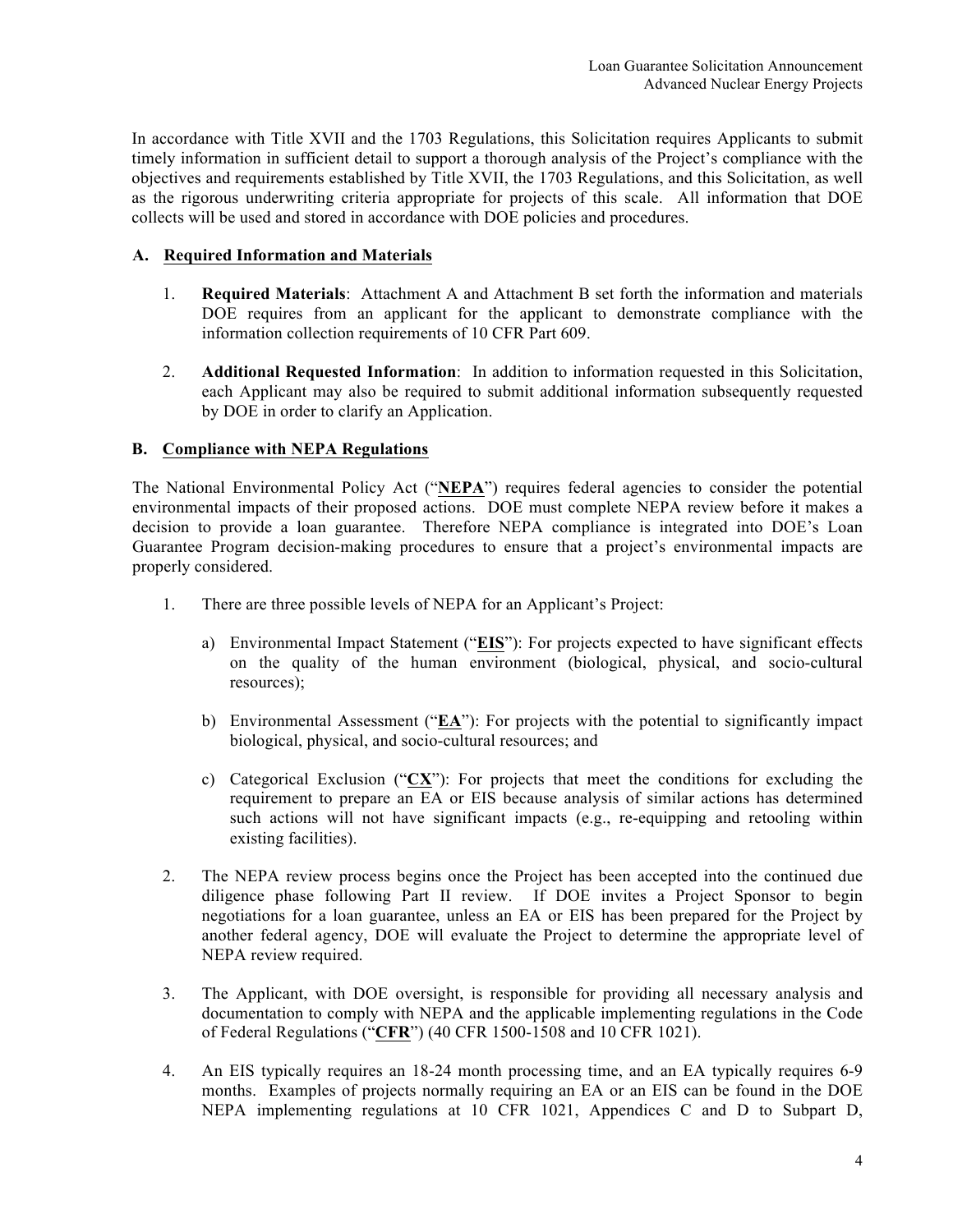respectively. A list of actions potentially eligible for categorical exclusion to the EA or EIS requirements can be found at 10 CFR 1021 Appendix B to Subpart D.

- 5. Once DOE initiates the NEPA review process, Applicants should consult with DOE before commencing any work on the Project site (beyond preliminary design activities). Such consultation is necessary as certain actions that could cause adverse environmental impacts or limit the choice of available alternatives for the Project may not be allowable during the NEPA review process and could result in discontinuing consideration of an Application or terminating an outstanding Conditional Commitment.
- 6. NEPA review must be completed before a loan guarantee can be issued.

Additional information on the NEPA process for loan guarantee projects is available in Attachment B and on the Program Website at:

http://lpo.energy.gov/resource-library/nepa-regulations

# **C. Davis-Bacon Requirements**

All laborers and mechanics employed by contractors and subcontractors in the performance of construction work financed in whole or in part by a loan guaranteed under Title XVII must be paid wages at rates not less than those prevailing on projects of a character similar in the locality as determined by the Secretary of Labor in accordance with subchapter IV of chapter 31 of title 40, United States Code (the "**Davis-Bacon Act**"). Each Borrower will be required in the Loan Guarantee Agreement to make representations and warranties, agree to covenants, and satisfy conditions precedent to closing and to each disbursement that, in each case, relate to its compliance with the Davis-Bacon Act and all applicable Davis-Bacon Act regulations, including all requirements set forth in 29 CFR Part 5 and the wage determination schedule(s) applicable to the Project. Borrowers are advised that, in accordance with the Davis-Bacon Act and its implementing regulation at 29 CFR 1.6(g), the Davis-Bacon Act obligations described above for construction work financed in whole or in part with a Title XVII loan guarantee must be complied with beginning with the "construction, prosecution, completion or repair" (as defined in 29 CFR 5.2(j)) of such Project, regardless of whether the closing of the DOE loan guarantee has occurred. An exception to the requirement to comply prior to closing of the DOE loan guarantee is available if the Administrator of the Wage and Hour Division, Employment Standards Administration, United States Department of Labor ("**DOL**") finds that it is necessary and proper in the public interest to prevent injustice or undue hardship and there is no evidence of intent to apply for federal funding or assistance prior to the start of construction. Applicants should visit the DOL website at http://www.dol.gov/whd/govcontracts/dbra.htm and the Program Website for additional guidance regarding the Davis-Bacon Act and its related acts.

In addition to the Davis-Bacon Act requirements, applicants are encouraged to consider the use of Project Labor Agreements ("PLAs"). The federal government has found that PLAs can be beneficial for successfully completing large-scale and technically complex construction projects.

# **D. Cargo Preference Act of 1954 Requirements**

All Projects that receive a loan guarantee under this Solicitation must comply with the Cargo Preference Act of 1954, which establishes certain requirements for the use of U.S. flagged vessels in the movement of cargo in international waters. These requirements may apply to shipments contracted for or made prior to receiving a loan guarantee. DOE urges Applicants to contact the Maritime Administration directly to ensure that relevant Project agreements provide for compliance with the Cargo Preference Act.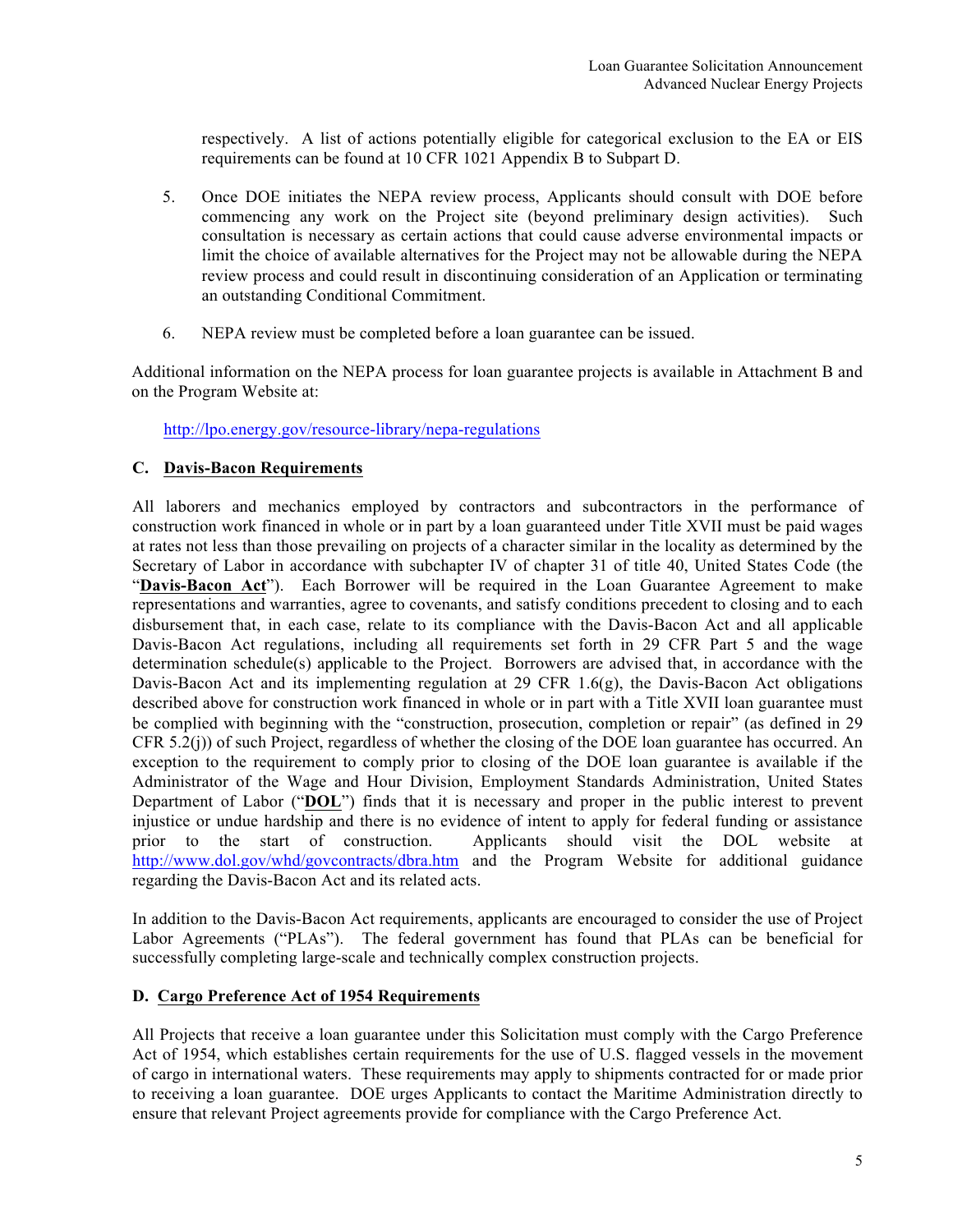General information on cargo preference can be found at the Maritime Administration's web site: www.marad.dot.gov/cargopreference. You may also address questions on cargo preference to the Maritime Administration's Office of Cargo Preference and Domestic Trade at (202) 366-4610 or via email to cargo.marad@dot.gov.

# **IV. Application and Evaluation Process**

#### **A. Application Components**

The Application is divided into a Part I submission and a Part II submission. Detailed instructions for the contents of the Parts I and II submissions are set forth in Attachment A.

**Part I**: The Part I submission provides DOE with a description of the Project, technical information, a completed copy of Attachment C providing a summary of the lifecycle greenhouse gas emission data for the Project, background information on management, financing, construction, and operating strategies, and progress to date of critical path schedules. These schedules include items such as obtaining licenses or regulatory permits and approvals, site preparation and long-lead procurements, and are used as a basis for determining the overall eligibility of the Project and the Project's readiness to proceed. All Part I submissions will be competitively evaluated against all others submitted during the corresponding round of review. DOE will evaluate each Part I submission based upon the factors summarized in Attachment A – Part I. Projects that do not meet the requirements set forth in this Solicitation will not receive any further consideration.

**Part II:** The Part II submission may be filed at any time after DOE invites an Applicant to make a Part II submission. The Part II submission consists of the items summarized in Attachment A – Part II as well as other information that may be requested to facilitate DOE's continued due diligence review. All Part II submissions will be competitively evaluated against all others submitted during the corresponding round of review. DOE shall have the right, in its sole discretion, to defer consideration of a Part II submission to a later round, if one is available, and to terminate an incomplete Application after the final round. Projects that do not meet the requirements set forth in this Solicitation will not receive any further consideration.

#### **B. Loan Guarantee Process Overview**

The following table outlines the Application, approval, and post-selection process for obtaining a loan guarantee under this Solicitation:

| <b>Stage</b>                       | <b>Party Responsible</b> | Costs due from Applicant <sup>1</sup> |
|------------------------------------|--------------------------|---------------------------------------|
| • Issue Solicitation               | <b>DOE</b>               | $- -$                                 |
| • Confirm Applicant eligibility    | Applicant                | $- -$                                 |
| • Fulfill Application requirements | Applicant                | $-$                                   |
| • File Part I submission           | Applicant                | \$50,000 of Application Fee           |

<sup>&</sup>lt;sup>1</sup> Please refer to Section VI for an explanation of all fees associated with submitting an Application under this Solicitation.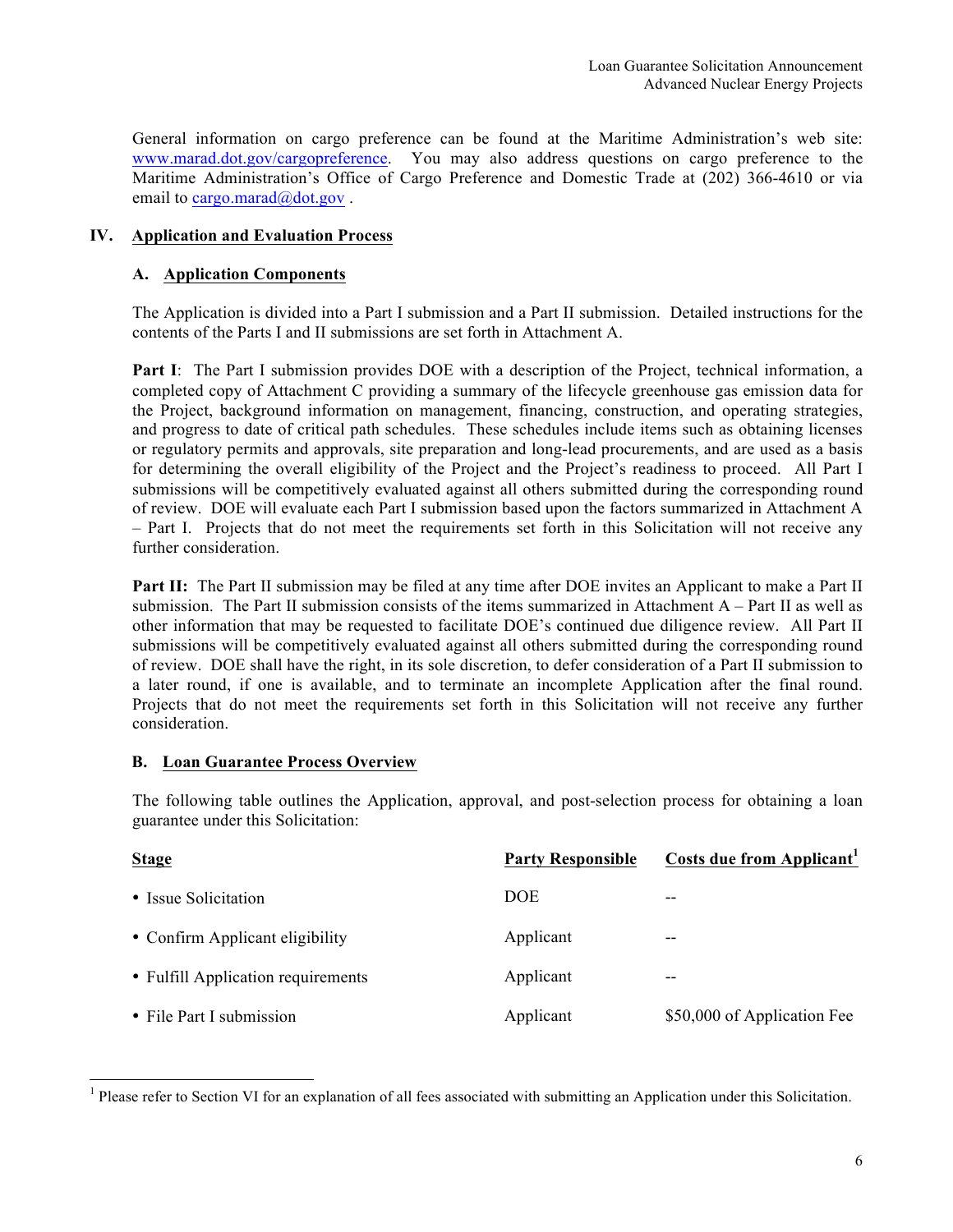| • Review Part I and determine eligibility and<br>Project's readiness to proceed | <b>DOE</b>    |                                                                                                   |
|---------------------------------------------------------------------------------|---------------|---------------------------------------------------------------------------------------------------|
| • Invite qualified Applicants to file Part II<br>submission                     | <b>DOE</b>    | --                                                                                                |
| • File Part II submission                                                       | Applicant     | Remainder of Application<br>Fee, as applicable                                                    |
| • Review and evaluate Part II submissions                                       | <b>DOE</b>    | --                                                                                                |
| • Invite selected Applicants to continue due<br>diligence                       | <b>DOE</b>    |                                                                                                   |
| • Continue due diligence of selected Applicants                                 | <b>DOE</b>    | Consulting and legal costs                                                                        |
| • Negotiate Term Sheets with selected Applicants                                | DOE/Applicant | --                                                                                                |
| • Issue Conditional Commitment for loan<br>guarantee                            | <b>DOE</b>    | 25% of Facility Fee                                                                               |
| • Negotiate transaction documents                                               | DOE/Applicant |                                                                                                   |
| • Determine Credit Subsidy Cost                                                 | <b>DOE</b>    |                                                                                                   |
| • Execute Loan Guarantee Agreement                                              | DOE/Applicant | 75% of Facility Fee<br>100 % of first annual<br>Maintenance Fee<br>100% of Credit Subsidy<br>Cost |

#### **C. Summary of Application Evaluation Process**

DOE will review each Part I submission to determine whether or not such submission is responsive to the requirements of this Solicitation. DOE's Part I evaluation will place particular importance on verifying that an Application meets the Project eligibility requirements set forth in II.A, specifically that the Project:

- 1. Qualifies as an Advanced Nuclear Energy Facility in the technology areas described herein;
- 2. Avoids, reduces, or sequesters anthropogenic emission of greenhouse gases;
- 3. Employs New or Significantly Improved Technology as compared to Commercial Technology in service in the United States;
- 4. Is located in the United States;
- 5. Provides a reasonable prospect of repayment of the principal and interest on the Guaranteed Obligation and other Project debt;
- 6. Has sufficient funds to carry out the Project; and
- 7. Is not benefitting from certain other federal assistance as more fully described in II.A.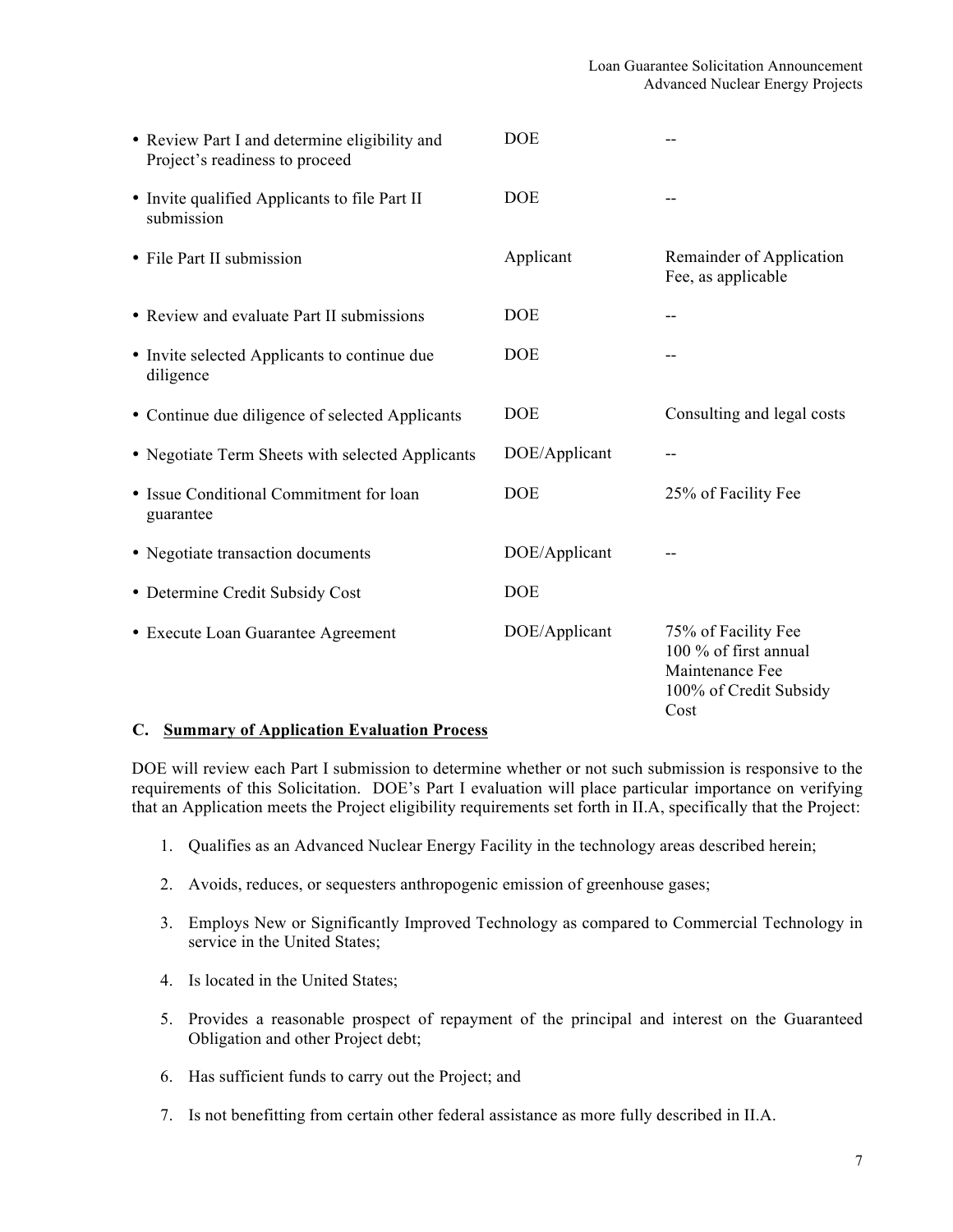Applicants for Projects that, in DOE's Part I evaluation, are deemed eligible and ready to proceed, will then be invited to make a Part II submission. DOE will conduct a more detailed, weighted review of each Part II submission based on the factors referred to in this Solicitation.

Section 609.7 of the 1703 Regulations sets forth information regarding programmatic, technical, and financial evaluation of Applications. DOE will evaluate Applications based on the requirements of Title XVII, the 1703 Regulations, and this Solicitation. In addition to the factors listed in Section 609.7(b) of the 1703 Regulations, pursuant to Section 609.7(b)(16) of the 1703 Regulations DOE will consider such other criteria that DOE deems relevant in evaluating the merits of an Application including, without limitation, the following factors:

- 1. Whether the Project could be fully financed on a long-term basis by commercial banks, institutional investors, or the capital markets without a federal loan guarantee;
- 2. Whether the Project has identified a dedicated and appropriate Project site. Generally, a Project is restricted to one location within the United States. However, DOE may, in its discretion, consider an Application for a Project using a particular technology that is proposed to be situated in more than one location in the United States if multiple locations are integral components of a unitary plan, necessary to the viability of the Project, and at least one of the locations is identified in the Application;
- 3. The level of NEPA review required by DOE;
- 4. Whether the Guaranteed Obligation is expected to be senior-secured debt;
- 5. The best use of the loan guarantee (i.e., Applications that demonstrate the most efficient and competitive uses of the loan guarantee);
- 6. The Project Sponsor's experience in the development of Advanced Nuclear Energy Projects including experience in securing project financing, project due diligence, developing, designing, equipping, building, interconnecting and commissioning the assets, and contracting for the sale/purchase of energy; and
- 7. The extent the Project uses partial guarantees and/or co-lenders. The use of partial guarantees and/or co-lenders will be viewed favorably by DOE.

DOE will make decisions as to whether to continue due diligence on Projects competitively evaluated during a given round of Part II reviews after the closing of such round. At any time following the closing of any particular round of Part II submissions, DOE may select, for purposes of continuing due diligence, underwriting, and negotiations, Applications meeting the requirements of Title XVII as well as the underwriting criteria for this Solicitation. During this period of review, communications from the Applicant to DOE are generally not permitted with respect to an Application, except in instances when the Applicant is required to respond to DOE's written notification to such Applicant. Approval of an Application for the purposes of continuing due diligence, underwriting, and negotiations is not an assurance that DOE will offer a Conditional Commitment or a loan guarantee.

The term "due diligence" means the research and analysis that LPO conducts concerning a project for which LPO is considering providing a loan guarantee. During the due diligence process, LPO confirms all material facts regarding the project by, among other things, looking at various aspects relating to the subject project, such as general company data, company financial information, corporate agreements, relevant corporate and project legal documents, intellectual property rights, corporate insurance coverage, corporate litigation history and documents, key personnel and their ability to perform the roles assigned to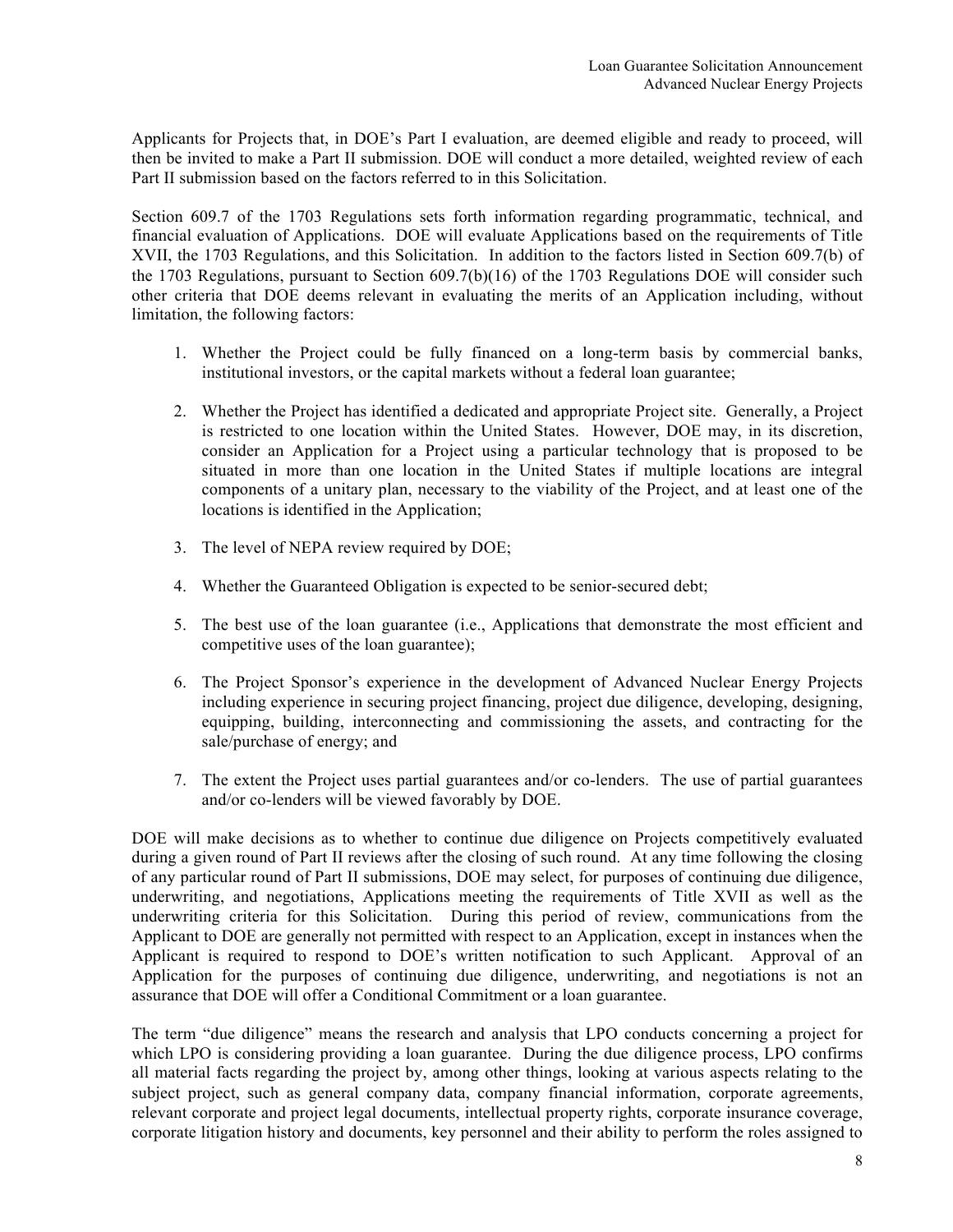them, environmental matters, corporate tax filings and documents, marketing information, internal controls, information systems, and operational information. Such research and analysis may include questions (among others) such as who will provide the funds, other than the DOE-guaranteed debt, for the construction of the project; how will the project pay its operating expenses and repay its debt; which parties are responsible for which risks; what experience does your construction contractor and operator have on these types of projects; what permits are required to construct and operate the project and does the project have such permits; and is it possible that there could be cost overruns under the construction contract and, if so, who will pay for those cost overruns. In addition to information requested in this Solicitation, each Applicant may also be required to submit additional information subsequently requested by DOE in order to clarify an Application.

Mandatory criteria that DOE will use during each round of Part II reviews in determining which Project Applications will proceed to the next stage are (1) whether the Project provides a reasonable prospect of repayment of the principal and interest on the Guaranteed Obligation and other Project debt, and (2) whether the Guaranteed Obligation and other Project debt, when combined with amounts available from other sources, will be sufficient to carry out the Project. If these mandatory requirements are not validated in any given round of Part II reviews, or, at DOE's discretion, cannot be validated if required changes to the Project and the financing proposal are made, such Application will not receive further consideration.

As required by Section 609.3(b) of the 1703 Regulations, DOE shall consider the following factors (the "**Initial Part II Factors**") in determining to make guarantees to Projects under this Solicitation: financial factors, technical factors, and programmatic factors. Additionally, DOE intends to consider policy factors (the "**Policy Factors**") in determining to make guarantees to Projects under this Solicitation. After evaluation of an Application based on the Initial Part II Factors, selected Applications will then be evaluated against each other based on Policy Factors. Only Applications for Projects that are determined to be highly qualified based on Policy Factors will continue with due diligence. An Application for a Project that scores very highly on the Part II Initial Factors but does not score well on the Policy Factors is highly unlikely to continue with due diligence. Applications for Projects that do not score well on the Initial Part II Factors will not be part of the competition based on the Policy Factors.

The following table summarizes the relative weightings for each Initial Part II Factor:

| Criteria                                                                                                      | Weighting  |
|---------------------------------------------------------------------------------------------------------------|------------|
| <b>Financial Factors:</b> Creditworthiness                                                                    | 45%        |
| <b>Technical Factors:</b> Technical relevance, merit, technical approach,<br>work plan, and construction plan | 35%        |
| <b>Programmatic Factors:</b> Legal, environmental and regulatory                                              | <b>20%</b> |
| factors<br><b>TOTAL</b>                                                                                       | 100.0%     |

#### **D. Review of Financial Factors (Weighting: \_45%)**

As part of its Part II review process, DOE will conduct a thorough review of all financial factors associated with an Application. Among other considerations, the financial review will:

- 1. Assess the creditworthiness of the Project:
	- a) The Project's economic viability with and without the DOE loan guarantee, the availability of other federal and state incentives other than the DOE loan guarantee, its ability to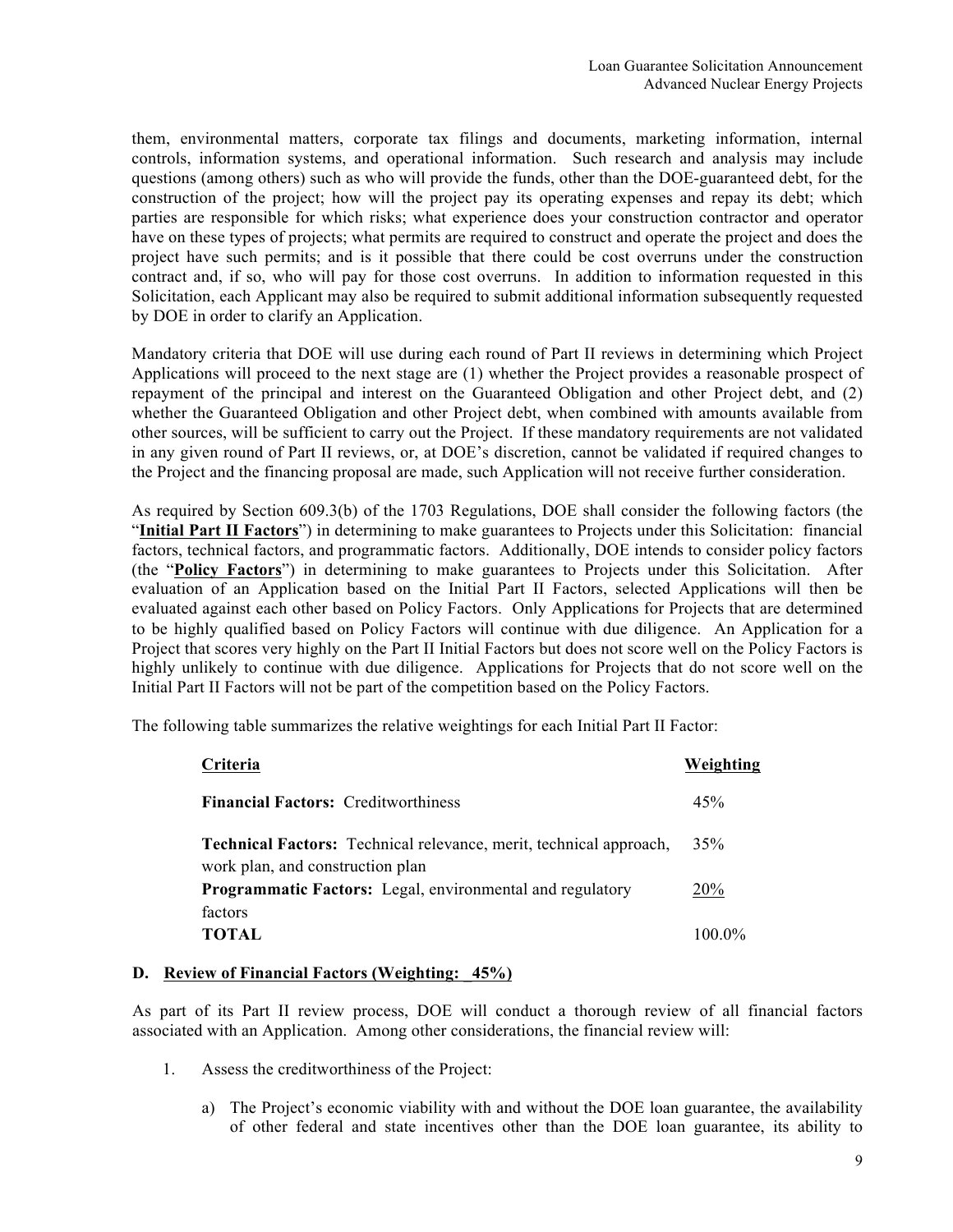generate sufficient cash flow to service the borrower's debt obligations over the life of the loan guarantee;

- b) Each Project Sponsor's financial commitment to the Project, financial strength, including its ability to pay transaction costs arising out of the Project (e.g., fees and expenses for DOE's internal technical resources and its independent consultants and outside counsel) on a timely basis, and the credibility of its business and financial plans; and
- c) Overriding market factors that could significantly influence the success of the Project;
- 2. Assess the financial viability of the Project, review the sources and uses of funds proposed by the Applicant in the financial plans submitted with the Application, and review updates and projections for future financial performance;
- 3. Consider the Project Sponsor's prior financial and managerial investment in the Project and its capability to implement the Project as proposed;
- 4. Consider the extent to which the Project uses partial guarantees and/or co-lenders; and
- 5. Review all other financial factors DOE deems appropriate.

#### **E. Review of Technical Factors (Weighting: \_35%)**

As part of the Part II technical review, DOE will rely on the quality and scope of the Application's technical submission, which shall include the technical elements found in Section 609.6 of the Final Regulation and as supplemented in Section IVA and C herein. Among the considerations for DOE's technical review are:

- 1. **Technical Relevance and Merit**: DOE will evaluate the extent to which the Project will enhance the use of Advanced Nuclear Energy Projects on a national, state, regional, or local basis, including:
	- a) the technical readiness of the proposed innovation for near-term commercial application;
	- b) the projection for long-term applicability of the technology proposed; and
	- c) the innovativeness of the technology application or proposed process when compared to established commercial systems.
- 2. **Capabilities of the Project Team**: DOE will evaluate the experience and abilities of the Applicant and primary Project participants, including the:
	- a) relevance and depth of prior experience of the Applicant and key Project partners in developing, constructing, and operating projects of similar size, scope and complexity; competencies, strengths and experiences of key partners such as equipment suppliers, engineering, architectural, and design agents or consultants, and vendors providing essential support or services to the Project; and
	- b) whether the Project has obtained access to intellectual property needed to support the Project including key technical components, processes, designs, feedstock, and catalysts through licenses, procurements, or patents.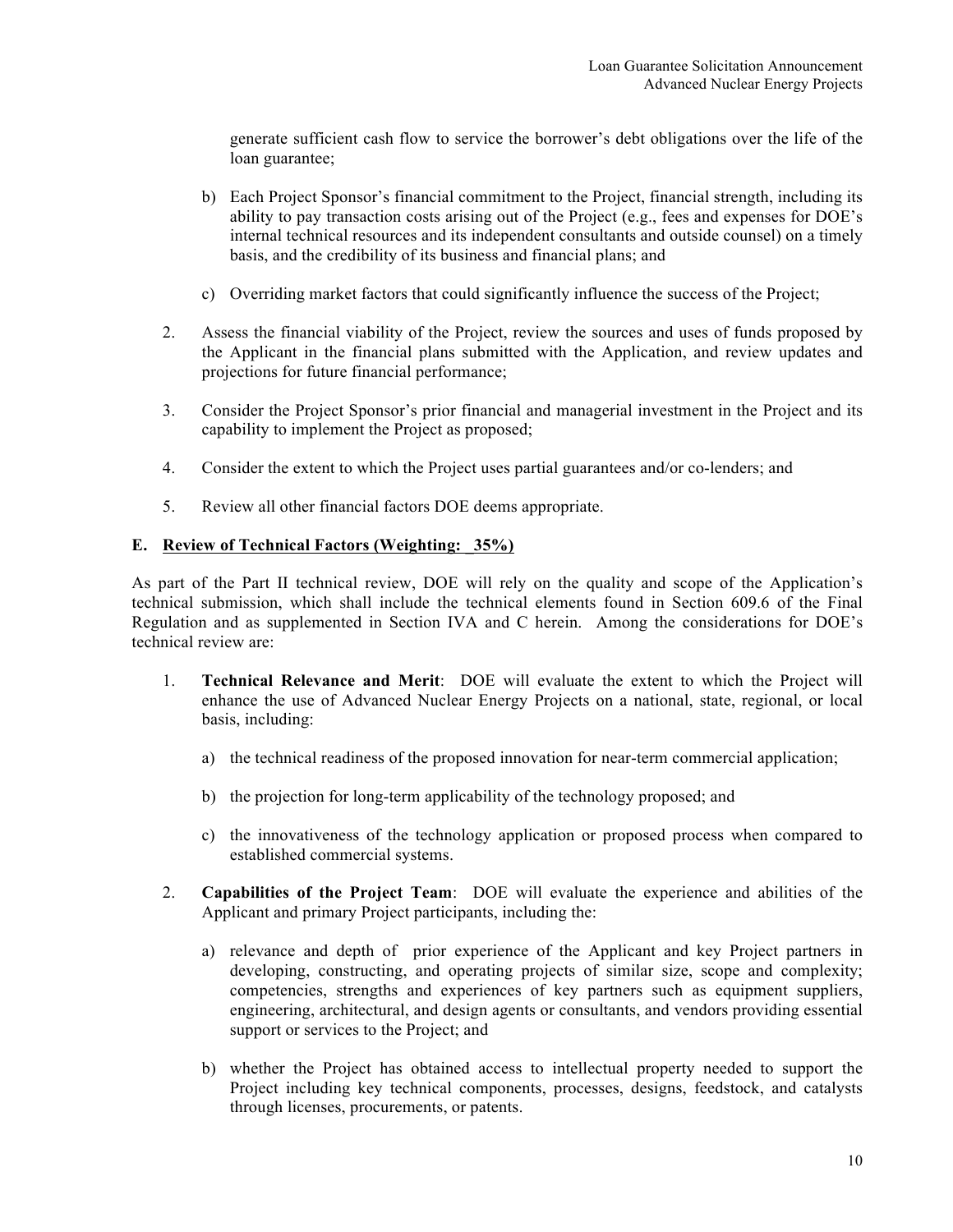- 3. **Technical Approach/Work Plan**: Projects will be evaluated based on the strength of the Project management plans to be used to achieve the stated cost, schedule, and technical performance objectives and milestones, including:
	- a) scope, maturity, and completeness of pre-construction systems analysis, design detail and prototype testing, including the level and maturity of front end engineering and design;
	- b) relevance, scope, and maturity of the plans for Project execution and performance measurement including integrated Project schedules;
	- c) progress implementing and executing these plans, including achievements attained to date; and
	- d) relevance, scope, and maturity of Project risk management and mitigation plans.
- 4. **Construction Plan**: DOE will evaluate the strength and completeness of the construction plan for the Project, including:
	- a) progress in the development of the Project construction management approach, whether the approach is through an engineering, procurement, and construction contract, or other general contracting arrangements;
	- b) schedule and progress in securing contracts and services for Project execution including the extent to which equipment, commodities, or services costs have been identified, negotiated, and assigned and extent to which such costs are fixed or still variable; and
	- c) whether necessary construction rights and federal, state and local permits have been identified, obtained, approved, or scheduled.

#### **F. Review of Programmatic Factors (Weighting: 20%)**

- 1. **Legal Review** (Weighting: 10%): As part of the Part II programmatic review, DOE will review the Project's legal structure and risks. This review may involve analysis of legal documents among the parties, including equity owners, entities providing other forms of financing, engineers and construction contractors, operation and maintenance contractors, equipment suppliers, host communities, and any other counterparties of interest. DOE also will analyze the intellectual property rights of all relevant parties in the Project. In addition, DOE will evaluate the Project's capacity to mitigate risk from potential legal and regulatory issues that could jeopardize the success of the Project. Areas of review will include any pending or threatened litigation involving the Project or any Project participant.
- 2. **Environmental Review** (Weighting: 10%): As part of the Part II programmatic review, DOE will evaluate the Project to determine the appropriate level of environmental review, including the level of NEPA review required. The Applicant must provide enough information to enable DOE to determine the scope of affected environmental aspects (biological, physical, and sociocultural resources affected) and the level of NEPA review that would be required if the Applicant were selected to begin negotiations with DOE. More information on the NEPA process and examples of environmental data that should be included in each Application may be found in Attachment B.

#### **G. Review of Policy Factors**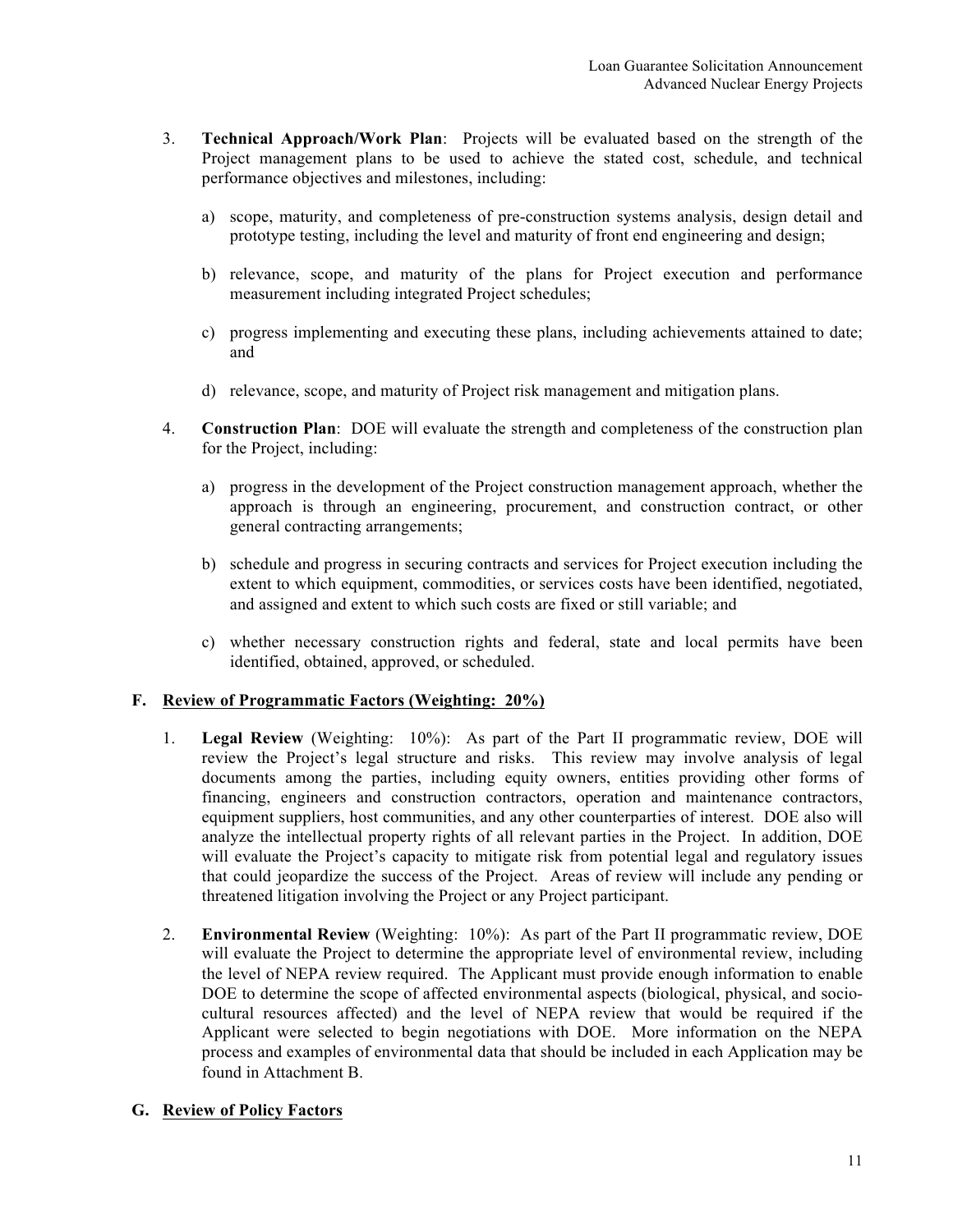DOE will evaluate the extent to which an Application for a Project that scores highly enough to continue to the competition based on Policy Factors, achieves policy objectives.

- 1. Assess to what measurable extent the Project avoids, reduces, or sequesters anthropogenic emissions of greenhouses gases;
- 2. Assess to what extent the New or Significantly Improved Technology to be employed in the Project, as compared to Commercial Technology in general use in the United States, is ready to be employed commercially in the United States, yields a commercially viable project or service in the use proposed in the Project, and is or will be available for further commercial use in the United States;
- 3. Compare the percentage of guaranteed funds to total project costs relied upon by the Application to the percentage of the guaranteed funds to total projects costs relied upon by other Applications, with greater weight being given to Applications that rely upon a smaller percentage of guaranteed funds;
- 4. Assess the extent to which the Applicant and the Project Sponsor are prepared to proceed to Conditional Commitment and Closing with greater weight being given to Applications for which the Applicant and the Project Sponsor are prepared to proceed more expeditiously than other Applicants and Project Sponsors;
- 5. Assess the extent to which the New or Significantly Improved Technology to be employed in the Project can be replicated, the benefits for the United States based on such replication, and the extent to which successful deployment of the Project will accelerate the process of replication; and
- 6. Assess to what extent (i) the New or Significantly Improved Technology used in the Project constitutes an important improvement in technology, as compared to Commercial Technology, used to avoid, reduce, or sequester anthropogenic emissions of greenhouse gases, and (ii) the Applicant has a plan to advance or assist in the advancement of that technology into the commercial marketplace.

#### **H. Review and Determination to Proceed**

In reviewing completed Applications, and in prioritizing and selecting Projects for due diligence review, DOE will apply the criteria set forth in Title XVII, the 1703 Regulations, and this Solicitation. For each round of review, submissions will be considered in a competitive process (i.e., each submission will be evaluated against all other submissions responsive to this Solicitation that are filed during the corresponding round of review). DOE will consult with the Secretary of the Treasury regarding the terms and conditions of a potential loan guarantee.

Pursuant to Section 609.7(d) of the 1703 Regulations, if DOE reviews a submission and decides not to proceed, DOE will inform the Applicant in writing of the reason(s) for not moving forward. If at any time after DOE invites an Applicant to file a Part II submission, DOE decides not to proceed further with due diligence review or negotiation of a Term Sheet, DOE will inform the Applicant in writing of the reason(s). The discontinuation of due diligence by DOE will not prejudice the Applicant from applying for a loan guarantee pursuant to the terms of any existing Solicitation that is accepting Applications. DOE's decision not to proceed further with the issuance, due diligence review, or negotiation of a Term Sheet shall be final and non-appealable.

#### **I. Notification**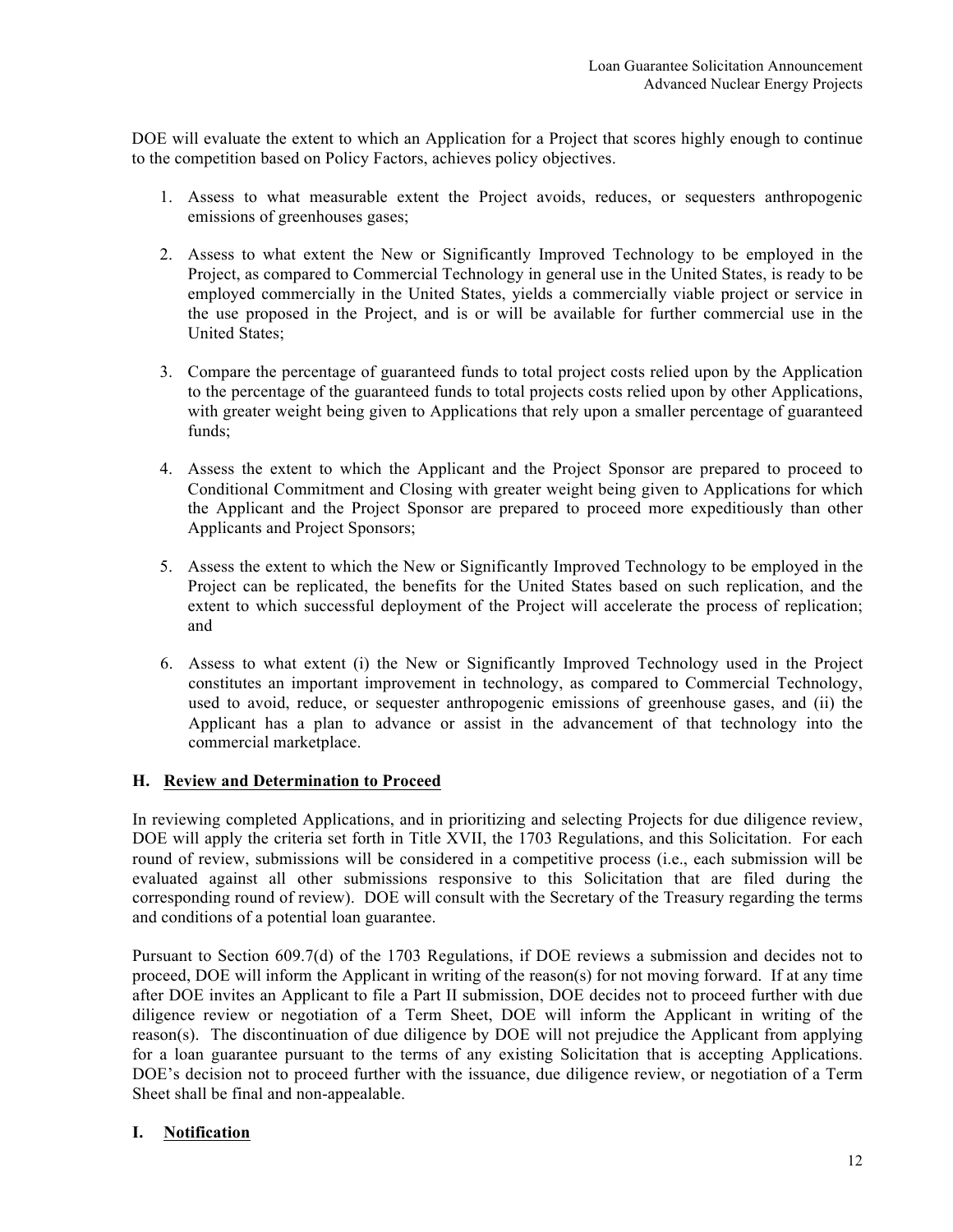Selection of Projects for continued due diligence review will be made after the closing of each round of Part II review. If DOE determines that a Project may be suitable for a loan guarantee, DOE will notify the Applicant in writing, will continue its due diligence and, when appropriate, begin negotiating a Term Sheet. There can be no assurance that any Project will be selected for continued due diligence review or offered a Term Sheet.

### **J. Government Right to Reject or Negotiate**

DOE reserves the right, without qualification, to reject any or all Applications received in response to this Solicitation or select any Application for negotiation of a Term Sheet.

#### **V. Application Schedule and Instructions**

In order to encourage submissions of complete Applications as early as possible after the date of this Solicitation, Part II submissions will be systematically reviewed on a continuous basis as soon as they are received. However, final selection of qualified Applicants will not occur until after all Part II submissions are competitively evaluated against all others submitted during the corresponding round of review.

#### **A. Application Submission Schedule**

The following are the Part I and Part II Application due dates: Part I Due Dates

> Round 1 – March 18, 2015 Round 2 – September 16, 2015 Round 3 – March 16, 2016

Part II Due Dates

Round 1 – October 14, 2015 Round 2 – April 13, 2016 Round 3 – October 19, 2016

Additional rounds may be announced in a supplement to this Solicitation. DOE plans to apply for an extension of the OMB Control Number expiration date (11/30/2016) associated with this Solicitation approximately six months before the expiration date. If the OMB Control Number expiration date is extended DOE expects that additional Part I and Part II Application due dates will be added during the extended period.

#### **B. Electronic Application Submissions**

Applicants must file Part I and Part II submissions in electronic form via the DOE Loan Program's online Application portal ("**Application Portal**"). Supporting documents for Applications will be accepted only in the following formats: Microsoft Excel or Adobe PDF. Do not encrypt, compress, or zip any files. For an Application to be considered under this Solicitation:

• Part I must be submitted electronically no later than 11:59 pm Eastern Time, on the due date for the respective Part I round of review.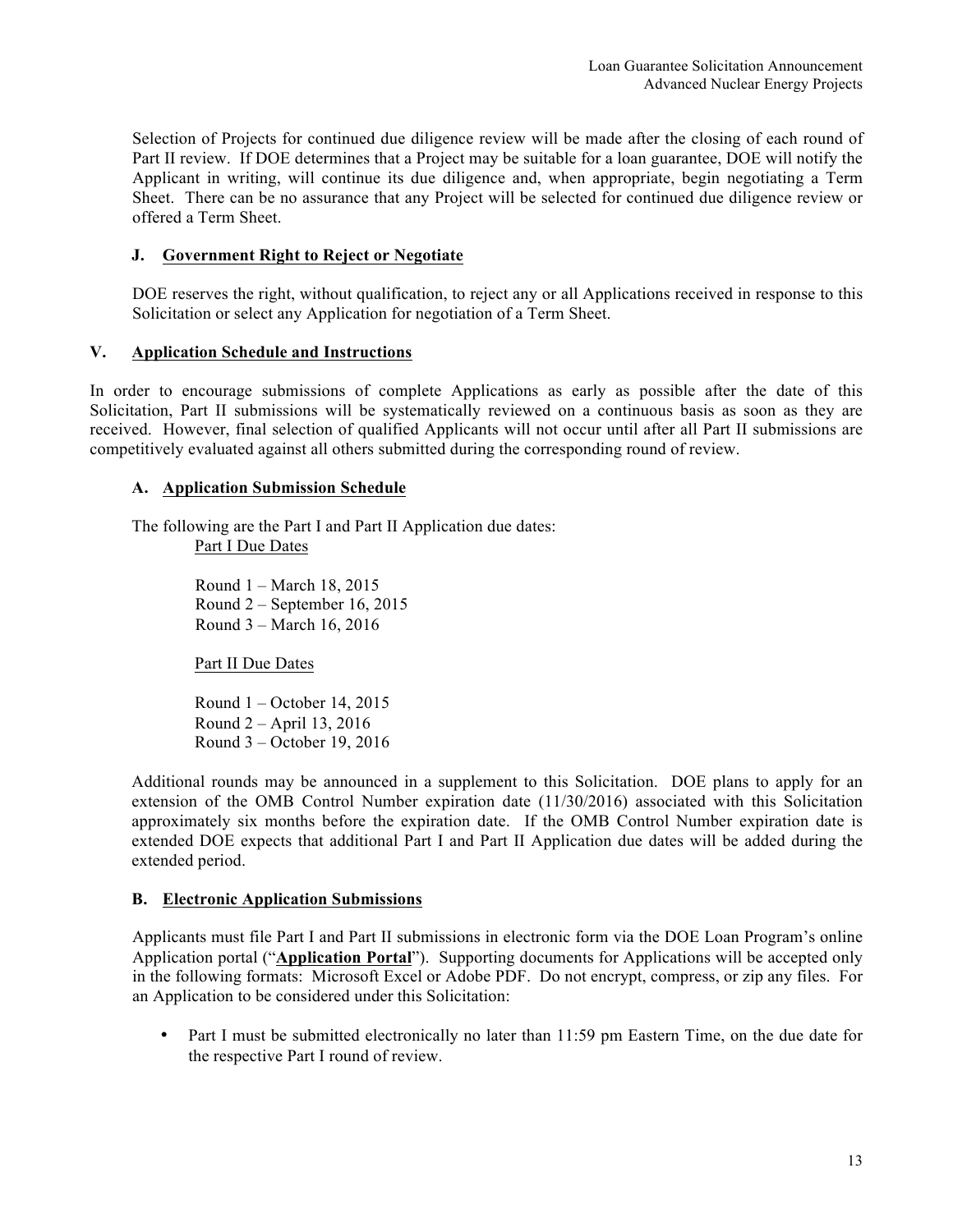• To be considered for a particular Part II round of review, Applicants must file their Part II submission no later than 11:59 pm Eastern Time on the corresponding due date for that round of Part II submissions.

### 1. **Application Portal Submission Process**:

- a) Applicants may access the Application Portal from the Program Website, http://loanprograms.energy.gov. The information requested in Part I Section A is to be entered directly into the text fields provided in the Application Portal. The information requested in Part I Sections B through H and in Part II is to be provided on PDF or Excel documents uploaded through the Application Portal. Uploaded documents must indicate clearly the section and subsection of the Part I or Part II requirement to which the information on the documents pertains.
- b) The Application Portal provides a process for making corrections to an Application if an Application requires substantive changes or additions after it has been submitted and prior to a submission deadline.
- c) DOE will calculate the time of delivery for Part I or Part II of an Application as provided by the time stamp for such submission as given by the Application Portal.
- d) Prior to the applicable due date and time for the Part I and Part II submissions, it is the responsibility of the Applicant to verify that each submission was successfully transmitted and that DOE has received each such submission. This may be done by printing the confirmation page provided to the Applicant from the Application Portal.

#### **C. Registrations**

To apply electronically via the Application Portal, Applicants must complete the following:

- 1. obtain a Dun and Bradstreet Data Universal Numbering System ("**DUNS**") number (plus 4 digit extension if applicable);
- 2. obtain a North American Industry Classification System ("**NAICS**") code; and
- 3. register with the System for Award Management ("**SAM**").

If you do not know or do not have a DUNS number, you can search for it or request one at: http://fedgov.dnb.com/webform/displayHomePage.do.

If you do not know or do not have a NAICS code, you can search for it or request one at: http://www.census.gov/eos/www/naics/.

If you are not registered with SAM, register at https://www.sam.gov/portal/public/SAM/. The SAM registration must be completed and active before a payment can be made.

#### **D. Additional Application Submission Media**

- 1. In addition to, but not in lieu of, completing the Application using the Application Portal, Applicants may also submit the Application via CD-Rom:
	- a) Part I on no more than two (2) CDs; and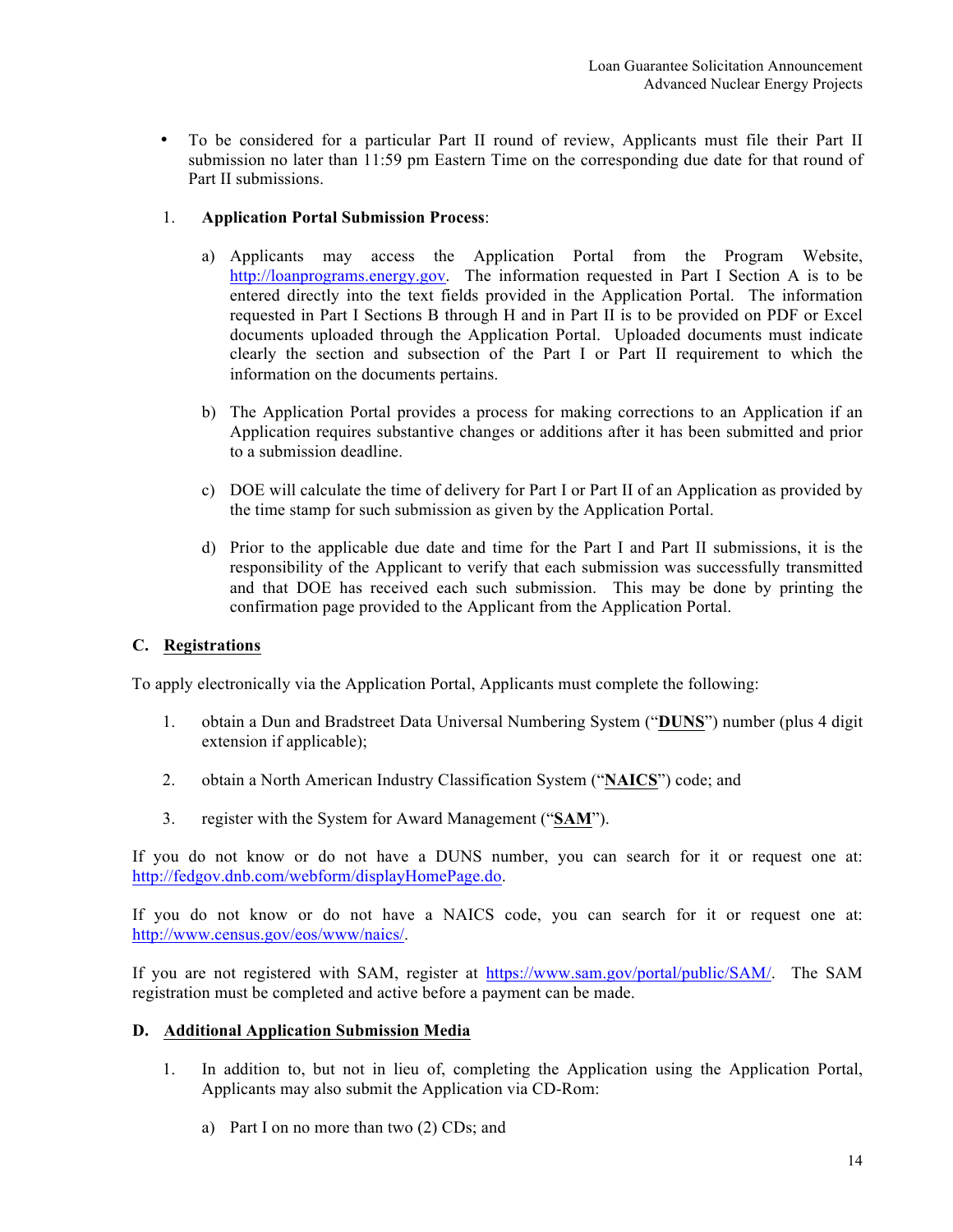b) Part II on no more than two (2) CDs.

All non-electronic submissions should be sent to the address listed below. Such media should arrive by express mail no later than two (2) business days after the due date for the corresponding Part I or Part II submission.

> U.S. Department of Energy, Loan Programs Office Attn: Advanced Nuclear Energy Projects Applications 1000 Independence Avenue, SW Washington, DC 20585

#### **E. Formatting Instructions**

Applicants must provide all requested information in the following format:

- 1. Documents supporting and forming any part of an Application must:
	- a) Be typed in Times New Roman 11 point font;
	- b) Use single-spaced paragraphs;
	- c) Adhere to a format consisting of standard 8.5" x 11" paper; and
	- d) Have 1" margins (top, bottom, left and right) with exceptions for charts, graphics, and similar materials.
- 2. Applicants should provide a "short name" or other identifier that will allow for easy identification of the Project.
- 3. The file naming standard that DOE will use for uploaded files is specified in Table 1. Certain documents uploaded through the Application Portal will be renamed automatically to conform to this convention, as shown in the example that follows Table 1.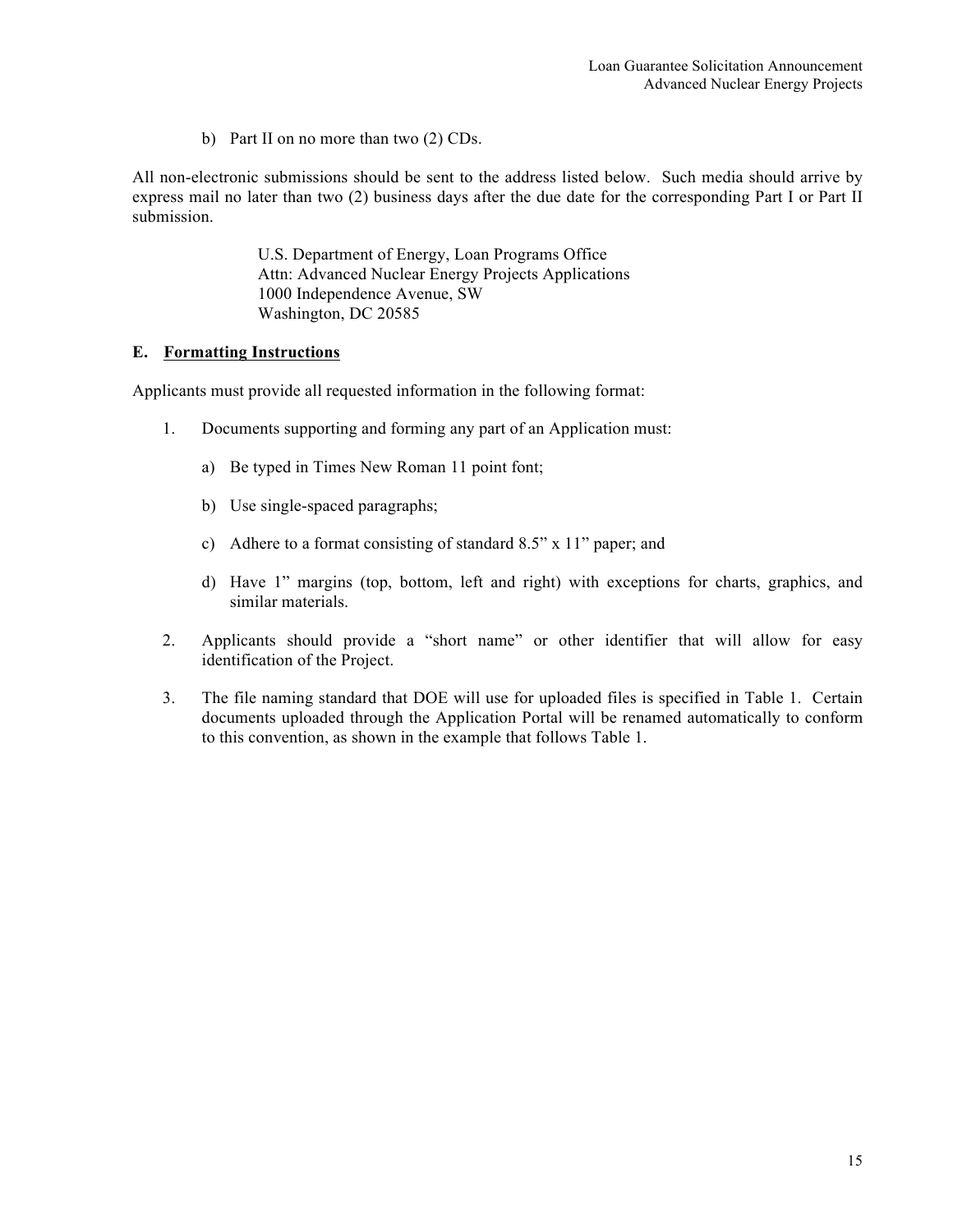| Table 1        |                                           |                                                                                                                                                                                                                          |                               |
|----------------|-------------------------------------------|--------------------------------------------------------------------------------------------------------------------------------------------------------------------------------------------------------------------------|-------------------------------|
| Order<br>#     | <b>File Name Identifier</b>               | <b>Identifier Specified as</b>                                                                                                                                                                                           | <b>Following</b><br>separator |
| $\mathbf{1}$   | Project Name                              | Project Name                                                                                                                                                                                                             | Period                        |
| $\overline{2}$ | Part I or Part II<br>Submission Indicator | Roman numeral                                                                                                                                                                                                            | Period                        |
| 3              | Category Character<br>Reference           | Capital letter identifier for the section in the Solicitation<br>specifying the document category                                                                                                                        | Period                        |
| $\overline{4}$ | Category name                             | Name of the section in the Solicitation specifying the<br>document category                                                                                                                                              | Period                        |
| 5              | Sub-category<br>Number(s)                 | Number identifier for the sub-section in the Solicitation<br>specifying the document sub-category.<br>If multiple sub-categories apply, list the sub-categories as<br>a comma-separated list in ascending numeric order. | Period                        |
| 6              | Version Number                            | Capital 'V' followed by the next consecutive version<br>number in the system. The first version of any document<br>is specified as 1.                                                                                    | Period                        |
| 7              | File Extension                            | File extension representing the file type                                                                                                                                                                                | <b>NONE</b>                   |

# **Example**:

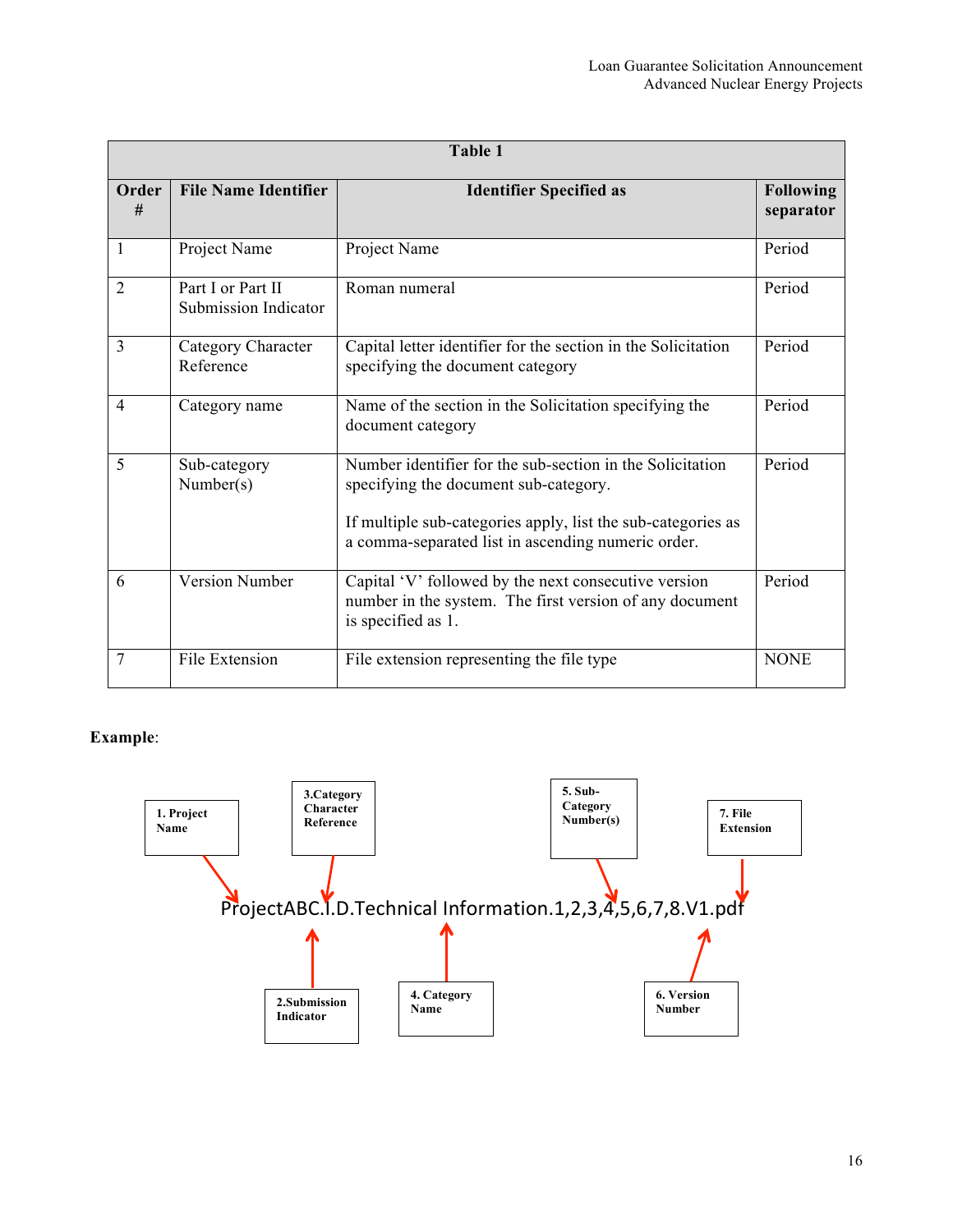#### **F. Multiple Applications**

Applicants may apply more than once under this Solicitation, but a Project Sponsor or Applicant may only submit one Application for a Project using a particular technology. A Project Sponsor or Applicant, in other words, may not submit an Application for multiple Projects using the same technology.

#### **G. Required Certification**

The following certification must be included with each Application:

"The undersigned certifies that the data and information submitted and the representations made in this Application and any attachments to this Application are true and correct, to the best of the Applicant's knowledge and belief after due diligence, and that the Applicant has not omitted any material facts.

The undersigned further certifies that [s]he has full authority to bind the Applicant.

Applicant (Organization Name)

Name of Applicant's Authorized Officer (will fulfill on-line certification)

 $\mathcal{L}_\text{max}$  and the set of the set of the set of the set of the set of the set of the set of the set of the set of the set of the set of the set of the set of the set of the set of the set of the set of the set of the s

 $\mathcal{L}_\text{max}$  and the set of the set of the set of the set of the set of the set of the set of the set of the set of the set of the set of the set of the set of the set of the set of the set of the set of the set of the s

 $\mathcal{L}_\text{max}$  and the set of the set of the set of the set of the set of the set of the set of the set of the set of the set of the set of the set of the set of the set of the set of the set of the set of the set of the s

 $\mathcal{L}_\text{max}$  and the set of the set of the set of the set of the set of the set of the set of the set of the set of the set of the set of the set of the set of the set of the set of the set of the set of the set of the s

Signature of Authorized Officer (for paper copy only)

Title of Authorized Officer

Date"

#### **VI. Fees, Costs, and Expenses**

#### **A. Fees**

Certain fees are required as part of a complete Application. These fees defray the administrative costs associated with DOE conducting its internal technical and financial review of the Project. Section 1702(h) of Title XVII requires DOE to "charge and collect fees for guarantees in the amounts the Secretary determines are sufficient to cover applicable administrative expenses" of the Loan Guarantee Program. Section IV.B specifies each stage of the loan guarantee process at which Applicants must pay the Administrative Cost of Issuing a Loan Guarantee. Non-refundable fees due to DOE during the course of the Application and loan guarantee process must be paid directly to Treasury and are specified below:

- 1. **Application Fee**: Applicants must pay a non-refundable Application fee (the "**Application Fee**"). The Application Fee will be payable as follows:
	- a) Fifty Thousand Dollars (\$50,000) must be paid on or prior to the date on which an Applicant submits Part I of its Application. This first payment must be wired to Treasury no later than 11:59 pm Eastern Time on the due date for the Applicant's desired round of Part I submissions.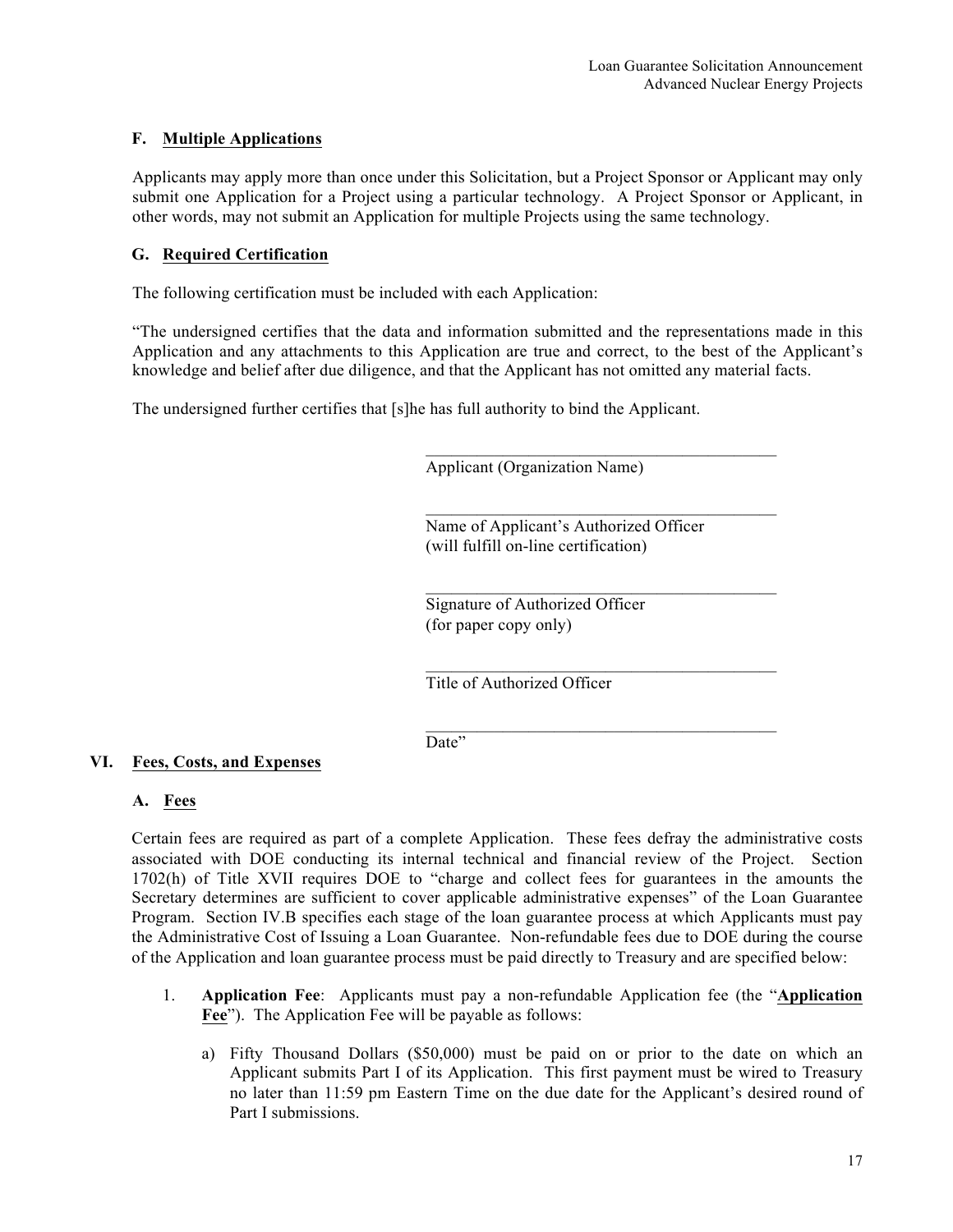b) The remainder of the Application Fee must be paid on or prior to the date on which an Applicant submits Part II of its Application. This second payment must be wired to Treasury no later than 11:59 pm Eastern Time on the due date for the Applicant's desired round of Part II submissions. The remainder of the Application Fee is \$350,000, except as described below.

Applicants requesting an amount that does not exceed \$150,000,000 as the principal amount of the Guaranteed Obligation pay \$100,000 on or prior to the date on which an Applicant submits Part II of its Application. Applicants requesting an amount that exceeds \$150,000,000 as the principal amount of the Guaranteed Obligation pay \$350,000 on or prior to the date on which an Applicant submits Part II of its Application.

- 2. **Facility Fee**: All Applicants must pay a non-refundable facility fee (the "**Facility Fee**") in an amount equal to 1.0% for the portion of the principal amount of the Guaranteed Obligation that does not exceed \$150,000,000. For applications as to which the principal amount of the Guaranteed Obligation exceeds \$150,000,000, Applicants pay an amount equal to 1% for the portion of the principal amount of the Guaranteed Obligation that does not exceed \$150,000,000 plus, for the portion of the Guaranteed Obligation that exceeds \$150,000,000, an additional .60%. For example, an Applicant for a Guaranteed Loan in the principal amount of \$250,000,000 would pay \$1,500,000 (1.0% of the first \$150,000,000) plus \$600,000 (.60% of the amount over \$150,000,000) for a total Facility Fee of \$2,100,000. The Facility Fee will be payable as follows:
	- a) Twenty-five percent (25.0%) of the Facility Fee must be paid on or prior to the date on which the Applicant executes a DOE-approved Term Sheet.
	- b) Seventy-five percent (75.0%) of the Facility Fee must be paid prior to the financial closing date for a Loan Guarantee Agreement.
- 3. **Maintenance Fee**: Applicants must pay a non-refundable annual maintenance fee (the "**Maintenance Fee**") to cover DOE's administrative expenses, other than Extraordinary Expenses, in servicing and monitoring the Loan Guarantee Agreement from the execution of the Loan Guarantee Agreement by the Borrower through payment in full of the Guaranteed Obligation in connection with such Loan Guarantee Agreement. The amount of the Maintenance Fee is expected to be \$500,000 per calendar year. The Maintenance Fee shall be paid each year in advance, commencing with payment of a pro-rated annual payment prior to the financial closing date of the Loan Guarantee Agreement, on or prior to the date and in the amount specified in the Loan Guarantee Agreement.
- 4. **Treasury Wiring Instructions**: Application Fees, Facility Fees, and Maintenance Fees will only be credited by wire transfers to the following address:

| <b>Receiving Financial Institution</b> U.S. Department of Treasury |                                                                             |
|--------------------------------------------------------------------|-----------------------------------------------------------------------------|
| <b>Address</b>                                                     | Federal Reserve Bank of New York<br>33 Liberty Street<br>New York, NY 10045 |
| <b>Receiver ABA Number</b>                                         | 021030004                                                                   |
| <b>Receiver ABA short name</b>                                     | <b>TREAS NYC</b>                                                            |
| <b>Business Function Code</b>                                      | CTR (or CTP)                                                                |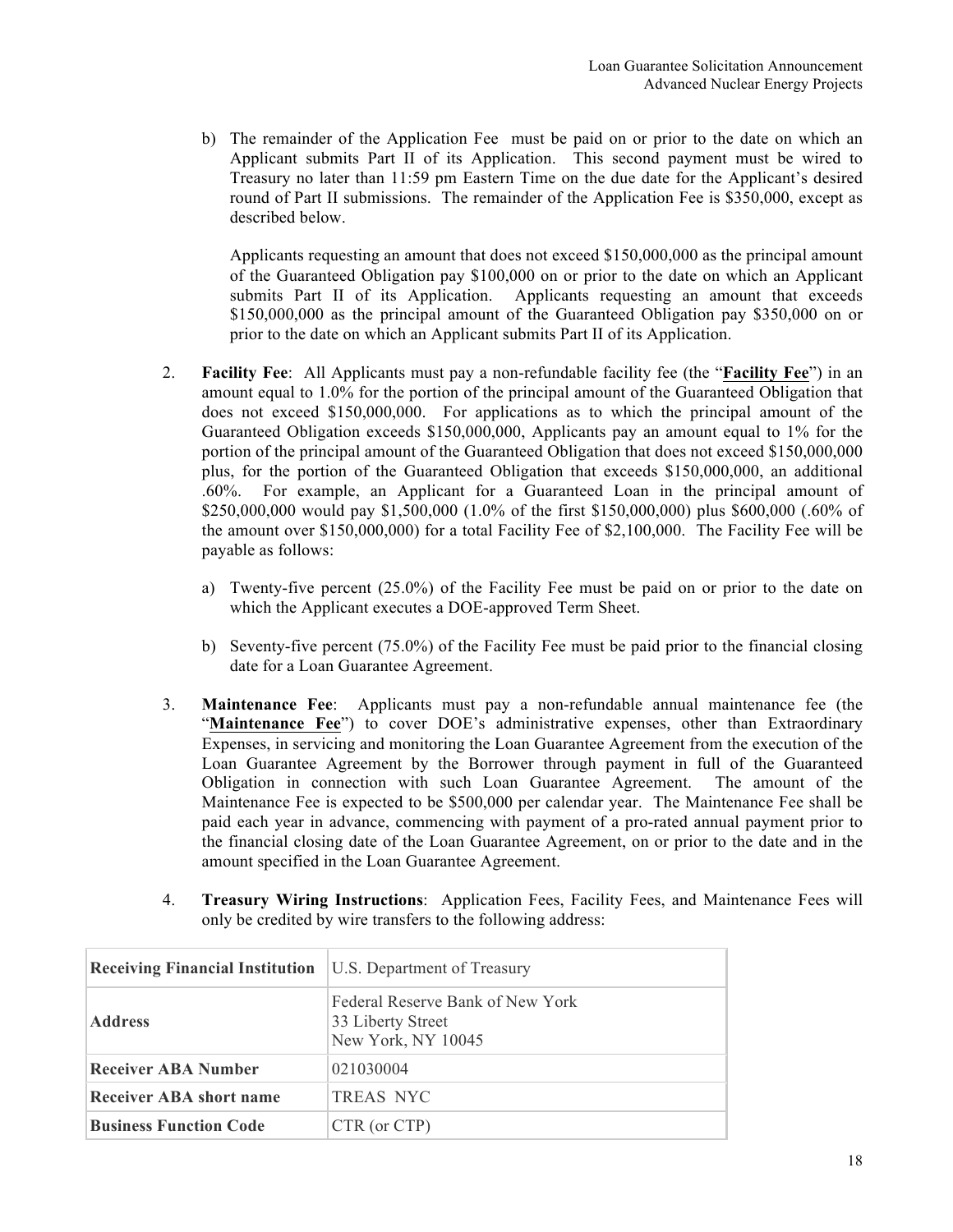| Account(BNF/AC)                                        | 89000001                                                 |
|--------------------------------------------------------|----------------------------------------------------------|
| <b>Beneficiary Name</b>                                | DEPARTMENT OF ENERGY                                     |
| <b>Originator to Beneficiary</b><br><b>Information</b> | Insert Solicitation name, type of fee and applicant name |

No funds for the payment of these fees may be obtained from the federal government or from a loan or other debt obligation guaranteed by the federal government.

#### **B. Loan Guarantee Credit Subsidy Cost**

The Credit Subsidy Cost is the net present value of the estimated long-term cost to the U.S. government of a loan guarantee as determined under the applicable provisions of the Federal Credit Reform Act of 1990, as amended ("**FCRA**"). Section 1702(b) of Title XVII provides that no guarantee shall be made unless (1) an appropriation for the cost of the guarantee has been made, (2) the Secretary has received from the Borrower a payment in full for the cost of the guarantee and deposited the payment into the Treasury, or (3) a combination of one or more appropriations under (1) and one or more payments from the Borrower under (2) has been made that is sufficient to cover the cost of the guarantee.

DOE does not expect to request or receive any appropriated amounts from Congress to cover the Credit Subsidy Costs associated with the potential loan guarantees issued under this Solicitation. Therefore DOE anticipates that successful Applicants under this Solicitation will be required to directly pay the nonrefundable Credit Subsidy Cost prior to, or at the time of, closing. The Applicant may not finance the payment of the Credit Subsidy Cost through funds obtained from the federal government or through a loan made or guaranteed by the federal government, unless otherwise explicitly authorized by Congress. In accordance with FCRA and this Solicitation, DOE must consult with OMB and obtain OMB's approval of DOE's calculation of the Credit Subsidy Cost for each proposed loan guarantee prior to issuing any loan guarantee.

#### **C. Independent Consultants and Outside Counsel to DOE**

Each Applicant shall be responsible for paying the fees and expenses incurred by DOE's independent consultants and outside legal counsel in connection with such Applicant's Project under all circumstances. Upon making the determination to engage independent consultants or outside counsel with respect to an Application, DOE will proceed in evaluating and processing an Application only upon a Project Sponsor's entering into an agreement satisfactory to DOE agreeing to pay the fees and expenses of the applicable independent consultant and/or outside counsel. Applicants are advised that such services shall be rendered for the benefit of DOE in connection with an Applicant's Project and that DOE, not the Project Sponsor, is the client of such independent consultants and outside counsel. In some cases, a retainer to cover such fees and expenses may be required. In the event that a Project Sponsor fails to comply with the provisions of such payment agreement, DOE may stop work on the Application and/or reject an Application.

DOE shall not be financially liable to any independent consultant or outside counsel for services rendered in connection with an Application under any circumstances whatsoever.

#### **D. Extraordinary Expenses**

In the event that a Project experiences difficulty relating to technical, financial, or legal matters or other events (e.g., engineering failure or financial workouts) which require DOE to incur time or expenses beyond standard monitoring ("**Extraordinary Expenses**"), DOE will be entitled to payment in full from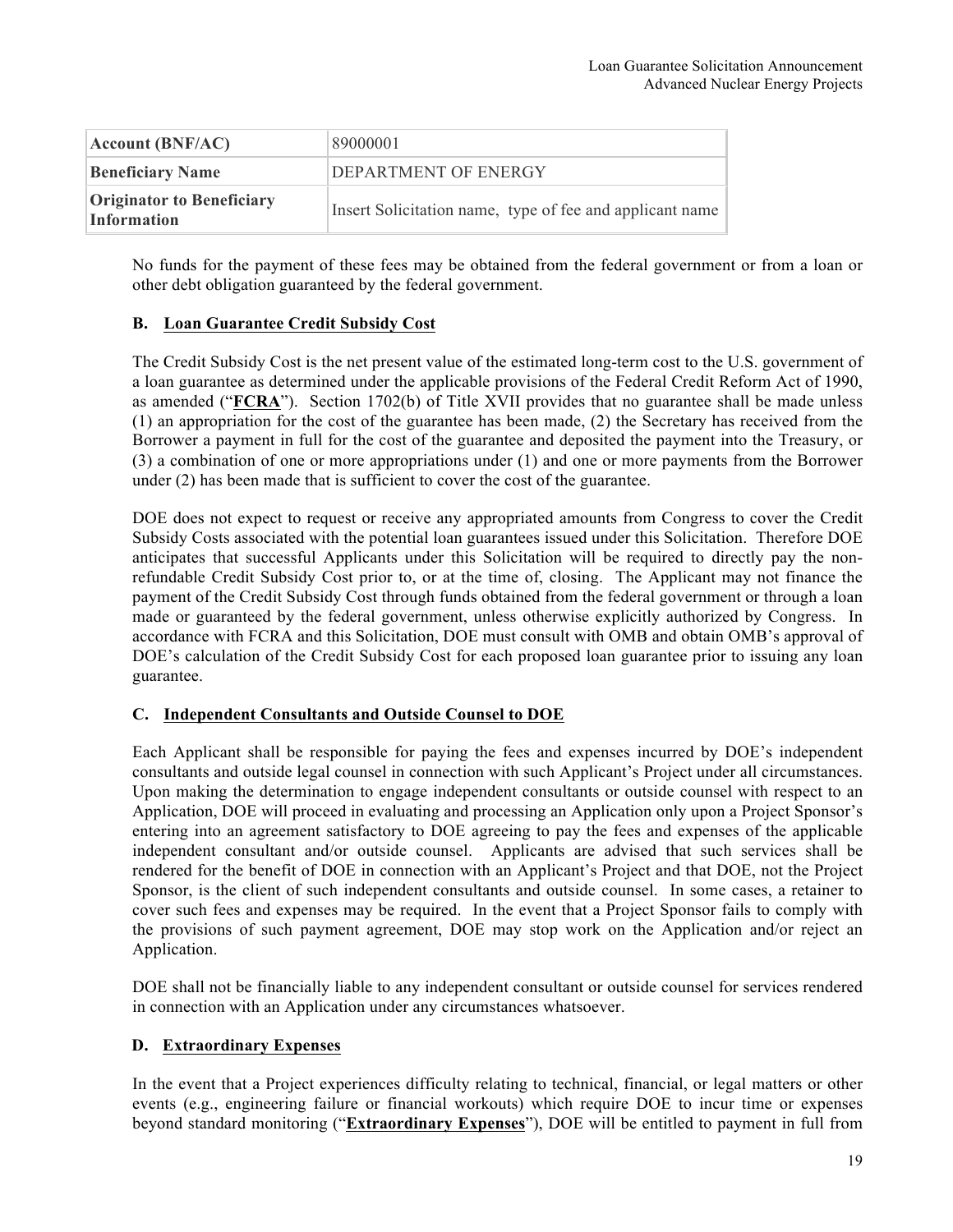the Borrower of additional fees in an amount determined by DOE and of related fees and expenses of its independent consultants and outside counsel, to the extent that such fees and expenses are incurred directly by DOE and to the extent such third parties are not paid directly by the Borrower or Project Sponsor. In accordance with Section 1702(h) of Title XVII, DOE may charge the Applicant/Borrower additional fees to cover DOE's Extraordinary Expenses in addition to all other fees and expenses mentioned in this Solicitation.

#### **VII. Additional Provisions**

#### **A. Commitment of Public Funds**

DOE shall not be bound by oral representations made during the Application stage or during any negotiations. No binding commitment, agreement, obligation, or right of any kind may be assumed or enforced by any Applicant or Project Sponsor against DOE other than in accordance with a duly and validly executed Loan Guarantee Agreement.

#### **B. Procurement or Financial Assistance Award**

Neither a procurement action under Title 48 of the CFR nor a financial assistance award under 10 CFR Part 600 is contemplated by this Solicitation.

#### **C. Warning**

It is a crime to knowingly make false statements to a federal agency. Misrepresentation of material facts may be the basis for denial of an Application for a loan guarantee from DOE. Penalties upon conviction may include fine and imprisonment. For details, please refer to 18 U.S.C. §1001.

#### **D. Restrictions on Disclosure and Use of Information**

Title XVII authorizes the collection of the information requested in this Solicitation. This information will aid DOE in its review of Applications for loan guarantees pursuant to Title XVII. Disclosure of this information may be made as required by law, including the Freedom of Information Act, 5 U.S.C. §552 ("**FOIA**").

Patentable ideas, trade secrets, proprietary and confidential commercial or financial information, disclosure of which may harm the Applicant, should be included in an Application only to the extent that such information is necessary to convey an understanding of the Project. The use and disclosure of such data may be restricted, to the extent consistent with applicable law, provided the Applicant specifically identifies and marks such data in accordance with 10 CFR 600.15 described below:

1. Upload the following legend on a separate page in response to Section B of Part I and/or Section A of Part II of the Application, respectively (be sure to specify the section number(s) from the Application that contain(s) such data):

"Applicant hereby certifies that Section(s) [\_\_\_] of this Application may contain trade secrets or commercial or financial information that is privileged or confidential and is exempt from public disclosure. Such information shall be used or disclosed only for evaluation purposes or in accordance the loan guarantee agreement, if any, entered in response to this Application. If this Applicant is issued a loan guarantee under Title XVII of the Energy Policy Act of 2005, as amended, as a result of, or in connection with, the submission of this Application, DOE shall have the right to use or disclose the data contained herein, other than such data that have been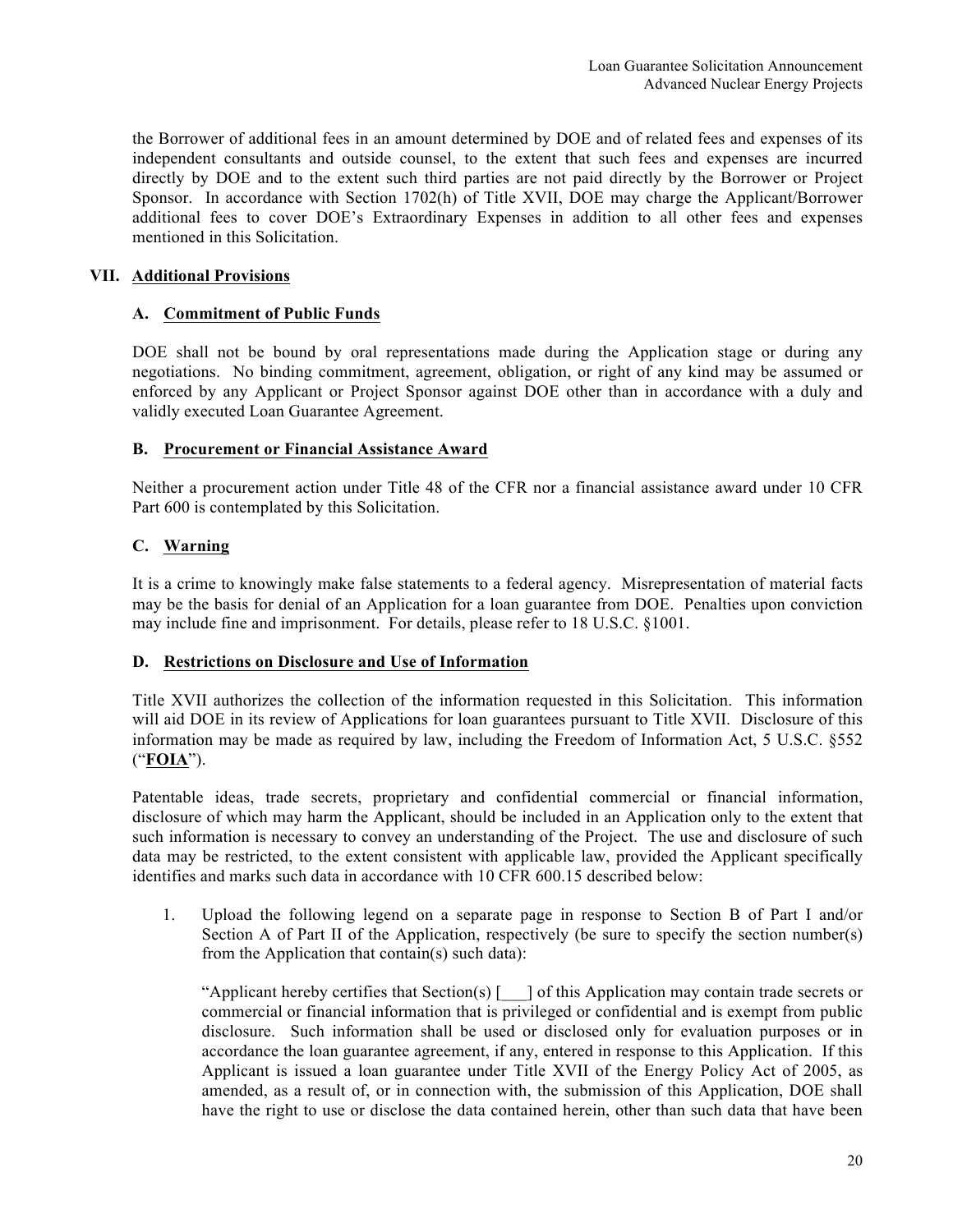properly declared in the loan guarantee agreement to be trade secrets or commercial or financial information that is privileged or confidential and is exempt from public disclosure."

2. Include the following legend on the first or cover page of each document or electronic file submitted that contains such data (be sure to specify the page numbers from such document or electronic file that contains such data):

"Notice of Restriction on Disclosure and Use of Data

Pages  $\lceil \cdot \rceil$  of this document may contain trade secrets or commercial or financial information that is privileged or confidential and is exempt from public disclosure. Such information shall be used or disclosed only for evaluation purposes or in accordance with a financial assistance or loan agreement between the submitter and the Government. The Government may use or disclose any information that is not appropriately marked or otherwise restricted, regardless of source."

3. Include the following legend on each page containing trade secrets or commercial or financial information that is privileged or confidential:

"May contain trade secrets or commercial or financial information that is privileged or confidential and exempt from public disclosure."

4. In addition, each line or paragraph containing trade secrets or commercial or financial information that is privileged or confidential must be marked with brackets or other clear identification, such as highlighting.

#### **E. Burden Disclosure Statement**

This data is being collected to support Applications for loan guarantees from the Department of Energy under Title XVII of the Energy Policy Act of 2005, as amended (42 U.S.C. §16511, et seq.). The data you supply will be used for the review of Applications for loan guarantees under Title XVII.

Public reporting burden for this collection of information is estimated to average 130 hours per response, including the time for reviewing instructions, searching existing data sources, gathering and maintaining the data needed, and completing and reviewing the collection of information. Send comments regarding this burden estimate or any other aspect of this collection of information, including suggestions for reducing this burden, to the Office of the Chief Information Officer, Records Management Division, IM-23, U.S. Department of Energy, 1000 Independence Ave SW, Washington, DC, 20585-1290; and to the Office of Management and Budget, OIRA, Washington, DC 20503.

Notwithstanding any other provision of the law, no person is required to respond to, nor shall any person be subject to a penalty for failure to comply with, a collection of information subject to the requirements of the Paperwork Reduction Act unless that collection of information displays a currently valid OMB control number. The OMB Control Number for this collection of information is 1910-5134. The OMB expiration date for this collection of information is 11/30/2016.

Submission of this data is required to obtain a guarantee of the repayment of principal and interest on loans relating to Projects that qualify for such guarantees under Title XVII of the Energy Policy Act of 2005 (42 U.S.C. §16511, et seq.).

#### **F. Questions**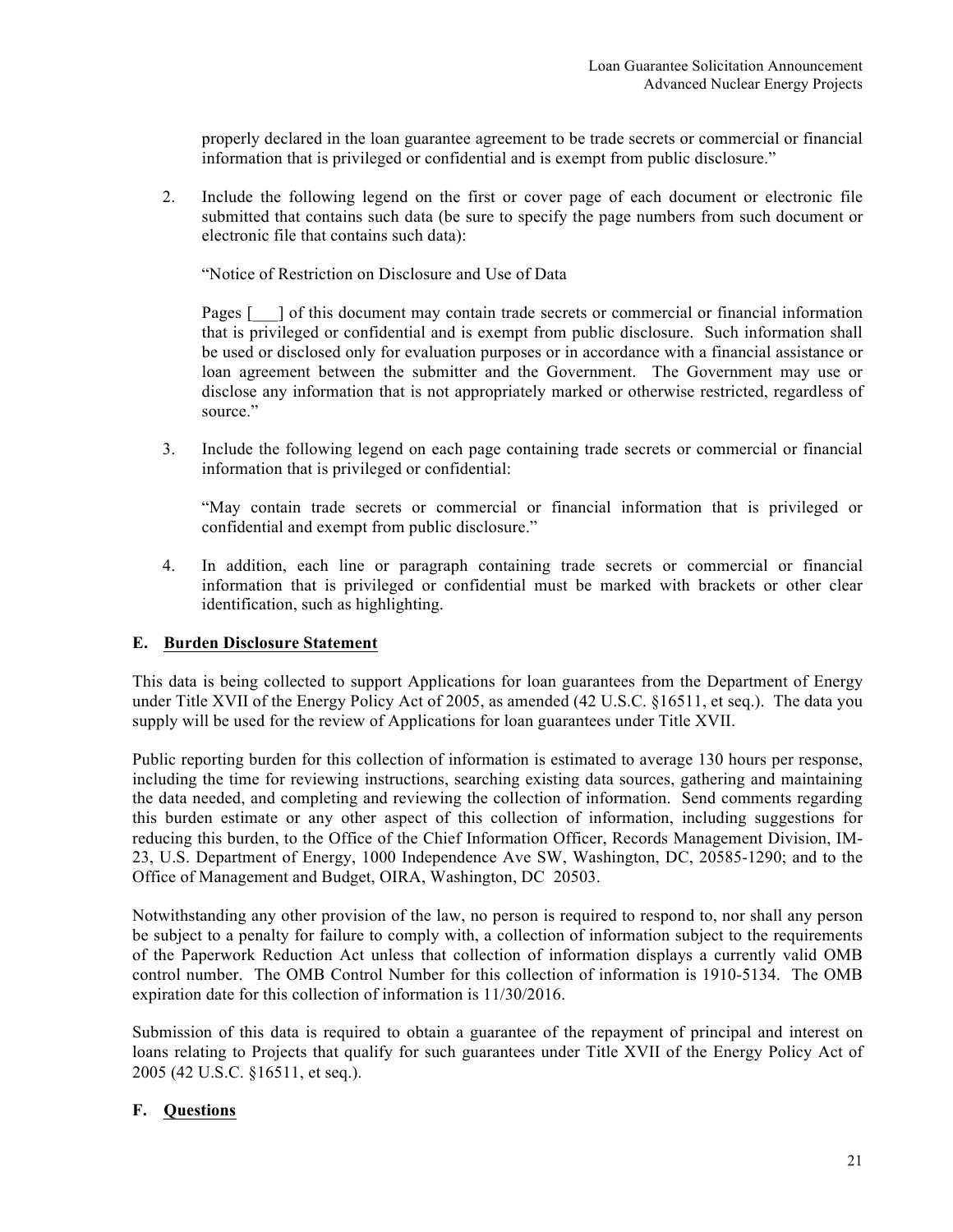The name and address of the DOE representative whom a potential Project Sponsor may contact to receive a copy of this Solicitation is:

> Edward Rios U.S. Department of Energy, Loan Programs Office Attn: Advanced Nuclear Energy Projects Applications 1000 Independence Avenue, SW Washington, DC 20585

You may send questions to LPO.NuclearSolicitation.Questions@hq.doe.gov . DOE will respond to questions as appropriate. No specific Projects or potential Applications will be discussed or otherwise addressed. All questions and responses may be made public on LPO's website or elsewhere. Please include "RE: Advanced Nuclear Energy Projects Question -" and a few words describing the question in the subject line. If DOE decides to begin negotiations with an Applicant, DOE will assign a single point of contact for all subsequent questions and/or discussions on matters relevant to the corresponding Application.

# **VIII. References**

The Program Website is located at http://loanprograms.energy.gov. Statutes and regulations for which a link is not provided below may be found at the Program Website.

This Solicitation was developed pursuant to the following statutes and regulations:

- **A.** Energy Policy Act of 2005, 42 U.S.C. §§16511-16516 (August 8, 2005), as amended
- **B.** 10 CFR Part 609 Loan Guarantees for Projects That Employ Innovative Technologies (December 4, 2009)
- **C.** Omnibus Appropriations Act, 2009, P.L. No. 111-8, Division C, Title III (http://www.gpo.gov/fdsys/pkg/PLAW-111publ8/html/PLAW-111publ8.htm), as amended by Section 408 of the Supplemental Appropriations Act, 2009, P.L. No. 111-32 (http://www.gpo.gov/fdsys/pkg/PLAW-111publ32/html/PLAW-111publ32.htm)
- **D.** Davis-Bacon Act and related acts located at http://www.dol.gov/whd/govcontracts/dbra.htm
- **E.** OMB Circulars No. A-11 and A-129, http://www.whitehouse.gov/omb/circulars\_a129\_rev2013 and the OMB website, http://www.whitehouse.gov/omb/memoranda\_default/
- **F.** Council for Environmental Quality (CEQ) Regulations at 40 CFR 1500-1508 located at:

http://ceq.hss.doe.gov/nepa/regs/ceq/1500.htm#1500.5

- **G.** CEQ Guidance, "Forty Most Asked Questions Concerning CEQ's NEPA Regulations," Question No. 11 (March 23, 1981) located at http://ceq.hss.doe.gov/nepa/regs/40/11-19.HTM#11
- **H.** Freedom of Information Act, 5 U.S.C.§552; located at http://www.foia.gov/index.html

(Remainder of this page intentionally left blank.)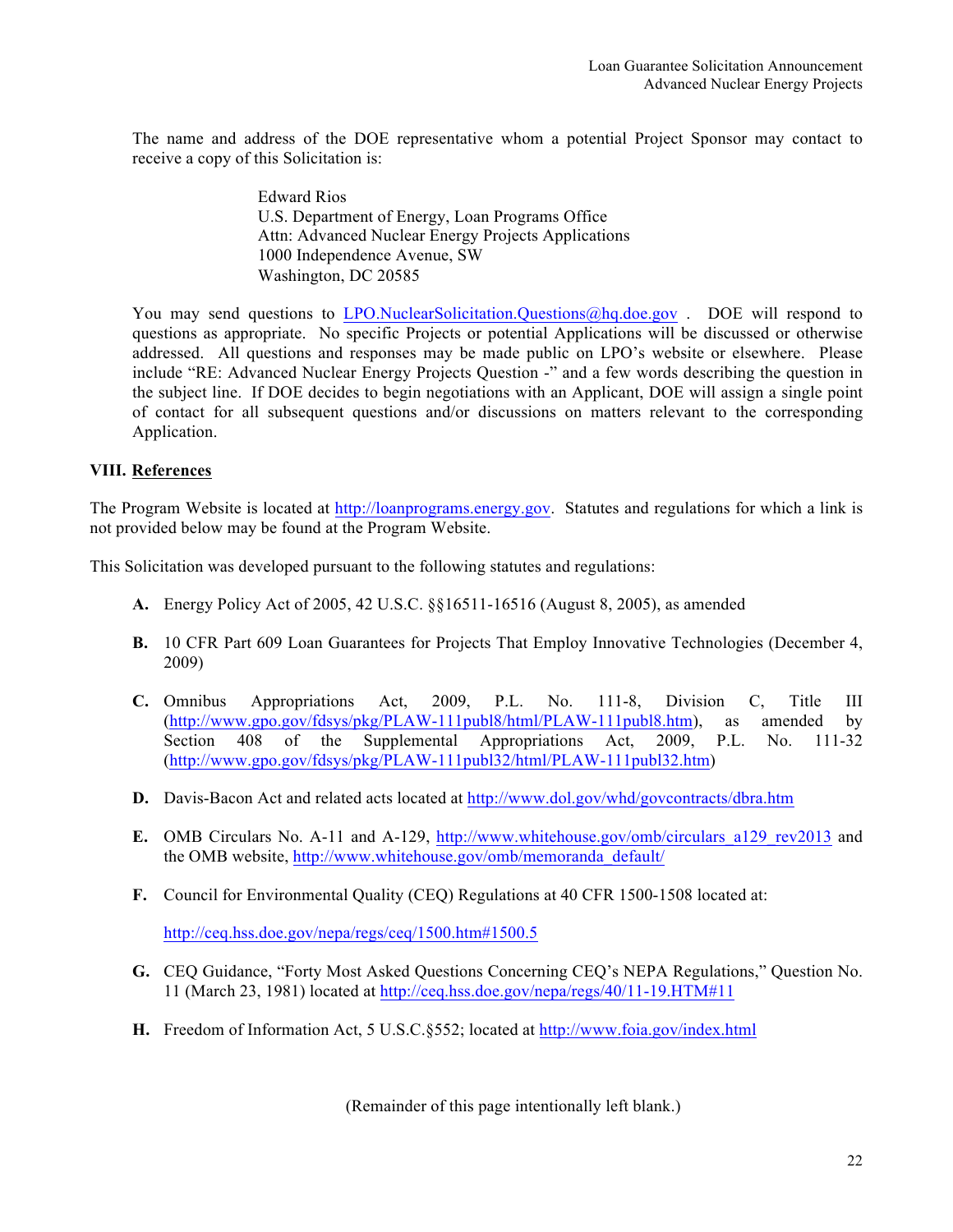The Application is divided into a Part I submission and a Part II submission. Part I of the Application provides DOE with a description of the Project, technical information, expected environmental effects, background information on management, financing strategy, and progress to date of critical path schedules. This information will be used as a basis for determining the overall eligibility of the Project and the Project's readiness to proceed. DOE will evaluate each Part I submission based upon the factors summarized herein, however, DOE may require that Applicants provide additional certifications or supporting documentation as part of the Project evaluation process. If an Applicant is invited to submit a Part II submission, to the extent that there are any material deviations from the information provided to DOE in the Part I submission, the Applicant must update the information.

The information requested in Part I Section A is to be entered directly into the text fields provided in the Application Portal. The information requested in Part I Sections B through H is to be provided on PDF or Excel documents uploaded through the Application Portal. **Uploaded documents must indicate clearly the section and subsection of the Part I requirement to which the information on the documents pertains.** 

#### **I. Part I Submission**

# **A. Application Information**

- 1. **Project Information**: Enter the Project name, select the applicable technology category or categories (\_\_\_\_\_\_\_\_\_\_), and enter the Project/generation capacity (in Megawatts, Gallons per Year, Tons per Year, or Other).
- 2. **Project Location**: Enter the following information regarding one or more Project locations: address, city, state, zip code.
- 3. **Project Sponsor(s)**: Enter the following information for each Project Sponsor with equity of five percent (5.0%) or more: indicate whether lead sponsor (must have one lead sponsor), entity name, website address, mailing address, city state, postal code, contact first name, contact last name, contact title/position, contact phone, and contact email.
- 4. **Applicant Information**: Enter the following information for the Applicant: Applicant entity name, website address, mailing address, city, state, postal code, DUNS number, NAICS code, primary contact information including first name, last name, title/position, phone, and email.
- 5. **Preliminary Questions**: Answer the following questions. If the answer to any of these questions is "No" include a detailed explanation of the circumstances that cause the answer to be "No" in the space provided.
	- a) Do you confirm you have read and understand the Loan Guarantee Solicitation Announcement from the U.S. Department of Energy Loan Programs Office regarding Federal Loan Guarantees for Advanced Nuclear Energy Projects?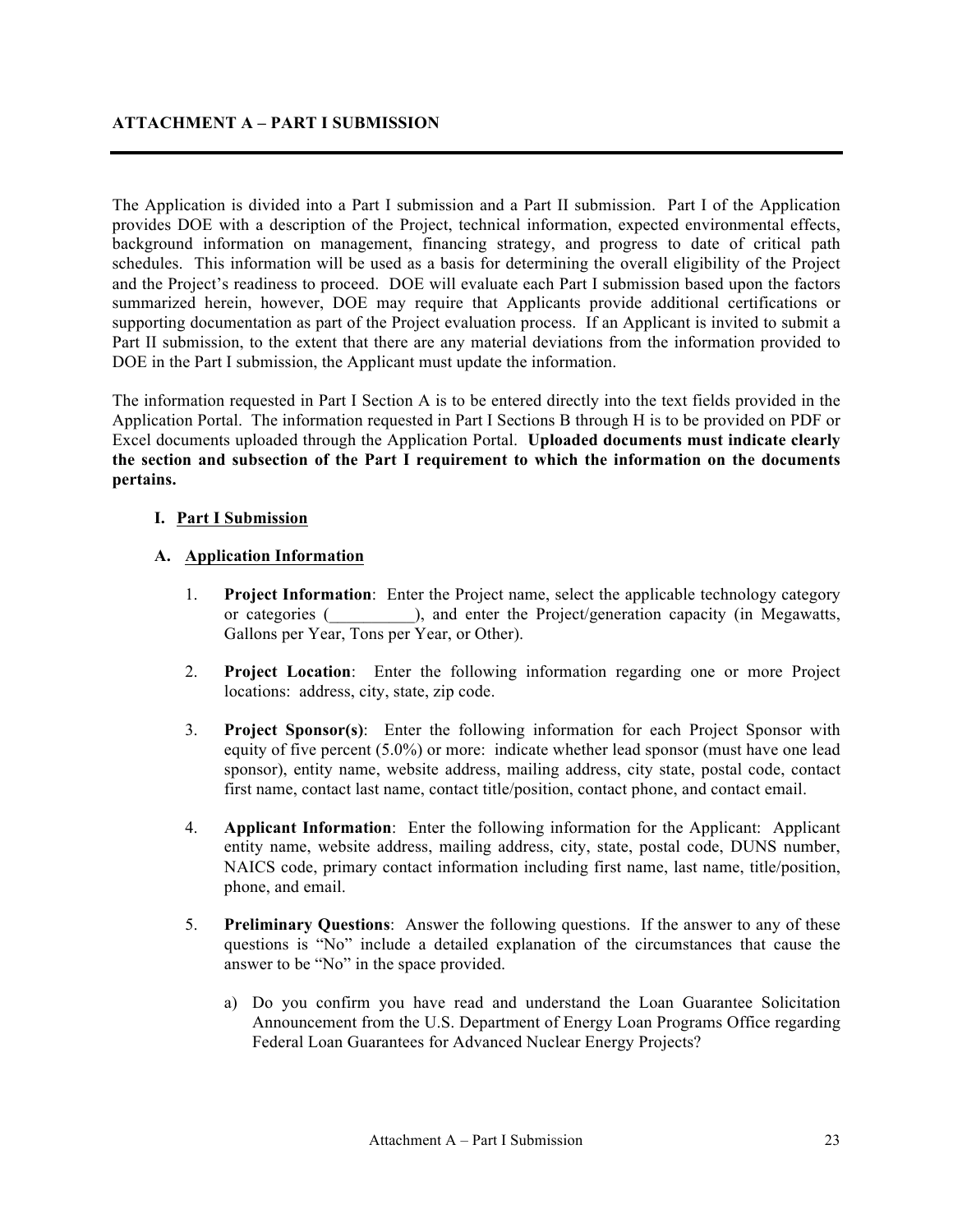- b) Is the Applicant legally authorized to enter into loan guarantee transactions and in good standing with the U.S. Department of Energy and/or any other federal agency loan guarantee program?
- c) Is the Applicant current on payment of all amounts owed to the federal government?
- d) Will the Project be built and operated entirely within the United States or its territories?
- e) Do you confirm that to the best of the Applicant's knowledge, after making diligent inquiry, that no Project participant has been charged with or convicted of a misdemeanor or felony (other than routine traffic violations) or been involved in any securities litigation?
- 6. **Summary of Loan Guarantee Request**: Enter the following information regarding the Applicant's loan guarantee request: requested period of guarantee (years), total Project Costs, proposed guarantee amount, debt, and equity. The sum of the amount entered for debt and the amount entered for equity should equal the amount entered for total Project Costs. The amount entered for the proposed guarantee amount should not be more than the amount entered for debt. On the basis of the above entered amounts, calculations will be made to determine the following amounts: debt to equity ratio, proposed guarantee amount to debt percentage, and proposed guarantee amount to total Project Costs percentage.

# **B. Option to Restrict Disclosure and Use of Certain Data**

Section VII.D of the Solicitation sets forth the steps an Applicant must take in order to restrict the use and disclosure of certain data submitted in the Application. In order to restrict the use and disclosure of certain data submitted in Part I of the Application (to the extent permitted by applicable law) the Applicant must upload a separate page containing the legend set forth in Section VII.D.1 of the Solicitation. If the Applicant does not want to restrict the use and disclosure of any data submitted in the Application the Applicant must upload a separate page containing the following statement: "Applicant does not identify any data the use and disclosure of which is to be restricted."

# **C. Organization (Corporate and Personnel)**

- 1. **Organizational Chart**: Provide a current corporate organizational chart showing the Applicant's relationship to any subsidiaries, affiliates, parent organizations, or joint ventures associated with the Project. Show the Applicant's relationship to each Principal. For the purpose of this Solicitation, a "**Principal**" is any person who owns or will own five or more percent of the Project.
- 2. **Key Staff**: List the full names (including middle name or initial) of key staff to be involved with the Project.
- 3. **Evidence of Authority**: Submit evidence that the signatory of the Application has authority to bind the Project Sponsor to the commitments and representations made in the Application and attests as to the accuracy of the information provided in the Application process.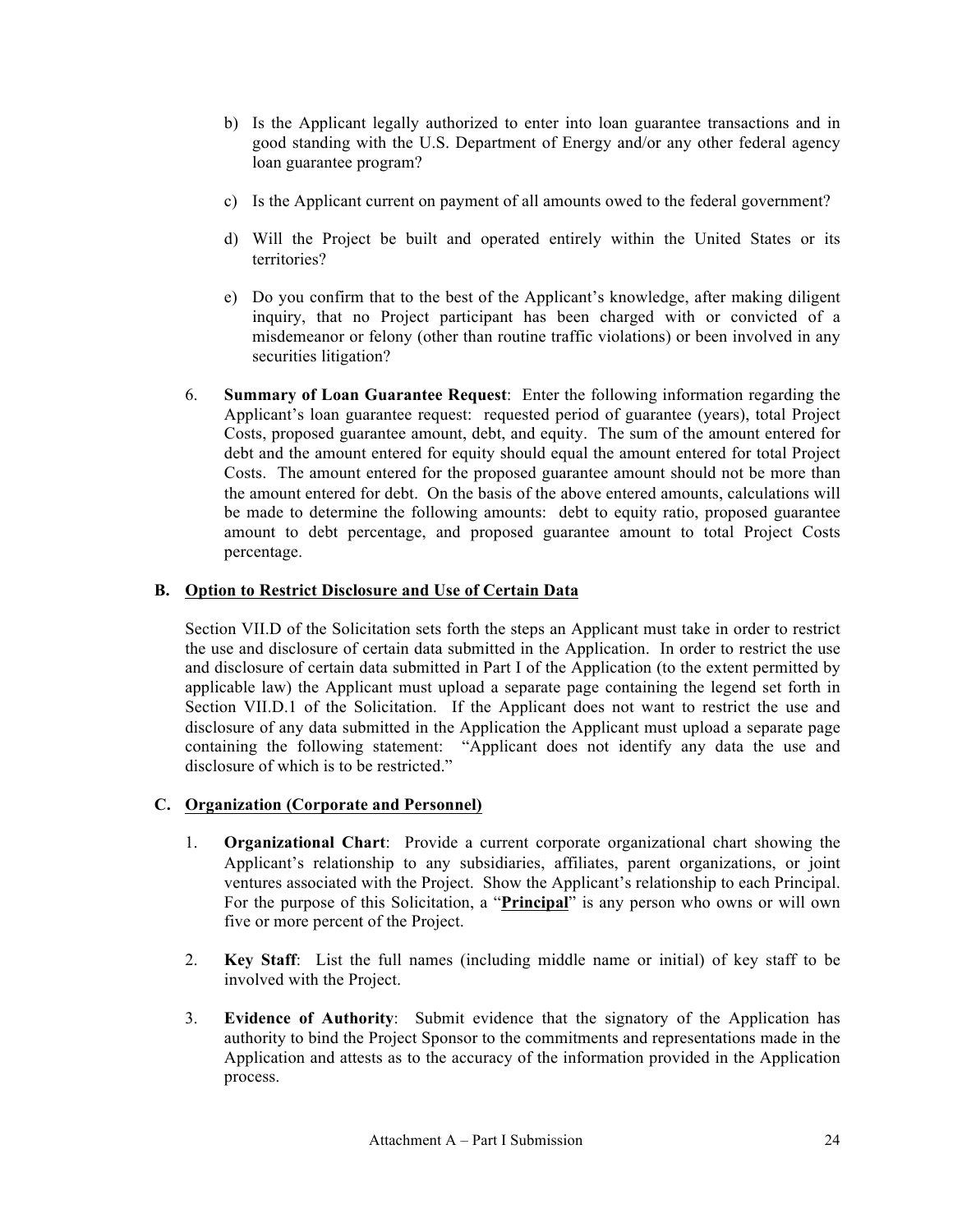# **D. Project Description**

- 1. **Executive Summary**: Provide a description of the nature and scope of the Project, including the technology, site, environmental resources affected, purpose, size, capacity, design features, key metrics, and key milestones. Describe the commercial feasibility of the technology(ies) and how you intend to employ such technology(ies) in the Project and how you assure, to the extent possible, the further commercial availability of the technology(ies) in the United States. Include target dates for:
	- a) financial close of the Loan Guarantee Agreement;
	- b) commencement of site preparation and construction;
	- c) commercial operation; and
	- d) marketing the output.
- 2. **Project Eligibility**: Provide a detailed explanation of how and to what extent the Project will qualify as an Eligible Project. DOE will base its determination that the Project is an Eligible Project on the information the Applicant furnishes in its Part I submission. Applicants are encouraged to be thorough in their explanations of a Project's qualification as an Eligible Project, including a discussion of the threshold determinations set forth in Section 609.7(a) of the 1703 Regulations, all of the eligibility requirements of Title XVII of the 1703 Regulations, and all of the eligibility requirements listed in Section II of the Solicitation, "Eligibility Information".
- 3. **Project Sponsors' and Principals' Capabilities**: Describe each Project Sponsor's and each Principal's capabilities, financial strengths, investment in the venture to date and as anticipated during the construction and operation phases of the venture (i.e., continuing financial support) and proposed equity investment in the Project, as well as the Project's strategic significance to each Project Sponsor and Principal.
- 4. **Prior Experience**: Summarize the prior experience of each venture participant as it relates to carrying out undertakings similar to the one being proposed. Include a detailed description of current and previous experience with Advanced Nuclear Energy Projects. Applicants must, at a minimum, describe (a) examples of at least two projects in the Advanced Nuclear Energy Projects sector similar in nature and scope (whether innovative or not) to the Project being proposed that have been completed (developed, financed, and managed construction) by the Applicant's organization or its Principals, and (b) examples of at least two projects in the Advanced Nuclear Energy Projects sector for which the Applicant's organization or Principals raised equity and secured debt for project financing, and (c) examples of at least two projects in the Advanced Nuclear Energy Projects sector for which the Applicant's organization was responsible for managing the operations and maintenance of a project for a minimum of two years. Each project example must be a project for which construction has been completed. Applicants that are not able to include examples of two projects in their description of current and previous experience in the Advanced Nuclear Energy Projects sector should provide a detailed description of the facts that they believe are sufficient to demonstrate to DOE that they have the expertise that would be evidenced in current or previous experience in the Advanced Nuclear Energy Projects sector by examples of two projects.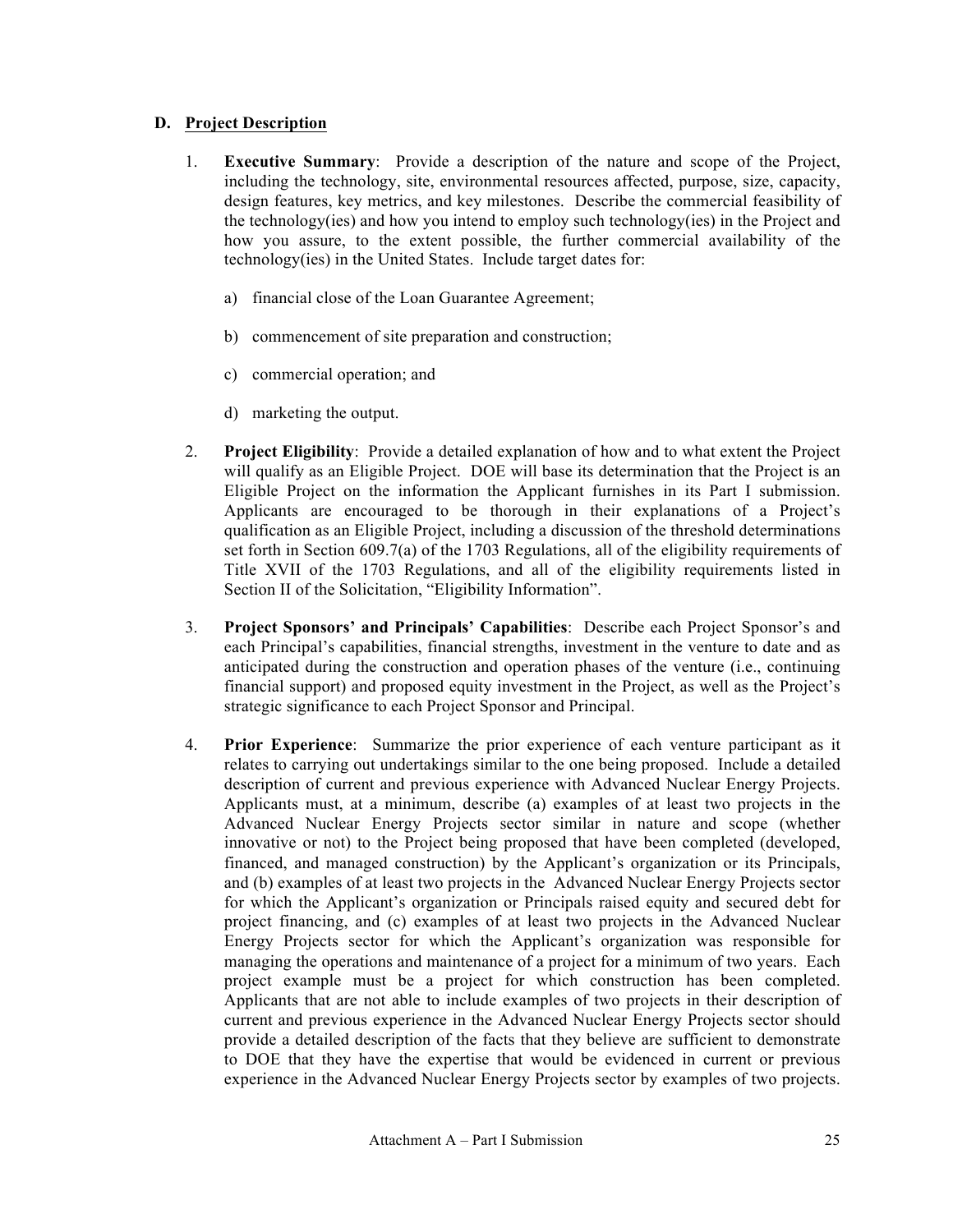DOE will determine, in its sole and final judgment, whether the experience described shows sufficient expertise**.**

- 5. **Project Costs**: Provide the estimated total Project Costs, as defined in Sections 609.2 and 609.12 of the 1703 Regulations, and a summary detailing key assumptions and the methodology used to calculate the Project Costs. Include all eligible costs that you have paid and expect to pay and that are directly related to the Project. Also include costs for escalation and contingencies in this calculation. Distinguish between eligible and ineligible Project Costs as set forth in Section 609.12 of the 1703 Regulations.
- 6. **Letters of Interest**: Provide a letter of interest for all parties named in Section I.A**.**

# **E. Technical Information**

Provide a top-level technical Project description, including the design, engineering, construction, and operations and maintenance phases of the Project, including:

- 1. **Description of Project Design**:A description of the basic processes involved in the Project design.
- 2. **Description of New or Significantly Improved Technology**:A detailed description of the New or Significantly Improved Technology to be used in the Project, and a description of how and why the technology is new or significantly improved compared to technology already in general use in the commercial marketplace in the United States.
- 3. **Sketches:** Conceptual level sketches and details outlining general plant layout, process and materials flows, and operating parameters and throughputs for key processes.
- 4. **Critical Path Agreements Status**: The status of critical path contracts and agreements, such as a Front-end engineering agreement, technology license and teaming agreements, Engineering, Procurement and Construction ("**EPC**") contract, long-lead contracts, feedstock agreements, and plant off-take or sales agreements.
- 5. **Planning Documents**:Key planning documents for the Project such as the construction plan, operation and maintenance plan, waste disposal plan, and preliminary risk management plan.
- 6. **Acquisition Strategies**:Raw material, equipment, and component supply chain acquisition strategies.
- 7. **Attachment C**: A completed copy of Attachment C, Summary Lifecycle GHG Emissions Data Worksheet.

# **F. Legal and Regulatory Information**

- 1. **Timelines for Regulatory Approval**:Provide timelines for receipt of all required regulatory approvals.
- 2. **Status of Required Permits, etc.**:Provide the status of any required federal, state, or local environmental permits, approvals, or reviews.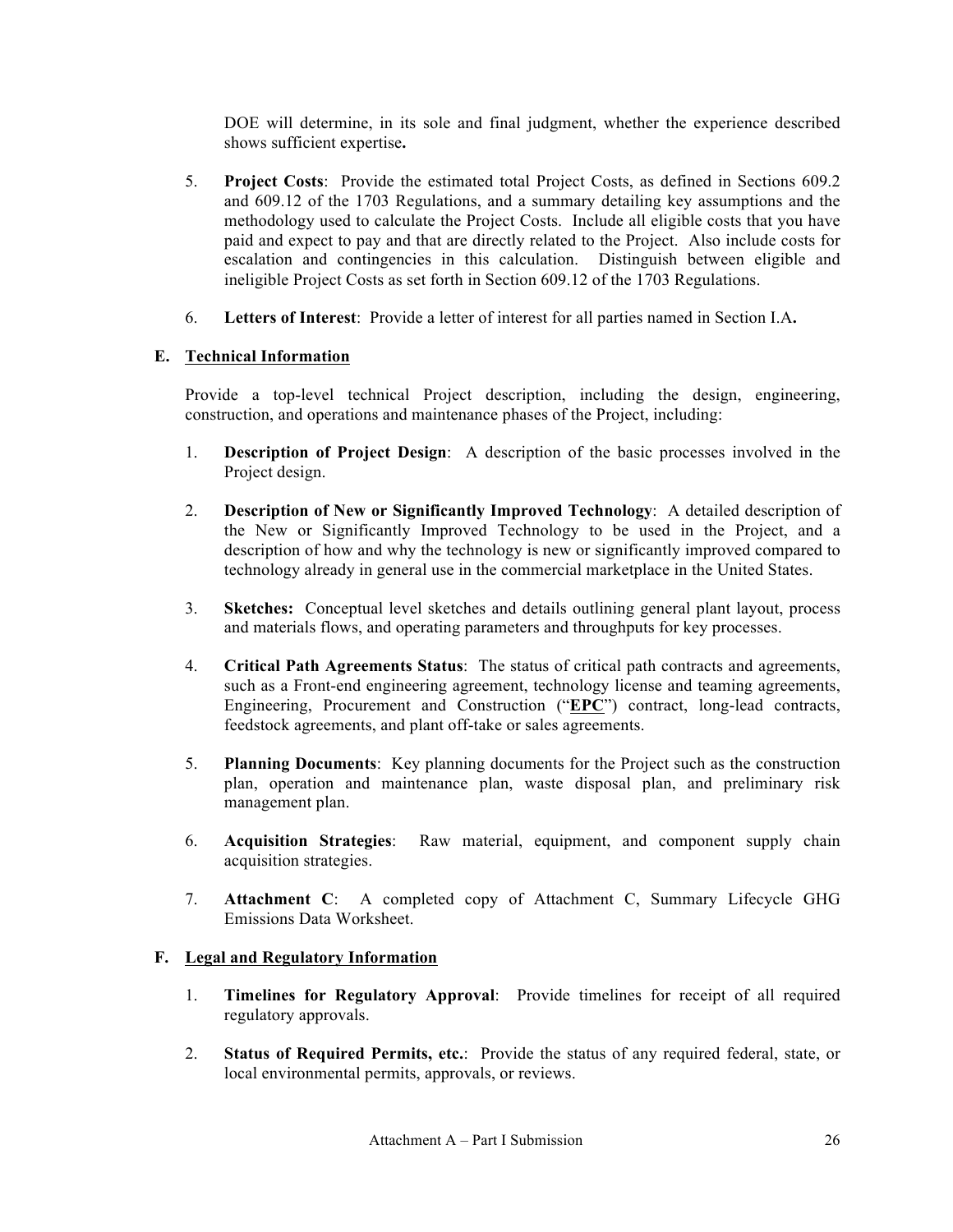3. **Pending Investigations**:Provide a summary of any pending or threatened (in writing) action, suit, proceeding, or investigation by a governmental authority, of any kind, including any action or proceeding by or before any governmental authority, that relates to the Project or to the Applicant, any Project Sponsor, any Principal, or the anticipated Borrower, and the status of any appeals.

# **G. Business and Financial Plans**

- 1. **Business Plan**: Provide a description of the following elements of the Applicant's business plan for the Project:
	- a) Market analysis;
	- b) Feedstock (if applicable);
	- c) Off-take or sales agreements; and
	- d) Estimate of the number of construction jobs and permanent jobs expected to be created or retained in the United States if the Project were to proceed as proposed in the Application.
- 2. **Financial Plan**: Provide a description of the following elements of the Applicant's proposed financial plan for the Project:
	- a) The term sheet for the Guaranteed Obligation;
	- b) The amount of expected equity investments (identify participants and level of participation, if applicable);
	- c) The preliminary funding plan for the Guaranteed Obligation, including the total amount for (i) working capital financing, (ii) medium-term financing for machinery and equipment and (iii) longer-term financing for the site and facility;
	- d) The timing of expected equity contributions and debt funding;
	- e) The timing of repayment of expected debt funding;
	- f) Whether the Project will benefit directly or indirectly from certain other forms of federal support, such as grants or other loan guarantees from federal agencies or entities, including DOE, federal agencies or entities as a customer or off-taker of the Project's products or services, or other federal contracts, including acquisitions, leases and other arrangements, that support the Project; and
	- g) Other non-federal governmental (including state) incentives or other assistance on which the Project relies, including grants, tax credits and other loan guarantees to support the financing, construction and operation of the Project. Indicate whether any such incentives or assistance are subject to clawback and the circumstances under which a clawback could occur.

# **H. Application Certifications**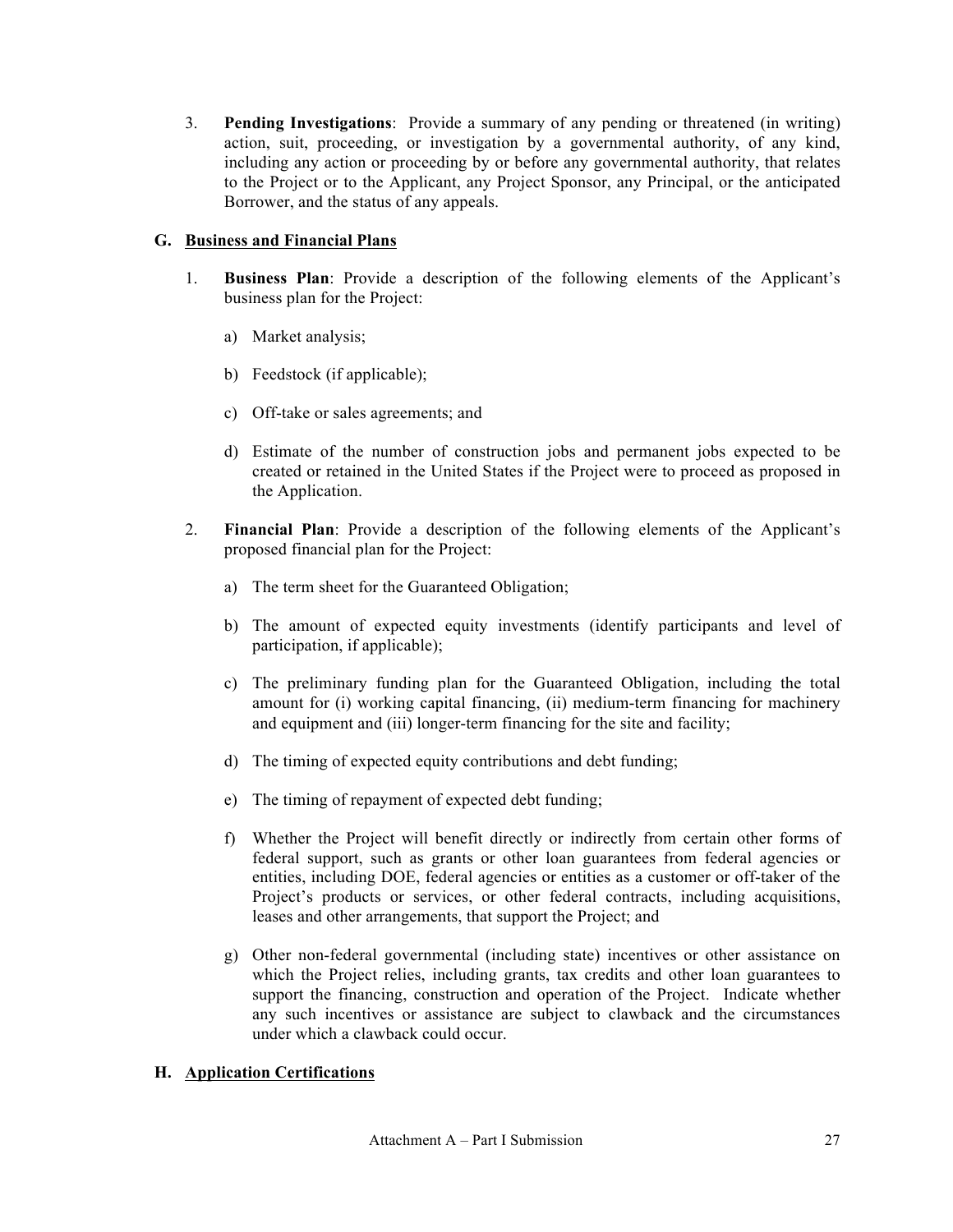- 1. **Lobbying, Debarment, and Related Certifications and Assurances**: In submitting an Application for a loan guarantee under Title XVII, Applicants must provide certain certifications and assurances contained in the form entitled "Certifications for Use with Applications for Department of Energy Loan Guarantees under title XVII of the Energy Policy Act of 2005" which form may be downloaded from the Program Website: http://energy.gov/sites/prod/files/Certifications%20for%20Use%20with%20Doe%20Loa n%20Guarantees.pdf
- 2. **Applicant Validation Statement**: Provide a written statement that, based on the Project information provided by the Applicant, the Applicant attests that there is a reasonable prospect that the guaranteed portion of the Guaranteed Obligation and any other Project debt will be repaid on time and in full (including interest) from Project cash flow according to the terms proposed in the Application.
- 3. **Letter of Commitment**: For an Application to be considered under this Solicitation, Part I must include a letter of commitment signed by an authorized representative of the Applicant in the form set forth on the final page of Attachment A – Part I Submission.
- 4. **Penalty of Perjury Statement**:The following certification must be included with each Application:

"The undersigned certifies that the data and information submitted and the representations made in this Application and any attachments to this Application are true and correct, to the best of the Applicant's knowledge and belief after due diligence, and the Applicant has not omitted any material facts. The undersigned further certifies that [s]he has full authority to bind the Applicant.

Applicant (Organization Name)

 $\mathcal{L}_\text{max}$  and  $\mathcal{L}_\text{max}$  and  $\mathcal{L}_\text{max}$  and  $\mathcal{L}_\text{max}$ Name of Applicant's Authorized Officer (will fulfill on-line certification)

 $\mathcal{L}_\text{max}$  and  $\mathcal{L}_\text{max}$  and  $\mathcal{L}_\text{max}$  and  $\mathcal{L}_\text{max}$ 

 $\overline{\phantom{a}}$  , where  $\overline{\phantom{a}}$  , where  $\overline{\phantom{a}}$  , where  $\overline{\phantom{a}}$ 

 $\overline{\phantom{a}}$  , where  $\overline{\phantom{a}}$  , where  $\overline{\phantom{a}}$  , where  $\overline{\phantom{a}}$ 

 $\mathcal{L}_\text{max}$  and  $\mathcal{L}_\text{max}$  and  $\mathcal{L}_\text{max}$  and  $\mathcal{L}_\text{max}$ 

Signature of Authorized Officer (for paper copy only)

Title of Authorized Officer Applicant (Organization Name)

Date"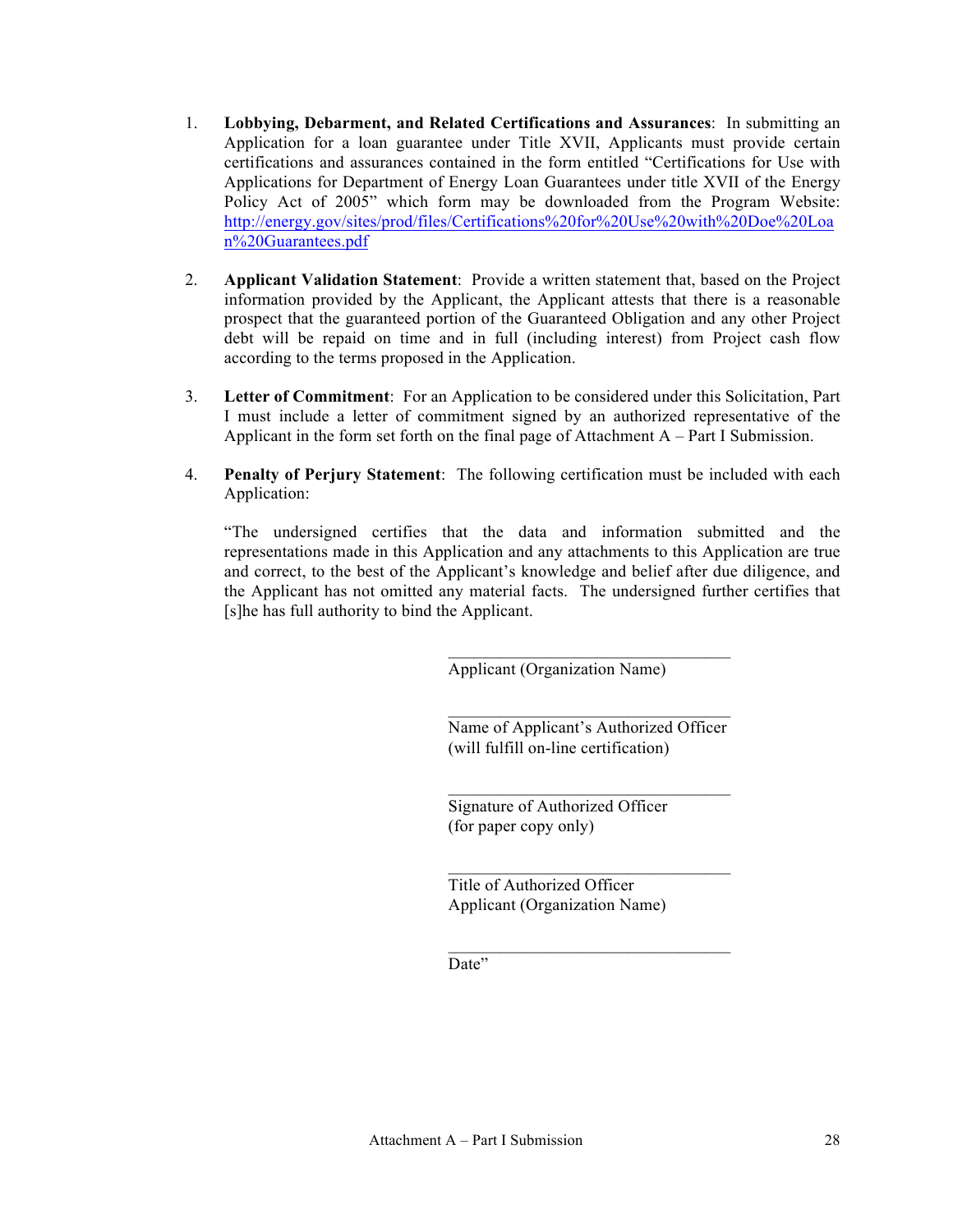#### [SAMPLE LETTER OF COMMITMENT]

[DATE]

Executive Director U.S. Department of Energy, Loan Programs Office Attn: Advanced Nuclear Energy Projects Applications 1000 Independence Avenue, SW Washington, DC 20585

Dear Director:

This letter confirms our intent to seek a loan guarantee pursuant to Solicitation No. DE-SOL-0007791, dated December 10, 2014 (the "**Solicitation**"). We have met all mandatory requirements as specified in the Solicitation including all attachments. Our Part I submission Application Fee was wired as per your instructions on xx/xx/201\_.

We intend to submit our complete Part II submission on or before the due date for the [specify round by number and/or Part II submission due date] round of Part II reviews as set forth in Section IV.A of the Solicitation. Based on the Application process described in the Solicitation, we are prepared to close the financing on or about  $xx/xx/201$ .

If we decide to withdraw from consideration for a loan guarantee at any time, we will notify DOE in writing of that decision as soon as possible.

Sincerely,

Signature of Authorized Officer [Name]

 $\mathcal{L}_\text{max}$  and  $\mathcal{L}_\text{max}$  and  $\mathcal{L}_\text{max}$  and  $\mathcal{L}_\text{max}$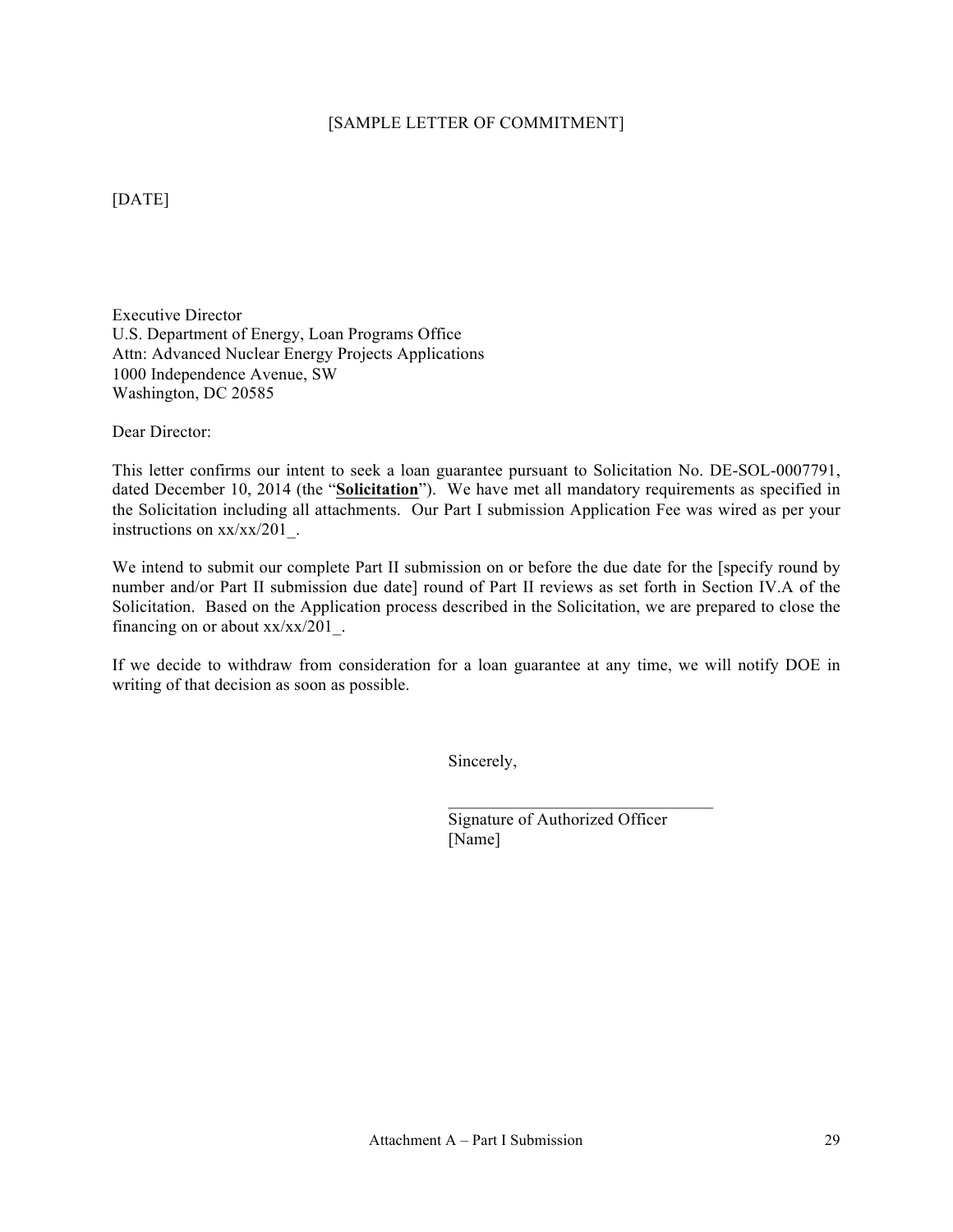Subject to the due dates set forth in Section V.A of the Solicitation, the Part II submission may be filed at any time after DOE invites an Applicant to submit its Part II submission. The Part II submission consists of the items summarized herein and in Attachment B as well as other information that may be requested to facilitate DOE's continued due diligence review. Projects eliminated by any of the requirements set forth in Part II of this Attachment A will not receive any further consideration.

At any time after delivery of a Part II submission, to the extent that there are any material deviations from the information provided to DOE in such Part II submission, the Applicant must notify DOE no later than three (3) business days after becoming aware of any such change by requesting approval from DOE to update their Part II submission via the Application Portal. Applicant must provide DOE with updated information via the Application Portal no later than ten (10) business days after receiving notice from DOE to Applicant of approval to re-open Applicant's Application.

Responses are to be provided on PDF or Excel documents uploaded through the Application Portal. **Uploaded documents must indicate clearly the section and subsection of the Part II requirement to which the information on the documents pertains.**

#### **I. Part II Submission**

#### **A. Option to Restrict Disclosure and Use of Certain Data**

Section VII.D of the Solicitation sets forth the steps an Applicant must take in order to restrict the use and disclosure of certain data submitted in the Application. In order to restrict the use and disclosure of certain data submitted in Part II of the Application (to the extent permitted by applicable law) the Applicant must upload a separate page containing the legend set forth in Section VII.D.1 of the Solicitation. If the Applicant does not want to restrict the use and disclosure of any data submitted in the Application the Applicant must upload a separate page containing the following statement: "Applicant does not identify any data the use and disclosure of which is to be restricted."

#### **B. Updates, Changes, and Additions to Part I Submission**

Update the information in the Part I submission to the extent and information in the Part I submission has changed from the information previously submitted. Provide a detailed description of all material amendments, modifications, and additions to the information provided in Part I of the Application, including any changes in the Project's financing structure or other terms, the rationale for such changes and the expected impact on the Project. Provide any and all updated audited financial statements since the submission of Part I of the Applicant and Project Sponsors (including new parties joining the Project since the Part I submission).

#### **C. Submission Index**

Provide an index of all of the requirements contained in this Solicitation and in Section 609.6 of the 1703 Regulations and where in your Application submissions, including Parts I and II, these requirements are addressed.

#### **D. Project Description**

1. **Detailed Total Cost**: Provide a detailed estimate of Project Costs in accordance with generally accepted accounting principles and practices. Include a breakdown by cost category, year of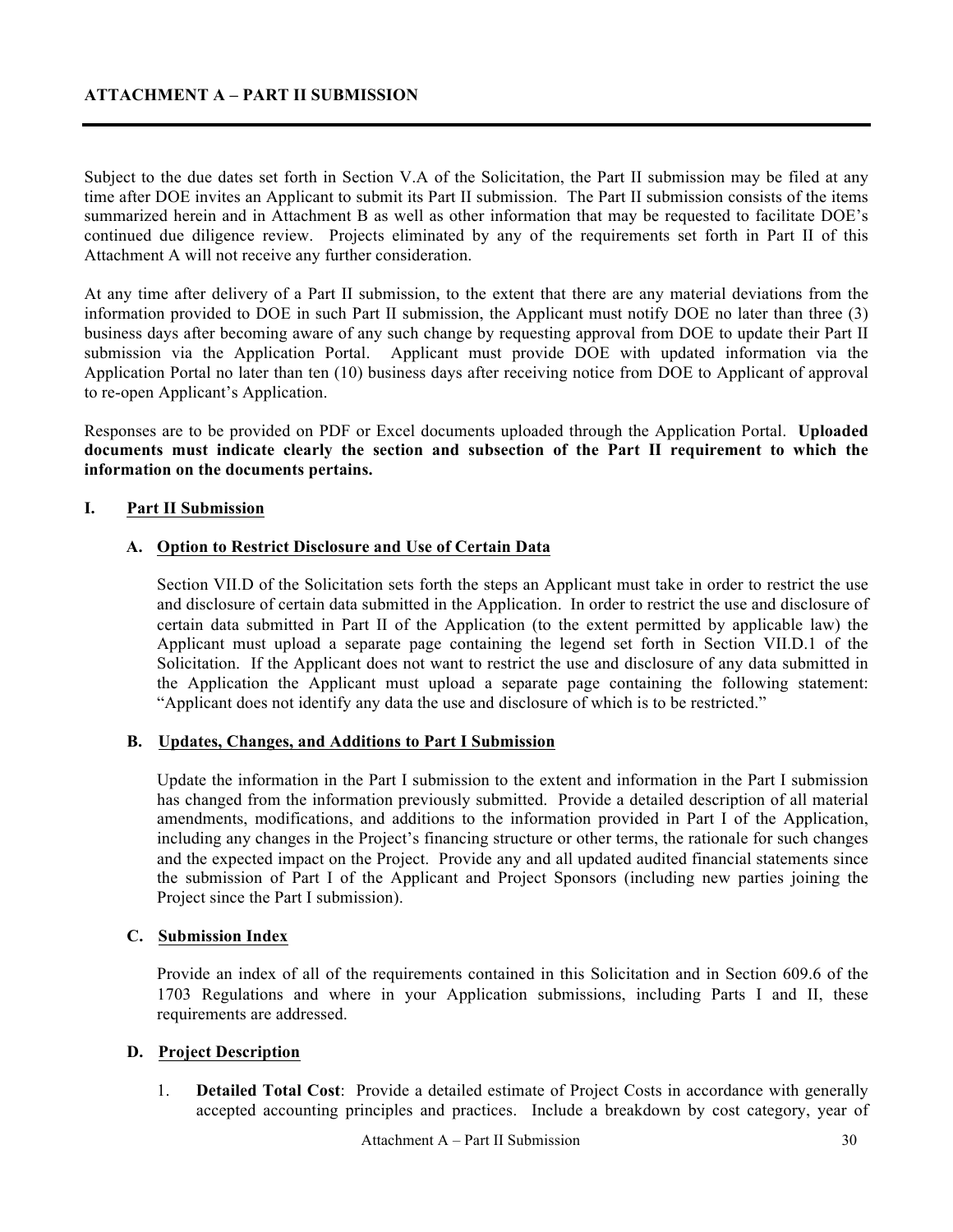expenditure and basis for amounts, and include a description of the methodology and key assumptions used to make each estimate. Also include costs for escalation and contingencies, and indicate whether each cost is firm or subject to change. Distinguish between eligible and ineligible Project Costs as set forth in Section 609.12 of the 1703 Regulations.

- 2. **State and Local Support**:Describe the status of potential and actual forms, amounts, and conditions of state and local support for the Project. Provide timelines for such assistance.
- 3. **Project Location**: Identify the proposed location in the United States and the rationale for the site location. An Applicant proposing more than one location for a Project must set forth in its Application its justification for siting the Project in more than one domestic location.
- 4. **Effect on Anthropogenic Emissions**:Describe how and to what measurable extent the Project avoids, reduces, or sequesters anthropogenic emissions of greenhouse gases, including how to measure and verify those benefits.

# **E. Technical Information**

- 1. **Key Contracts and Agreements**: Provide a top-level description, schedule, current status, and drafts or executed copies of all critical path contracts and agreements relevant to the investment, design, engineering, financing, construction, startup, commissioning, shakedown, operation, and maintenance of the Project, including:
	- a) EPC contract(s);
	- b) Long-term contracts for materials, components and equipment to be used in the Project;
	- c) Any leases, operating, or maintenance contracts; and
	- d) Any additional relevant agreements or commitments.

If drafts or executed copies of any of the foregoing contracts and agreements are unavailable, provide a detailed description of such contracts and agreements, including all key terms and counterparties, and indicate when copies of such contracts and agreements will be available.

- 2. **Engineering and Construction Plans**: A detailed description of the engineering and design contractor(s), EPC contractor(s), equipment supplier(s), and construction schedules for the Project.
	- a) For each engineering and design contractor, EPC contractor and equipment supplier to be involved in the Project, describe their major activities as linked to specified cost milestones and performance guarantees, as well as performance guarantees, performance bonds, liquidated damages provisions, and equipment warranties to be provided.
	- b) Describe the following:
		- (i) The extent to which all required contractors are engaged; and
		- (ii) The extent to which pre-construction design has been completed.
	- c) Describe each contractor or supplier's experience and qualifications as related to the Project.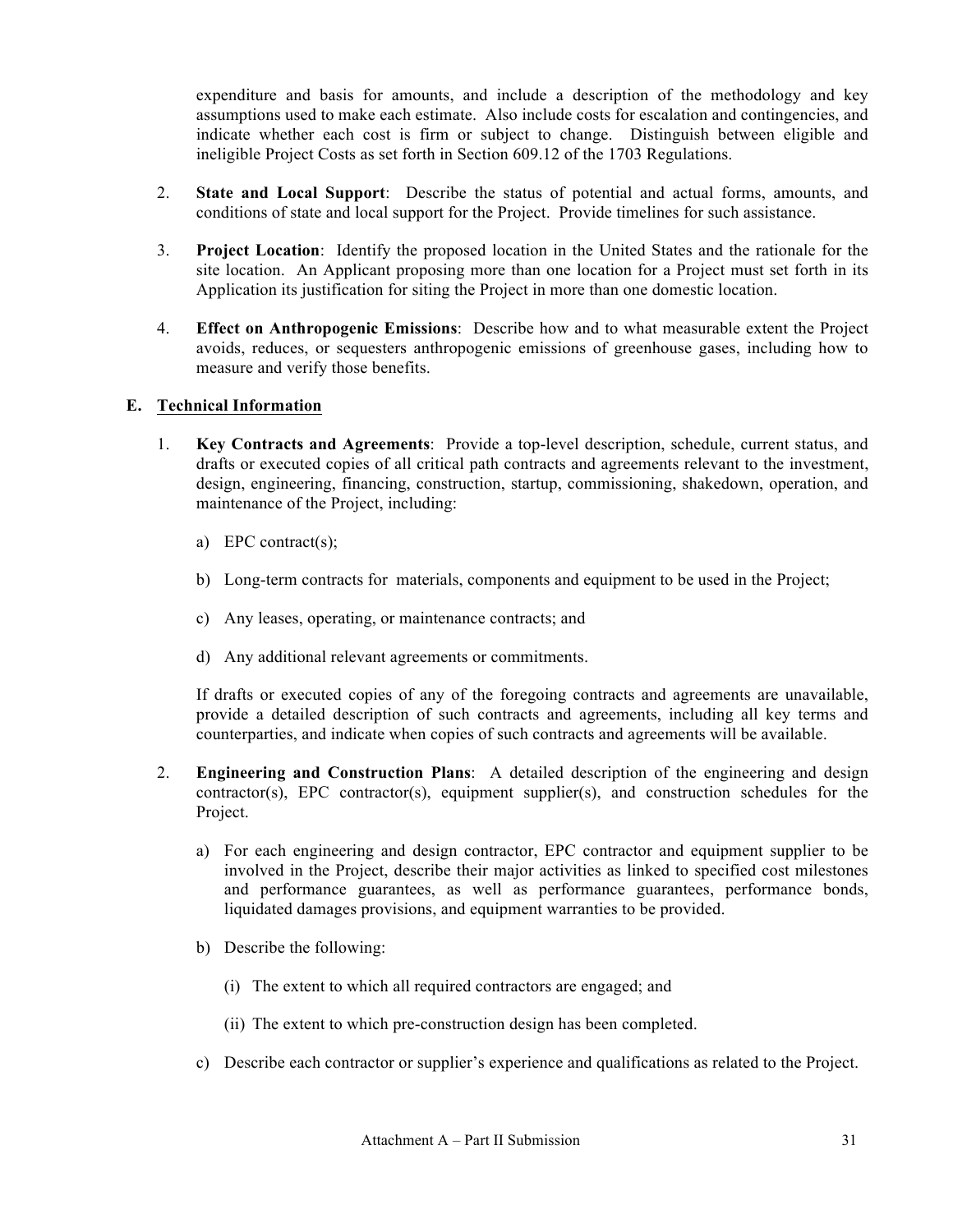- 3. **Key Site Components**:Describe the key site components of the Project and risks associated with their availability (e.g., water, electricity, gas, or other utilities). Describe site access (roads, highway, and rail) including rights-of-way, easements, and logistical considerations.
- 4. **Operation Costs**: Provide an estimate of operation costs on an annual basis.
- 5. **Project Plan**: Provide a comprehensive Project plan that will guide design, engineering, and construction of the Project, including a description of:
	- a) Prior successful implementation of similar project plans for projects of this scale by the Applicant or any Project Sponsor (Applicants that are not able to include examples of successful implementation of similar project plans for projects of this scale should provide a detailed description of the facts that they believe are sufficient to demonstrate to DOE that they have the expertise that would be evidenced in examples of successful implementation of similar project plans for projects of this scale. DOE will determine, in its sole and final judgment, whether the experience described shows sufficient expertise);
	- b) Each step of the proposed process;
	- c) Fully sourced or cited material and energy balance, including system simulation for processes, using industry standard software;
	- d) The process for selecting an EPC firm, if applicable, or the internal resources used to serve this function;
	- e) Equipment requirements;
	- f) Rights or licenses to use processes proposed;
	- g) An integrated schedule or Project work plan that encompasses time periods for design, procurement (including long-lead procurements), construction (including mobilization, testing and start-up), and commissioning. The Project shall identify any Project dependencies such as the timing of land-use agreements, environmental permits, or licenses, or physical improvements such as utility tie-ins.
	- h) Minimum design specifications in which process flow diagrams are coupled to preliminary cost estimates.
	- i) Project management tools, including Gantt charts, resource-based scheduling or other methods to assess and track progress;
	- j) Staffing plans, including identification of costs and resources to design, engineer, construct, and operate the Project;
	- k) Project risks and mitigation strategies, including risk related to scale-up, construction, performance, etc. and the potential Project impact and mitigation of such risks; and
	- l) Contingency plans to address cost overruns and schedule slippage.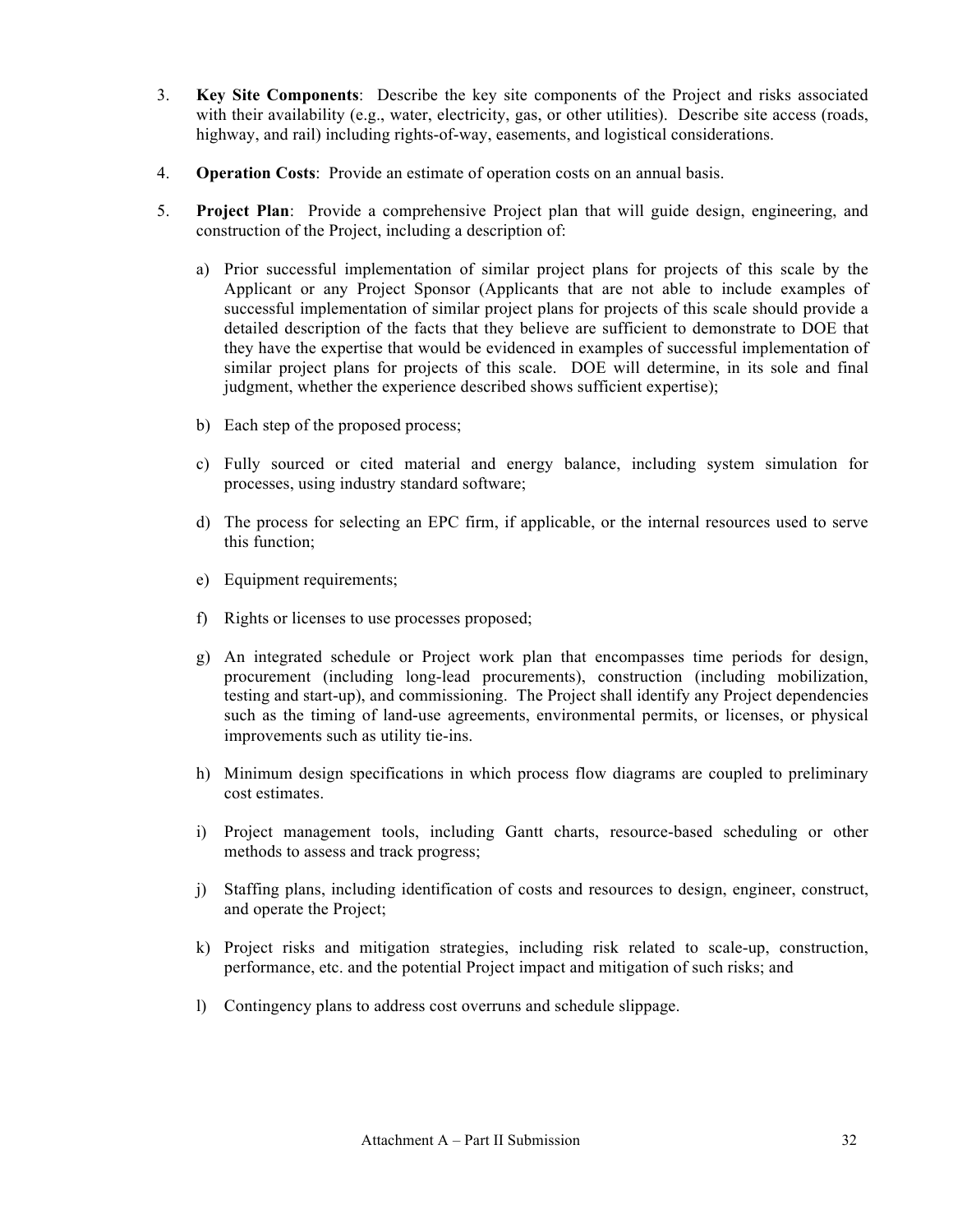### 6. **Operating and Maintenance Plans**: Provide the following:

- a) The plant operating plan, proposed providers, expected staffing requirements, anticipated parts inventory, major maintenance schedules, estimated annual downtime and any performance guarantees and related liquidated damages provisions;
- b) A description of the plans for commissioning and initial operations, taking into account the construction schedule, the establishment of material supply chains, the hiring, and training of management and operating personnel, logistics, potential bottlenecks, and delays, financing for contingencies and working capital;
- c) A description of any plans for expanding capacity over initial operations and the Applicant or the Project Sponsor's experience with comparable ramp-ups; and
- d) A description of the operations and maintenance plans for the Project, including acquisition of critical spares, inventory sources, operations and maintenance procedures, and associated risks.
- 7. **Engineer's Report**: Provide an independent engineer's report that includes a review, evaluation, analysis, and recommendations in the following areas:
	- a) base technology,
	- b) Project feasibility;
	- c) engineering and design approach;
	- d) integrated Project schedule, including the schedule for completion;
	- e) cost estimates and technical input to the financial model;
	- f) contractual requirements and arrangements;
	- g) proposed supply chain;
	- h) Project risks, including mitigation activities and milestones;
	- i) direct labor requirements during construction and operation;
	- j) siting and permitting;
	- k) testing and commissioning;
	- l) operation and maintenance; and
	- m) decommissioning plan and costs.
- 8. **Decommissioning Plan**: Provide a detailed description of the Project decommissioning, deconstruction, and disposal plans (including any hazardous waste disposal plans), including anticipated costs and arrangements that have been made to ensure that funding will be available as necessary.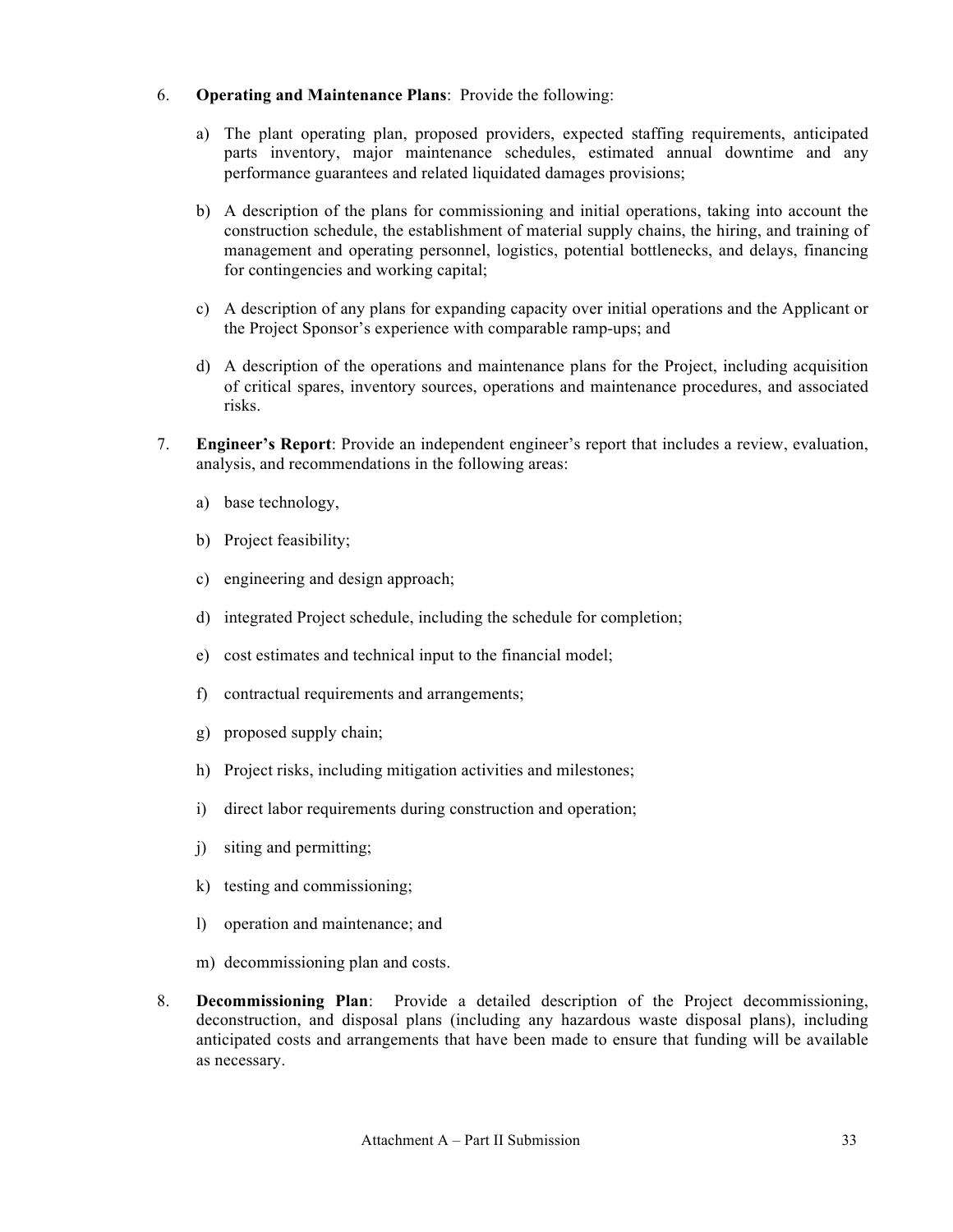# **F. Legal and Regulatory Information**

- 1. **Legal Opinions/Material Reports**: Provide a copy of all applicable legal opinions, and other material reports, analyses and reviews concerning the Project.
- 2. **Permits and Approvals**: Provide a complete list of federal, state, and local permits, licenses, and approvals required to site, construct, implement, and operate the Project, including environmental authorizations or reviews necessary to commence construction. For permits and approvals already received, provide the filing and approval dates and parties involved. For all remaining required permits and approvals, provide documentation validating the filing date and the expected date(s) for obtaining them and describe all additional actions required to obtain such permits and approvals. Explain whether governmental entities (other than DOE) are required to approve the activities of the Applicant contemplated by this Solicitation or described in the Application.

# 3. **Background and Legal Structure**:

- a) Describe the organizational history, ownership chain, and legal structure (e.g., corporation, partnership, or LLC) of the Applicant and each Project Sponsor.
- b) Include copies of the statutory authorities under which the Applicant and each Project Sponsor were created and copies of the good standing certificates for each such entity.
- c) Provide a current organizational chart showing the Applicant's relationship to each Project Sponsor, the venture and to any subsidiaries or affiliates. Advise if there are any proposed changes to the current organizational structure of the Applicant.
- d) Describe whether the Project will be owned by a subsidiary of the Applicant or directly by the Applicant.
- 4. **Legal Authority**: Describe the legal authority of the Applicant to carry out the Project activities. Provide supporting documentation.
- 5. **Litigation and/or Conflicts**: Disclose any current, threatened (in writing), or pending litigation involving the Applicant, a Principal, or, to the Applicant's knowledge, any other relevant party, related to permitting, public involvement, environmental issues, construction defects, fraud, securities fraud, conflict of interest, failure to perform under a local, state or federal contract, or other charges which may reflect on the Applicant's, Principal's, or any Project Sponsor's reputation, financial position or ability to complete the Project.
- 6. **Potential Environmental Impacts**: Submit a report containing the status of all state and local environmental reviews and an analysis of the potential environmental impacts and risks of the Project in sufficient detail to enable DOE to assess the significance of the environmental impacts and risks and to determine the level of environmental review that will be required. See Attachment B for guidance regarding required environmental information for the NEPA review process.

# **G. Business Plan**

Provide a business plan that demonstrates the Applicant's expertise, financial strength, and management capability to undertake and operate the Project as proposed.

1. **Output**: Provide a detailed description of the Project's output.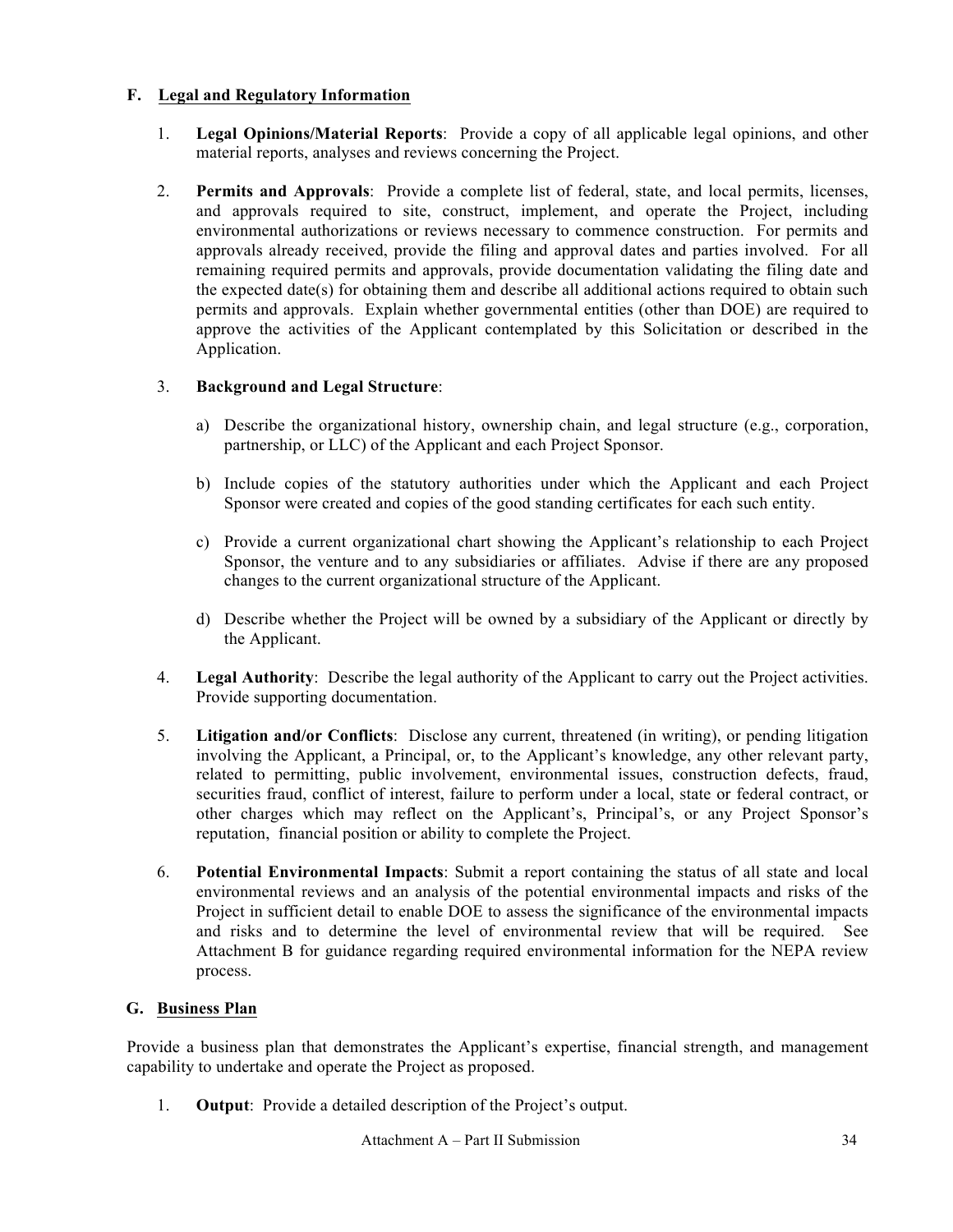2. **Applicant's Capability**: Describe in detail the capabilities and experience of the Applicant and each Project Sponsor, Principal, contractor, and every other counterparty that the Applicant believes will enable the Project to be successful.

# 3. **Market Analysis**:

- a) Include an analysis of the current and projected market for the Project's output. Discuss the prevailing economic and demographic trends in the target market, both on a macroeconomic basis and for the Project's output. Identify the market's dependency on tax benefits or other government policy. Provide a justification for revenue projections (price and volume) and costs. Describe the Project's projected customer base and suppliers.
- b) Describe the Applicant's current and potential competitors for the Project's output.
- c) Provide a detailed description of any competitive advantages.
- 4. **Operating and Market-Related Risks and Mitigation Strategies**: Provide a detailed analysis of the operating and market-related risks associated with the Project (e.g., market factors, price volatility, etc.) and mitigation strategies to be employed (e.g., sales contracts and reserves).

# 5. **Management Plan**:

- a) Provide a staffing chart indicating the individuals (including position and qualifications) proposed to operate the Project. Provide a description of the management plan of operations to be employed in carrying out the Project, and information concerning the management experience of each officer or key person associated with the Project; and
- b) Describe the role of management in the operation of the Applicant's other businesses, if any.

# 6. **Supply and Sales Arrangements**:

- a) Provide a detailed analysis of the market for the Project's feedstock and output;
- b) Provide a detailed description of the Project's plans for ensuring an adequate supply of materials, equipment, and components as needed for successful operation.Provide drafts or executed copies of all material supply contracts for the Project;
- c) Provide the Project's forecast for sales capacity and feedstock (availability and costs);
- d) Provide drafts or executed copies of all feedstock agreements and sales contracts or other revenue-generating agreements that will provide revenue for the Project. Provide an analysis of the creditworthiness of counterparties who are party to such agreements; and
- e) Provide copies and detailed summaries of all other material sales and revenue contracts.
- 7. **Insurance Coverage**:Provide a detailed description of the proposed insurance coverage for the Project, together with a report from an insurance consultant that addresses the appropriateness and adequacy of such coverage.
- 8. **Growth Plan**: Describe any proposals for expanding the business enterprise beyond the Project.
- 9. **Jobs Created/Retained**: Provide a brief description of the number and types of jobs expected to be created or retained in the United States if the Project were to proceed as proposed in the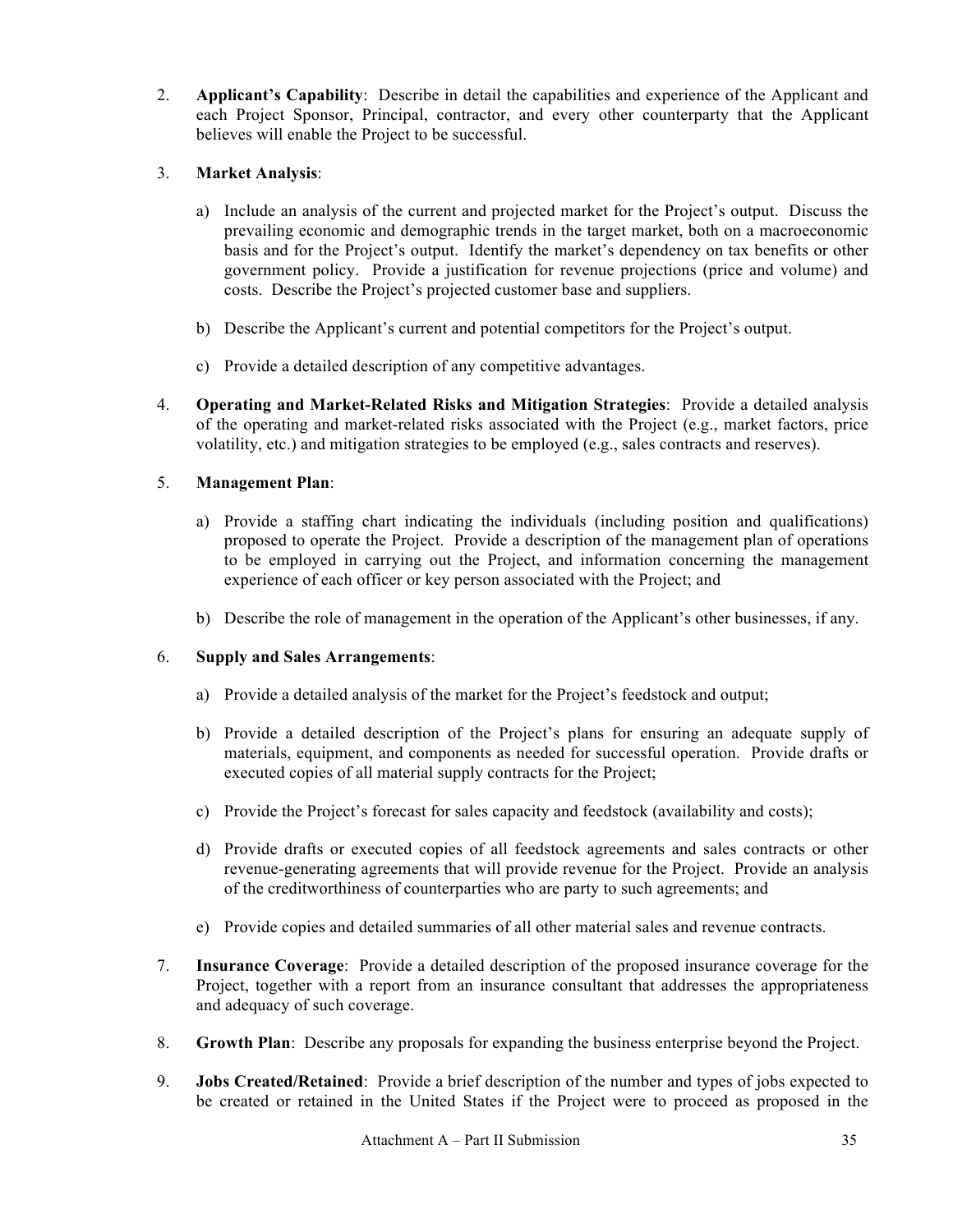Application. The types of jobs may be expressed using job titles, broad labor categories, or the Applicant's existing practice for describing jobs provided that the descriptions so provided are commercially identifiable. The number of jobs shall be expressed as full-time equivalent, calculated cumulatively as all hours worked divided by the total number of hours in a full-time schedule, as defined by the Applicant. Applicants should include in their narrative the information used to calculate the full-time equivalent figure.

# **H. Financial Plan**

1. **Financial Statements**:Provide unaudited financial statements for the Applicant for the past two years (or since inception of the Applicant has not been in existence for at least two years), prepared in accordance with generally accepted accounting principles in the United States ("**U.S. GAAP**"). Include all associated notes and describe business and financial interests of controlling or commonly controlled organization or persons, including parent companies, subsidiaries, and other affiliated entities or partners of the Applicant or Project Sponsors.

# 2. **Project Financial Model and Analysis**:

- a) Include a working financial model (with formulas) with pro-forma financial statements for the Project. List the major assumptions in a separate worksheet within the model.
	- (i) Include assumptions and calculations for the proposed tenor of the Guaranteed Obligation, plus two (2) years.
	- (ii) Include detailed income statements, balance sheets, cash flow statements, and waterfall statements.
	- (iii)Include financial ratios (e.g., interest coverage ratios, fixed charge coverage ratios, debtto-capital ratios, asset coverage ratios, and working capital ratios (including high and low points)) and other relevant terms in the proposed term sheet. Highlight those periods during construction and operation in which non-compliance with the proposed financial ratios is most likely.
	- (iv) Include sensitivity analyses that demonstrate the Project's performance under appropriate stress scenarios, including low sales prices, reduced Project performance, loss of major customers, high input material prices, and the impact of future competing technologies.
	- (v) Include cost assumptions based on compliance with the Davis-Bacon Act.
	- (vi) Include a complete description of the operational and financial assumptions and methodologies incorporated in the financial model.
- b) The financial analysis should demonstrate that there is reasonable prospect that the Applicant will be able to repay the principal and interest on the Guaranteed Obligation and any other Project debt incurred. Discuss the principal factors that could impair the Applicant's ability to meet its debt service obligations, including the Guaranteed Obligation.
- 3. **Detailed Financial Plan**: Provide a detailed financial plan for the Project, prepared in accordance with U.S. GAAP.
	- a) List all proposed sources of expected equity and debt funding by provider, type, and aggregate amount, and provide a copy of the financial closing checklists for each financing, if available.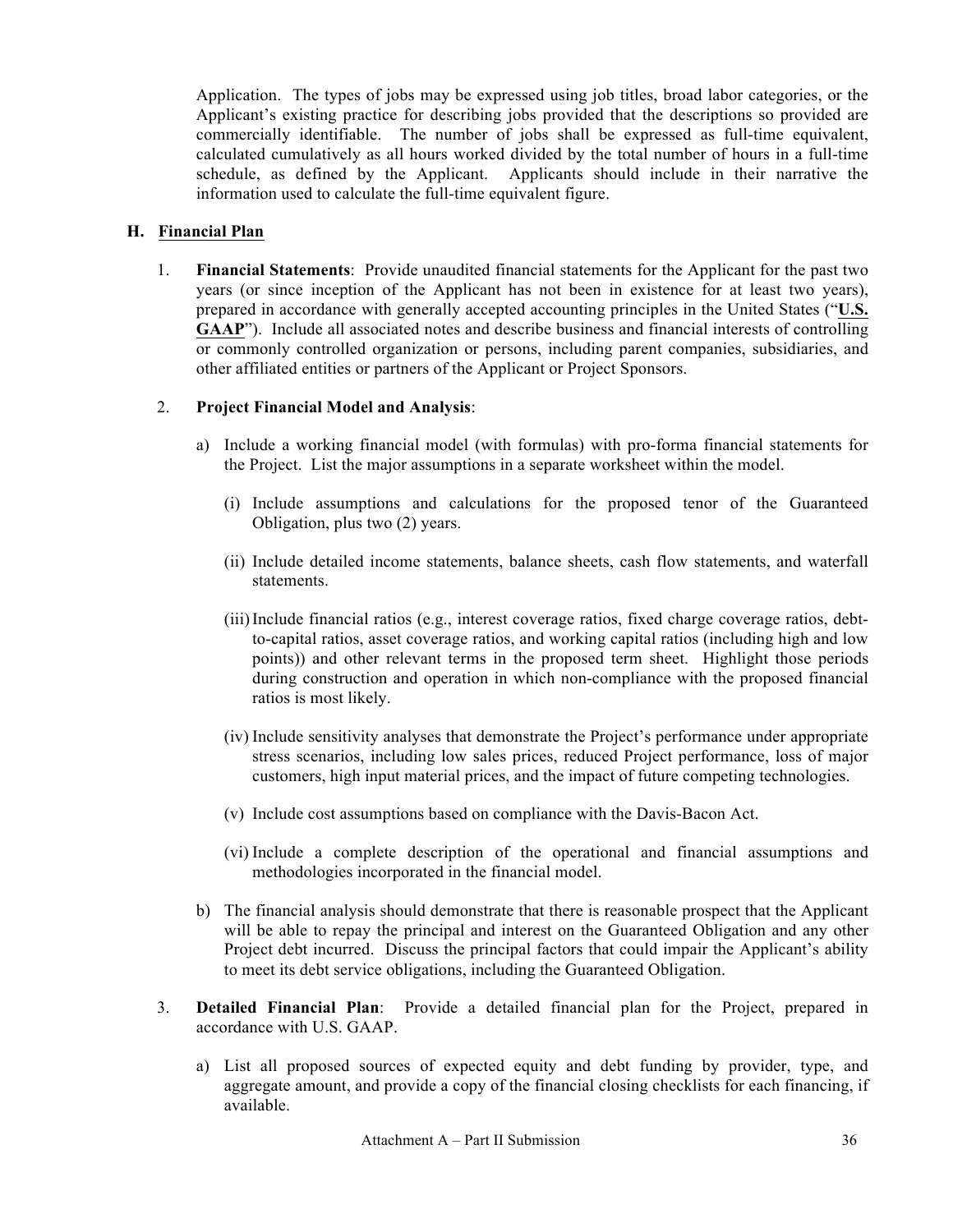- b) Describe uses, timing, and amount of expected equity and debt funding.
- c) For each party associated with the Project, provide a detailed description of their projected liabilities over the term of the Loan Guarantee Agreement.
- d) Include a summary of any funding intended to be procured through the use of special purpose entities. Summarize each tranche of funding (e.g., amount, maturity, amortization schedule, the proposed loan guarantee percentage, and whether it is a fixed- or floating-rate tranche).
- e) Include a summary of any funding that will be tax-advantaged debt to which Section 149(b) of the Internal Revenue Code may be applicable. Summarize measures that will be taken to avoid (i) effective subordination of federally guaranteed debt to tax-advantaged debt, (ii) the use of any federal guarantee as collateral to secure tax-advantaged debt, and (iii) any linkage of federally guaranteed debt with tax-advantaged debt.
- f) Include a schedule indicating all anticipated short term financing or credit facilities required for on-going operations of the Project, including all working capital facilities, performance bonds and similar forms of financing available to or anticipated to be available to the Project. Describe the nature of the security or collateral that is intended to be made available to secure these working capital and other short term facilities.
- 4. **Proposed Term Sheet**: Include a proposed term sheet for the Guaranteed Obligation.
- 5. **Credit History**: Provide the credit history of the Applicant and any business entity owning or controlling a five percent (5%) or greater interest in the Project or the Applicant, the offtaker(s), the feedstock supplier, if applicable, and the EPC contractor. Provide the full name of the entity, address, and date of organization.
- 6. **Collateral**: Provide a listing, describe, and value all assets associated, or to be associated, with the Project and any other assets that will serve as collateral for the Guaranteed Obligations, including any intellectual property necessary for the operation of the Project. Valuations must be supported by independent, third-party appraisals for existing assets and commercial cost substantiation for assets to be constructed for the purpose of the Project, and in all cases acceptable to DOE. An appraisal of real property must be performed by a licensed or certified appraiser consistent with the Uniform Standards of Professional Appraisal Practice promulgated by the Appraisal Standards Board of the Appraisal Foundation. The appraisal should include information on the useful life of all physical assets expected to serve as collateral, including a depreciation schedule (prepared in accordance with U.S. GAAP).
- 7. **Consideration of Pari-Passu Status**: Provide information and financing documents regarding any existing senior secured debt of any party providing a guarantee or other credit support.
- 8. **Preliminary Credit Assessment**: Provide a preliminary credit assessment for the Project from a nationally recognized rating agency.
	- a) If the Project will be financed using a corporate financing structure or will benefit from any third-party guarantees, provide a detailed public or private credit assessment of the Borrower and Project Sponsor or such third-party guarantor. Such assessment should take into account the impact of the proposed transaction on the Borrower and Project Sponsor or such thirdparty guarantor's credit rating and evaluate the Project Sponsor or third-party guarantor's financial viability in the absence of a DOE loan guarantee or any other credit support.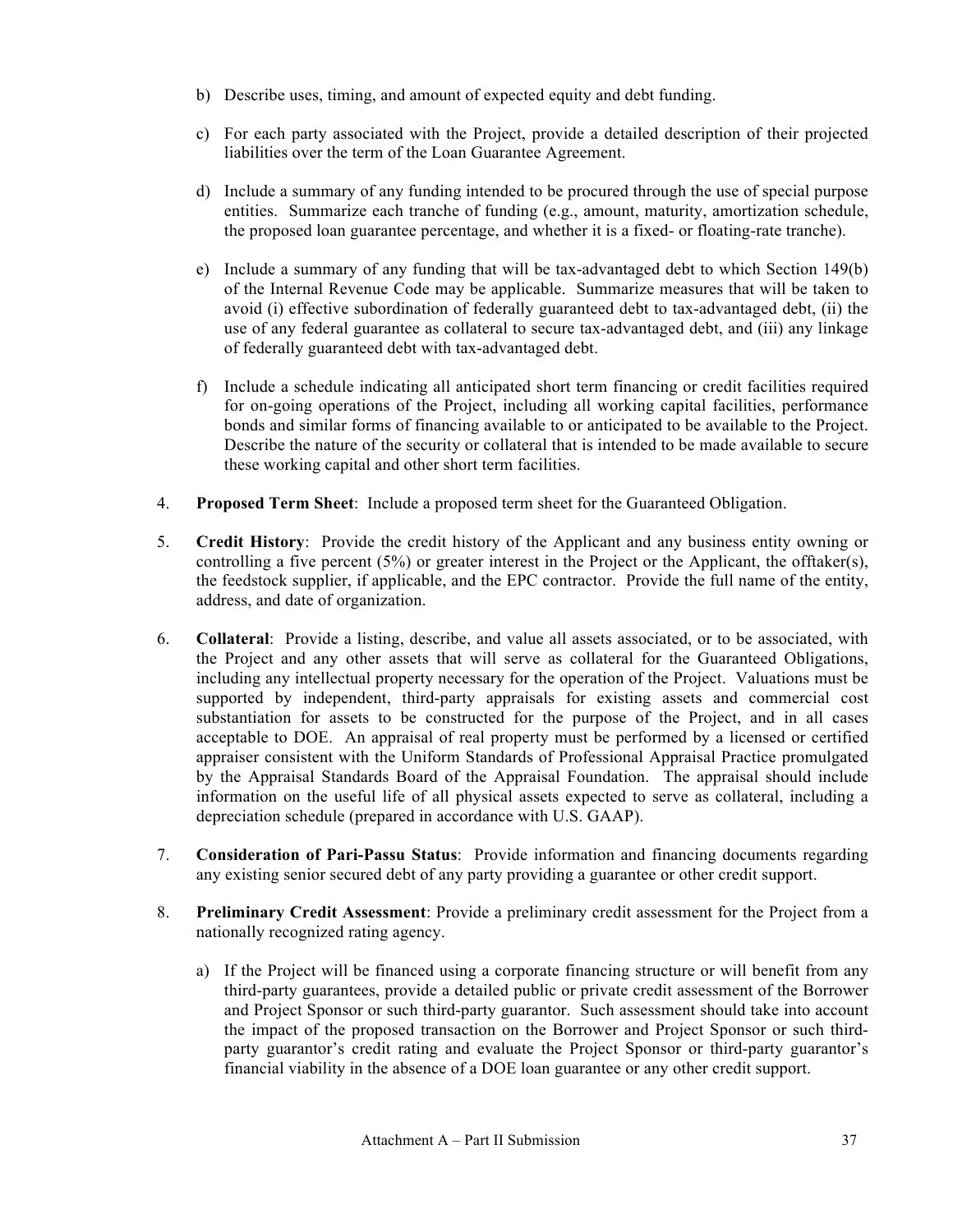- b) If the Project will be financed using a project financing structure, provide a detailed public or private credit assessment of the Project. Such assessment should evaluate the Project in the absence of a DOE loan guarantee or any other credit support.
- 9. **Other Financial Information**: Include any other information about the Applicant and any Project Sponsor that provides a comprehensive summary of the Applicant or Project Sponsor's business and financial situation, including specific information relevant to analyzing historical cash flow on a secular, normalized basis.

# **I. Certifications**

- 1. **Lobbying, Debarment, and Related Certifications and Assurances:** In submitting an Application for a loan guarantee under Title XVII, Applicants must provide certain certifications and assurances contained in the form entitled "Certifications for Use with Applications for Department of Energy Loan Guarantees under title XVII of the Energy Policy Act of 2005" which form may be downloaded from the Program Website: http://energy.gov/sites/prod/files/Certifications%20for%20Use%20with%20Doe%20Loan%20Gu arantees.pdf
- 2. **Applicant Validation Statement:** Provide a written statement and supporting analysis attesting that, based on the information provided to DOE, there is a reasonable prospect that all debt of the Project (including the Guaranteed Obligation) will be repaid on time and in full (including interest) from cash flow generated by the Project and in accordance with the terms proposed in the Application.

As part of the Project evaluation process, DOE may require that Applicants provide additional certifications or supporting documentation. DOE is not authorized to issue a loan guarantee to any party that is delinquent on federal debt, including federal tax debt.

3. **Penalty of Perjury Statement:** The following certification must be included with each Application:

"The undersigned certifies that the data and information submitted and the representations made in this Application and any attachments to this Application are true and correct, to the best of the Applicant's knowledge and belief after due diligence, and the Applicant has not omitted any material facts. The undersigned further certifies that [s]he has full authority to bind the Applicant.

Applicant (Organization Name)

 $\overline{\phantom{a}}$  , where  $\overline{\phantom{a}}$  , where  $\overline{\phantom{a}}$  , where  $\overline{\phantom{a}}$ Name of Applicant's Authorized Officer (will fulfill on-line certification)

 $\overline{\phantom{a}}$  , where  $\overline{\phantom{a}}$  , where  $\overline{\phantom{a}}$  , where  $\overline{\phantom{a}}$ 

 $\overline{\phantom{a}}$  , where  $\overline{\phantom{a}}$  , where  $\overline{\phantom{a}}$  , where  $\overline{\phantom{a}}$ 

 $\mathcal{L}_\text{max}$  and  $\mathcal{L}_\text{max}$  and  $\mathcal{L}_\text{max}$  and  $\mathcal{L}_\text{max}$ 

 $\mathcal{L}_\text{max}$  and  $\mathcal{L}_\text{max}$  and  $\mathcal{L}_\text{max}$  and  $\mathcal{L}_\text{max}$ 

Signature of Authorized Officer (for paper copy only)

Title of Authorized Officer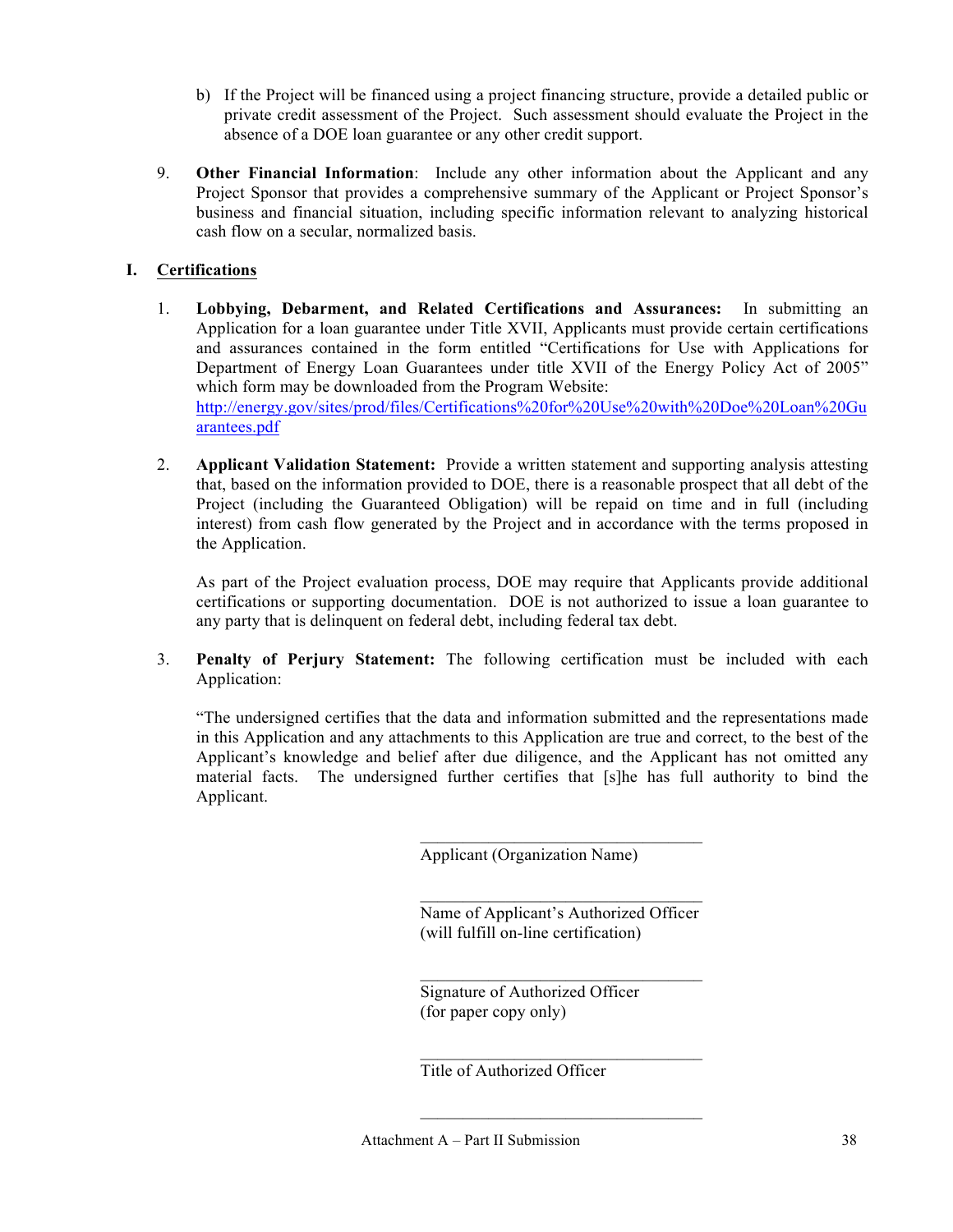Date"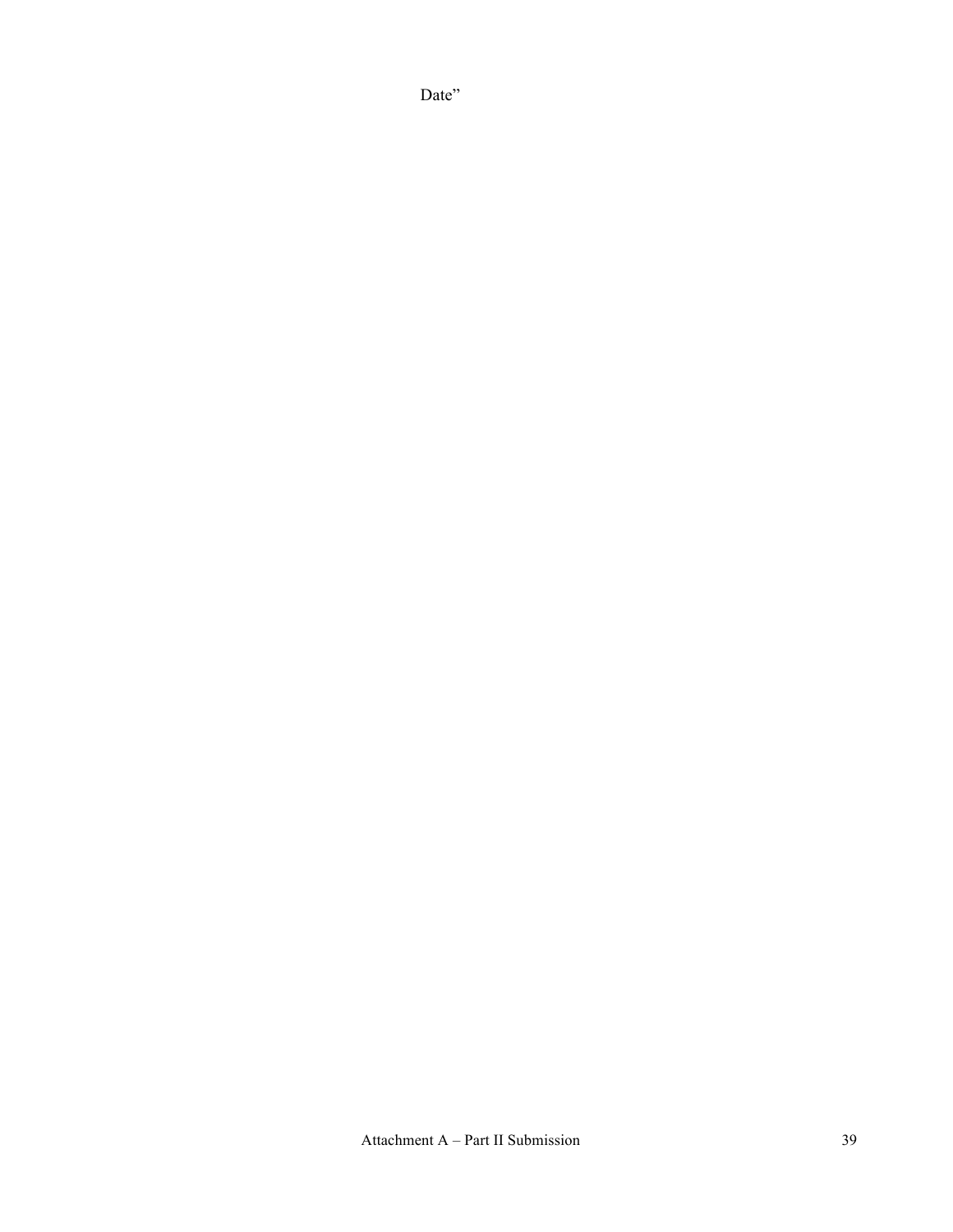#### **I. Information to be Submitted to DOE in an Application**

Under Section III.B of this Solicitation, an Application must include a report containing an analysis of the potential environmental impacts of the Project that will assist DOE in assessing whether the Project will comply with all applicable environmental requirements and will enable DOE to complete any necessary reviews under NEPA. Accordingly, each Applicant should submit the following information to assist DOE in determining the appropriate level of NEPA review, and in preparing an EA or EIS if necessary:

- **A. Description of Project Facilities, Site, and Surrounding Location**: Describe and, as appropriate, identify and quantify:
	- 1. Purpose of the Project facility and materials produced, including how they would be transported;
	- 2. Present an overall schematic process diagram that identifies all inputs and outputs;
	- 3. New facilities to be constructed, existing facilities to be modified, and materials and equipment to be used in construction;
	- 4. Size of the new and modified facilities and of the total Project site (including support facilities needed, such as parking lots and treatment facilities, and associated land uses, such as agricultural production areas);
	- 5. Extent of necessary site clearing and excavation;
	- 6. Associated construction of transport infrastructure (e.g., access roads, railroad links, docks, pipelines, and electrical transmission facilities) or waste treatment facilities;
	- 7. Construction milestones;
	- 8. Expected operating cycle and any aspects of the Project that could result in impacts that vary over time (e.g., with time of day or season of the year);
	- 9. Expected Project lifetime, including expansion of initial Project at the proposed site and to other sites;
	- 10. Project site and location, including a map;
	- 11. Whether a Phase 1 Environmental Site Assessment (or other measure performed to meet the INNOCENT LANDOWNERS – STANDARDS FOR CONDUCTING ALL APPROPRIATE INQUIRES rule at 40 CFR Part 312) has been completed, if so, summarize results;
	- 12. Ownership of or jurisdiction over the land by federal, state, regional, or local agency;
	- 13. Existing transportation corridors and infrastructure (e.g., electricity, natural gas, water, and wastewater);
	- 14. Nearby land use and features (e.g., residences, industrial facilities, and recreational areas);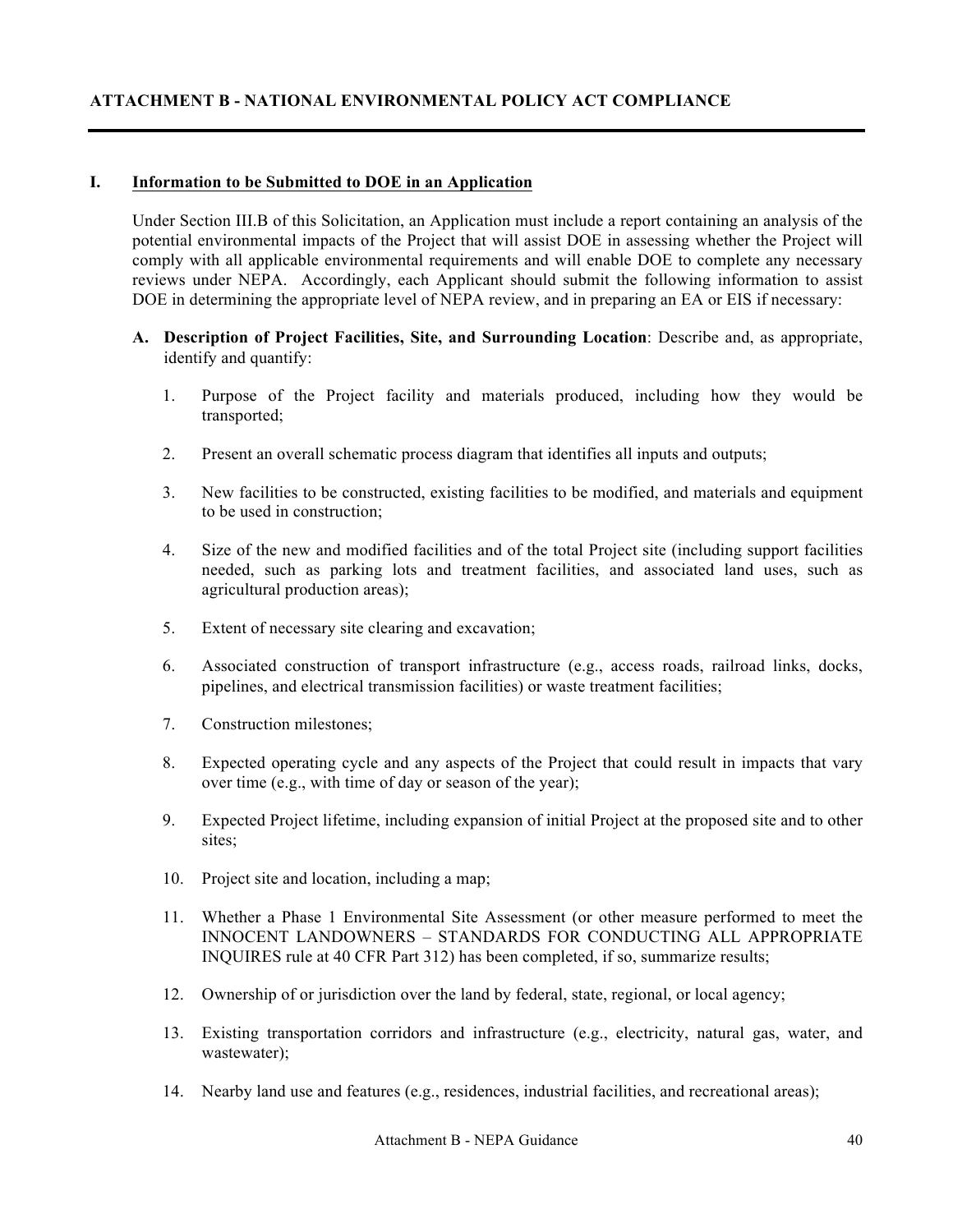- 15. Areas with special designation both on the Project location and nearby, including national forests, historic or culturally significant sites, wetlands, floodplains, critical habitat for designated threatened or endangered species or the presence of those species, prime and unique farmland;
- 16. Ambient air quality; and
- 17. Near-by human populations (including minority and low-income).

# **B. Resource Consumption Rates and Effluent Emissions Streams and Impacts**:

- 1. For both construction and operation, describe and, as appropriate, identify and quantify:
	- a) Material resources to be used, including how they would be transported;
	- b) Source(s) and rates of water consumption and adequacy of water supply sources;
	- c) Onsite and offsite releases (air emissions, including carbon dioxide, odors; water effluents and other liquid waste streams; solid and hazardous waste), including rate and duration of such substances as criteria pollutants, wastewater, and hazardous substances;
	- d) Onsite and offsite waste treatment and disposal; and
	- e) Number of on-site workers.
- 2. Identify a spectrum of scenarios that could result from process upsets, accidents, human error, and intentional destructive acts.
- 3. Analysis of potential impacts to physical, biological, cultural, and socioeconomic resources from facility construction and operation, including any mitigating measure(s) to be used or considered to be used to reduce environmental impacts, or any adverse effects that cannot be avoided.
- **C. Status of other environmental and regulatory reviews**: Such status reports should include, but not be limited to:
	- 1. If the Project would require review or permitting by another federal agency or by a state, regional, or local agency, identify the required reviews and permits and tell the status of each; and
	- 2. If an environmental impact review (e.g., NEPA documentation or agency consultations) has been prepared (or is in the process of being prepared or is anticipated) for the Project (by another federal agency or a state agency), provide a summary or copy of the review.

#### **D. Alternative sites or operating parameters**: Please identify:

- 1. Any other sites considered for the Project, and state whether they remain options or give the reasons for not proposing them; and
- 2. Any alternative operating parameters for the Project (e.g. materials or processes to be used) and state whether they remain options or give the reasons why options are not available.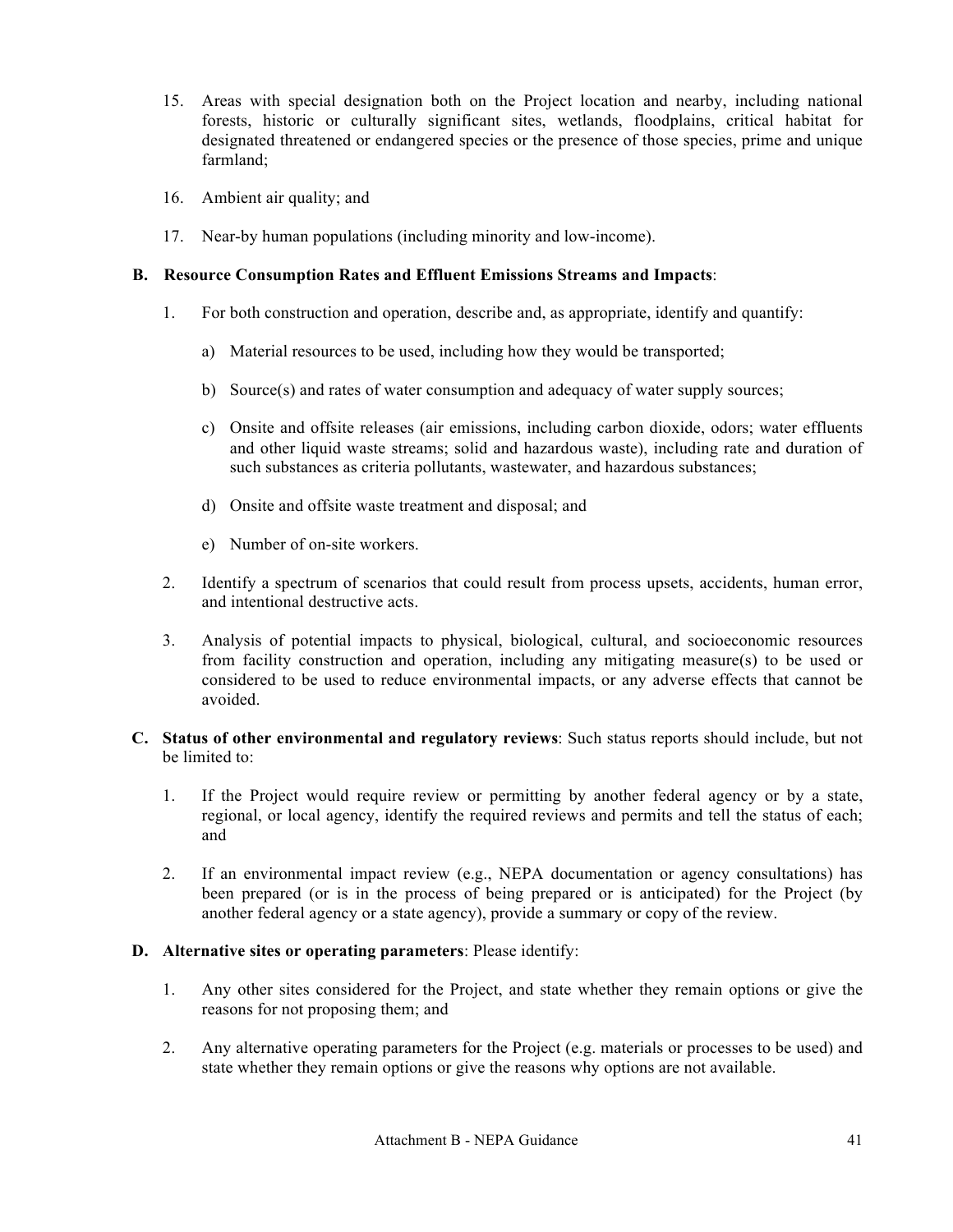- **E. Post-operational requirements**: To the extent possible, please describe:
	- 1. Any reasonably foreseeable future requirements, including site close-out and site restoration; and
	- 2. Any related decontamination and decommissioning activities, including associated waste streams.
- **F. Other actions in the Project area**: Describe existing or possible future facilities and activities that may impact the same resources as the Project in the same geographic area(s) during the same operational time frame, including those by other agencies, companies, or individuals.